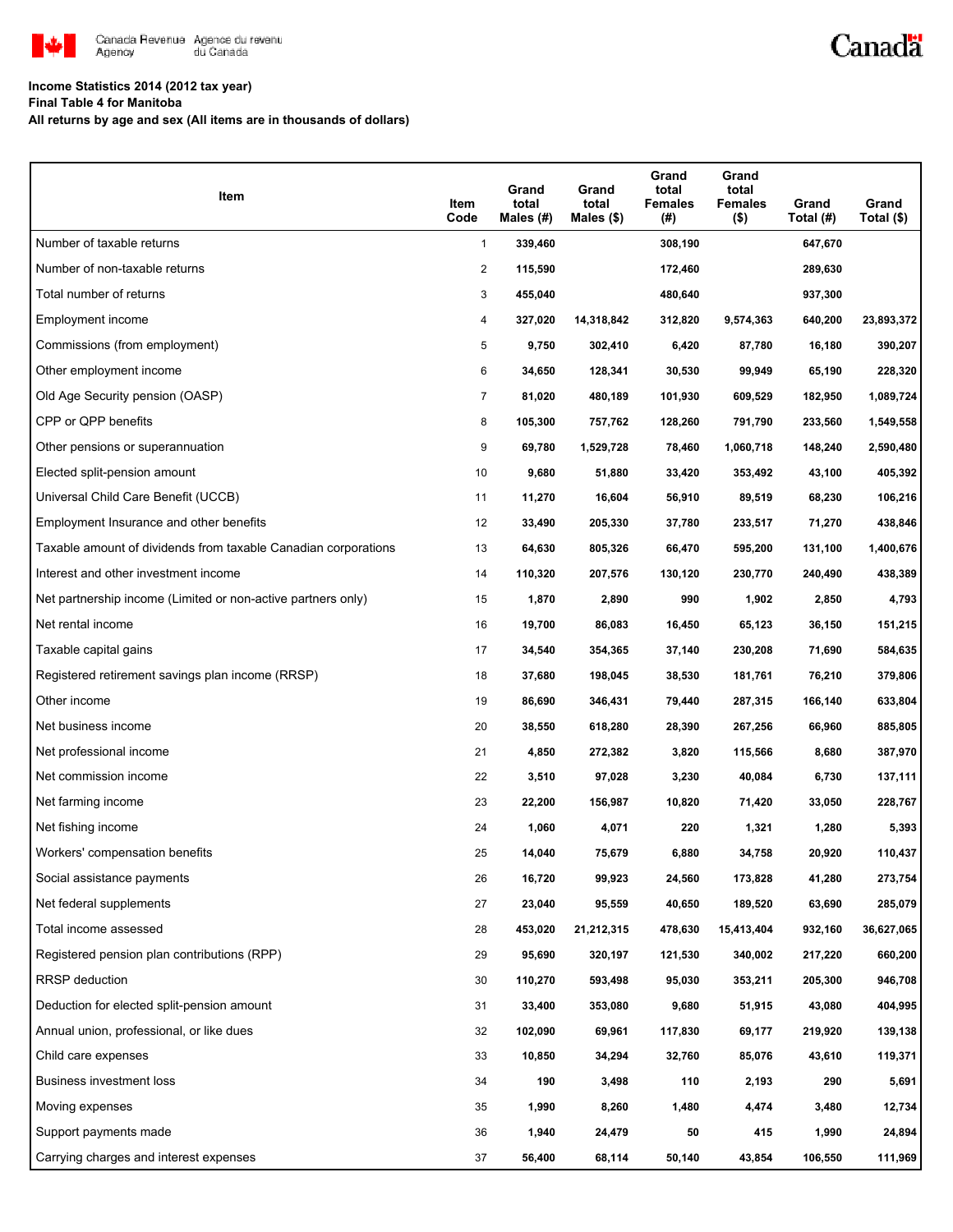

#### **Income Statistics 2014 (2012 tax year)**

**Final Table 4 for Manitoba**

**All returns by age and sex (All items are in thousands of dollars)**

| Item                                                                                           | Item<br>Code | Grand<br>total<br>Males (#) | Grand<br>total<br>Males $($)$ | Grand<br>total<br><b>Females</b><br>(#) | Grand<br>total<br>Females<br>$($ \$) | Grand<br>Total (#) | Grand<br>Total (\$) |
|------------------------------------------------------------------------------------------------|--------------|-----------------------------|-------------------------------|-----------------------------------------|--------------------------------------|--------------------|---------------------|
| Deductions for CPP/QPP contributions on self-employment and other<br>earnings                  | 38           | 33,480                      | 31,342                        | 22,710                                  | 14,713                               | 56,200             | 46,068              |
| Deductions for provincial parental insurance plan (PPIP) premiums on<br>self-employment income | 39           |                             |                               |                                         |                                      |                    |                     |
| Exploration and development expenses                                                           | 40           | 1,420                       | 22,571                        | 630                                     | 7,005                                | 2,050              | 29,576              |
| Other employment expenses                                                                      | 41           | 23,460                      | 114,753                       | 8,610                                   | 24,768                               | 32,070             | 139,521             |
| Clergy residence deduction                                                                     | 42           | 1,350                       | 16,299                        | 310                                     | 3,332                                | 1,660              | 19,631              |
| Other deductions                                                                               | 43           | 9,910                       | 19,546                        | 10,910                                  | 33,781                               | 20,830             | 53,352              |
| Total deductions before adjustments                                                            | 44           | 274,400                     | 1,679,988                     | 253,430                                 | 1,034,331                            | 527,850            | 2,714,358           |
| Social benefits repayment                                                                      | 45           | 8,250                       | 23,341                        | 4,290                                   | 12,891                               | 12,550             | 36,232              |
| Net income after adjustments                                                                   | 46           | 451,380                     | 19,537,536                    | 477,220                                 | 14,376,627                           | 929,110            | 33,915,495          |
| Canadian Forces personnel and police deduction                                                 | 47           | 80                          | 1,647                         | 10                                      | 185                                  | 90                 | 1,832               |
| Security options deductions                                                                    | 48           | 470                         | 18,463                        | 190                                     | 1,491                                | 660                | 19,954              |
| Other payments deductions                                                                      | 49           | 51,640                      | 271,025                       | 68,930                                  | 397,999                              | 120,570            | 669,026             |
| Non-capital losses of other years                                                              | 50           | 460                         | 3,936                         | 360                                     | 2,038                                | 820                | 5,974               |
| Net capital losses of other years                                                              | 51           | 7,470                       | 15,883                        | 7,140                                   | 10,263                               | 14,610             | 26,147              |
| Capital gains deduction                                                                        | 52           | 2,380                       | 165,541                       | 1,710                                   | 107,852                              | 4,090              | 273,393             |
| Northern residents deductions                                                                  | 53           | 9,550                       | 31,215                        | 6,320                                   | 16,503                               | 15,870             | 47,719              |
| Additional deductions                                                                          | 54           | 2,090                       | 6,560                         | 2,830                                   | 10,115                               | 4,920              | 16,675              |
| Farming/fishing losses of prior years                                                          | 55           | 790                         | 9,168                         | 200                                     | 1,719                                | 990                | 10,899              |
| Total deductions from net income                                                               | 56           | 72,410                      | 523,512                       | 85,410                                  | 548,192                              | 157,820            | 1,071,718           |
| Taxable income assessed                                                                        | 57           | 443,990                     | 19,016,385                    | 468,500                                 | 13,829,649                           | 913,000            | 32,847,352          |
| Basic personal amount                                                                          | 58           | 455,030                     | 4,896,932                     | 480,630                                 | 5,175,751                            | 937,270            | 10,089,356          |
| Age amount                                                                                     | 59           | 76,740                      | 456,879                       | 99,470                                  | 616,828                              | 176,220            | 1,073,737           |
| Spouse or common-law partner amount                                                            | 60           | 53,230                      | 377,892                       | 17,140                                  | 129,409                              | 70,420             | 507,737             |
| Amount for eligible dependant                                                                  | 61           | 5,820                       | 59,929                        | 35,010                                  | 364,548                              | 40,830             | 424,502             |
| Amount for children 17 and under                                                               | 62           | 79,730                      | 344,343                       | 62,920                                  | 251,110                              | 142,690            | 595,578             |
| Amount for infirm dependants age 18 or older                                                   | 63           | 470                         | 2,399                         | 410                                     | 2,121                                | 880                | 4,519               |
| CPP or QPP contributions through employment                                                    | 64           | 278,660                     | 450,538                       | 260,710                                 | 348,417                              | 539,370            | 798,961             |
| CPP or QPP contributions on self-employment and other earnings                                 | 65           | 33,480                      | 31,342                        | 22,710                                  | 14,713                               | 56,200             | 46,068              |
| Employment Insurance premiums                                                                  | 66           | 279,330                     | 168,994                       | 268,020                                 | 138,289                              | 547,360            | 307,285             |
| PPIP premiums paid                                                                             | 67           |                             |                               |                                         |                                      |                    |                     |
| PPIP premiums payable on employment income                                                     | 68           |                             |                               |                                         |                                      |                    |                     |
| PPIP premiums payable on self-employment income                                                | 69           |                             |                               |                                         |                                      |                    |                     |
| Volunteer firefighters' amount                                                                 | 70           | 1,300                       | 3,885                         | 80                                      | 243                                  | 1,380              | 4,128               |
| Canada employment amount                                                                       | 71           | 315,030                     | 335,375                       | 296,100                                 | 316,010                              | 611,150            | 651,406             |
| Public transit amount                                                                          | 72           | 21,510                      | 11,812                        | 23,960                                  | 13,157                               | 45,560             | 25,008              |
| Children's fitness amount                                                                      | 73           | 33,410                      | 17,998                        | 21,550                                  | 10,658                               | 54,960             | 28,656              |
| Children's arts amount                                                                         | 74           | 12,160                      | 6,268                         | 7,160                                   | 3,394                                | 19,320             | 9,662               |

Canadä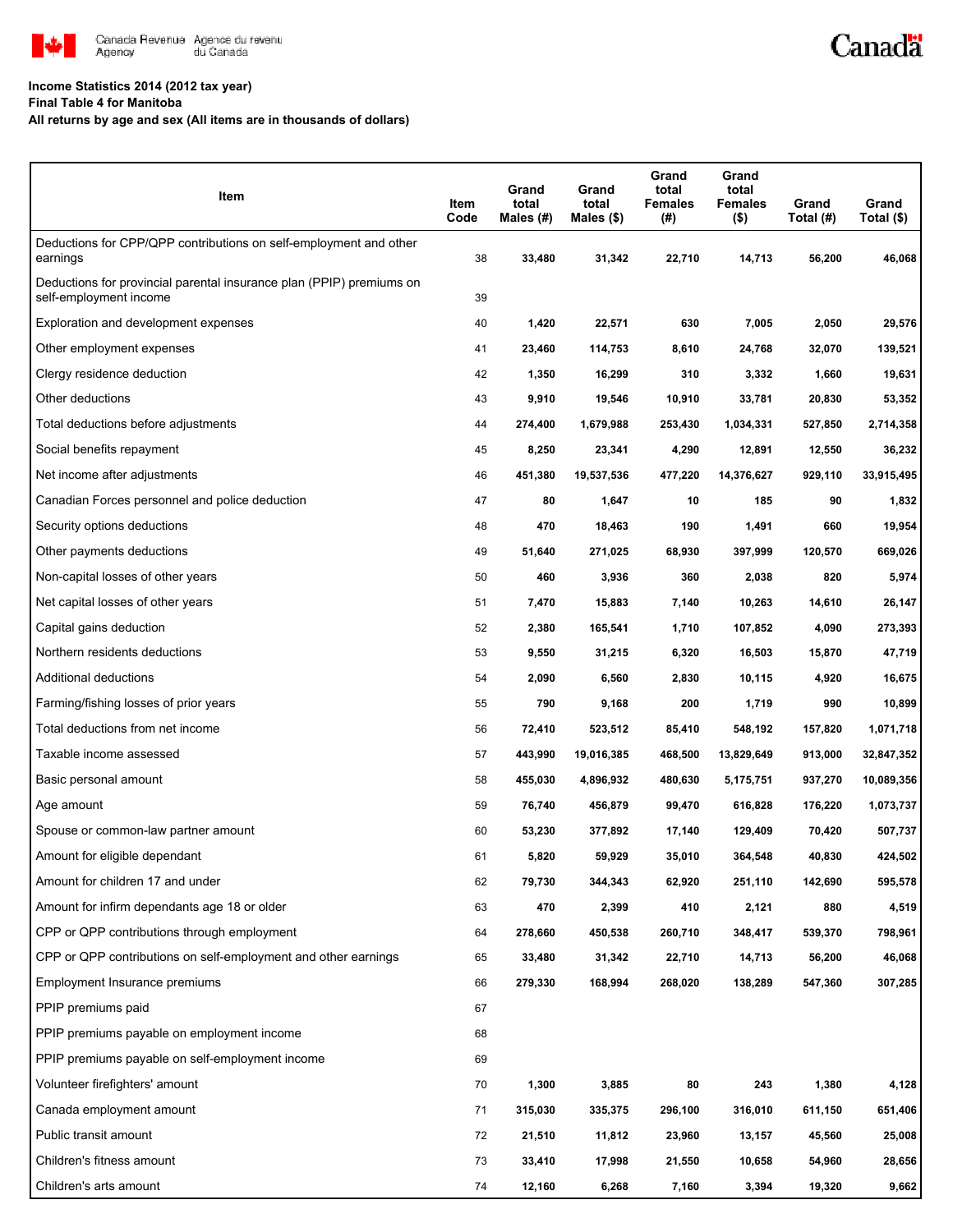

# Canadä

## **Income Statistics 2014 (2012 tax year)**

**Final Table 4 for Manitoba**

**All returns by age and sex (All items are in thousands of dollars)**

| Item                                                              | Item<br>Code | Grand<br>total<br>Males $(H)$ | Grand<br>total<br>Males (\$) | Grand<br>total<br><b>Females</b><br>(#) | Grand<br>total<br><b>Females</b><br>$($ \$) | Grand<br>Total (#) | Grand<br>Total (\$) |
|-------------------------------------------------------------------|--------------|-------------------------------|------------------------------|-----------------------------------------|---------------------------------------------|--------------------|---------------------|
| Home buyers' amount                                               | 75           | 5,190                         | 24,675                       | 2,860                                   | 12,960                                      | 8,050              | 37,648              |
| Pension income amount                                             | 76           | 75,530                        | 144,212                      | 96,030                                  | 181,882                                     | 171,560            | 326,102             |
| Caregiver amount                                                  | 77           | 3,200                         | 17,467                       | 2,780                                   | 14,186                                      | 5,980              | 31,654              |
| Disability amount                                                 | 78           | 21,750                        | 164,132                      | 26,070                                  | 196,566                                     | 47,810             | 360,698             |
| Disability amount transferred from a dependant                    | 79           | 5,410                         | 55,476                       | 5,470                                   | 56,775                                      | 10,890             | 112,252             |
| Interest paid on student loans                                    | 80           | 5,800                         | 2,513                        | 8,960                                   | 4,111                                       | 14,750             | 6,623               |
| Tuition, education, and textbook amounts                          | 81           | 26,870                        | 133,221                      | 32,040                                  | 141,529                                     | 58,920             | 274,795             |
| Tuition, education, and textbook amounts transferred from a child | 82           | 11,180                        | 54,371                       | 7,780                                   | 36,013                                      | 18,960             | 90,383              |
| Amounts transferred from spouse or common-law partner             | 83           | 25,730                        | 138,751                      | 18,860                                  | 97,841                                      | 44,620             | 236,705             |
| Medical expenses                                                  | 84           | 57,590                        | 132,721                      | 95,440                                  | 204,696                                     | 153,040            | 337,458             |
| Total tax credits on personal amounts                             | 85           | 455,040                       | 1,204,877                    | 480,640                                 | 1,249,718                                   | 937,290            | 2,457,233           |
| Allowable charitable donations and government gifts               | 86           | 123,660                       | 252,449                      | 109,650                                 | 142,200                                     | 233,320            | 394,668             |
| Eligible cultural and ecological gifts                            | 87           | 140                           | 2,003                        | 110                                     | 299                                         | 260                | 2,302               |
| Total tax credit on donations and gifts                           | 88           | 122,820                       | 71,164                       | 109,000                                 | 38,838                                      | 231,820            | 110,007             |
| Total federal non-refundable tax credits                          | 89           | 455,040                       | 1,276,041                    | 480,640                                 | 1,288,555                                   | 937,290            | 2,567,240           |
| Federal dividend tax credit                                       | 90           | 58,420                        | 108,906                      | 56,890                                  | 79,147                                      | 115,310            | 188,073             |
| Overseas employment tax credit                                    | 91           | 70                            | 835                          |                                         |                                             | 80                 | 855                 |
| Minimum tax carryover                                             | 92           | 1,110                         | 3,699                        | 800                                     | 2,099                                       | 1,910              | 5,797               |
| Basic federal tax                                                 | 93           | 308,520                       | 2,225,973                    | 270,600                                 | 1,218,929                                   | 579,150            | 3,444,952           |
| Federal Foreign Tax Credit                                        | 94           | 15,210                        | 6,663                        | 14,630                                  | 2,709                                       | 29,840             | 9,376               |
| Federal Political contribution tax credit                         | 95           | 4,330                         | 732                          | 2,560                                   | 364                                         | 6,890              | 1,096               |
| <b>Investment Tax Credit</b>                                      | 96           | 870                           | 2,133                        | 340                                     | 589                                         | 1,200              | 2,722               |
| Labour-sponsored funds tax credit                                 | 97           | 120                           | 72                           | 50                                      | 31                                          | 170                | 104                 |
| Alternative minimum tax payable                                   | 98           | 840                           | 5,770                        | 550                                     | 3,731                                       | 1,390              | 9,501               |
| Net federal tax                                                   | 99           | 308,110                       | 2,216,452                    | 270,190                                 | 1,215,306                                   | 578,320            | 3,431,805           |
| CPP contributions on self-employment                              | 100          | 33,480                        | 62,684                       | 22,710                                  | 29,425                                      | 56,200             | 92,136              |
| Social Benefits repayment                                         | 101          | 8,250                         | 23,341                       | 4,290                                   | 12,891                                      | 12,550             | 36,232              |
| Net Provincial Tax                                                | 102          | 332,550                       | 1,692,561                    | 301,690                                 | 993,870                                     | 634,260            | 2,686,483           |
| Total tax payable                                                 | 103          | 339,460                       | 3,995,050                    | 308,190                                 | 2,251,543                                   | 647,670            | 6,246,718           |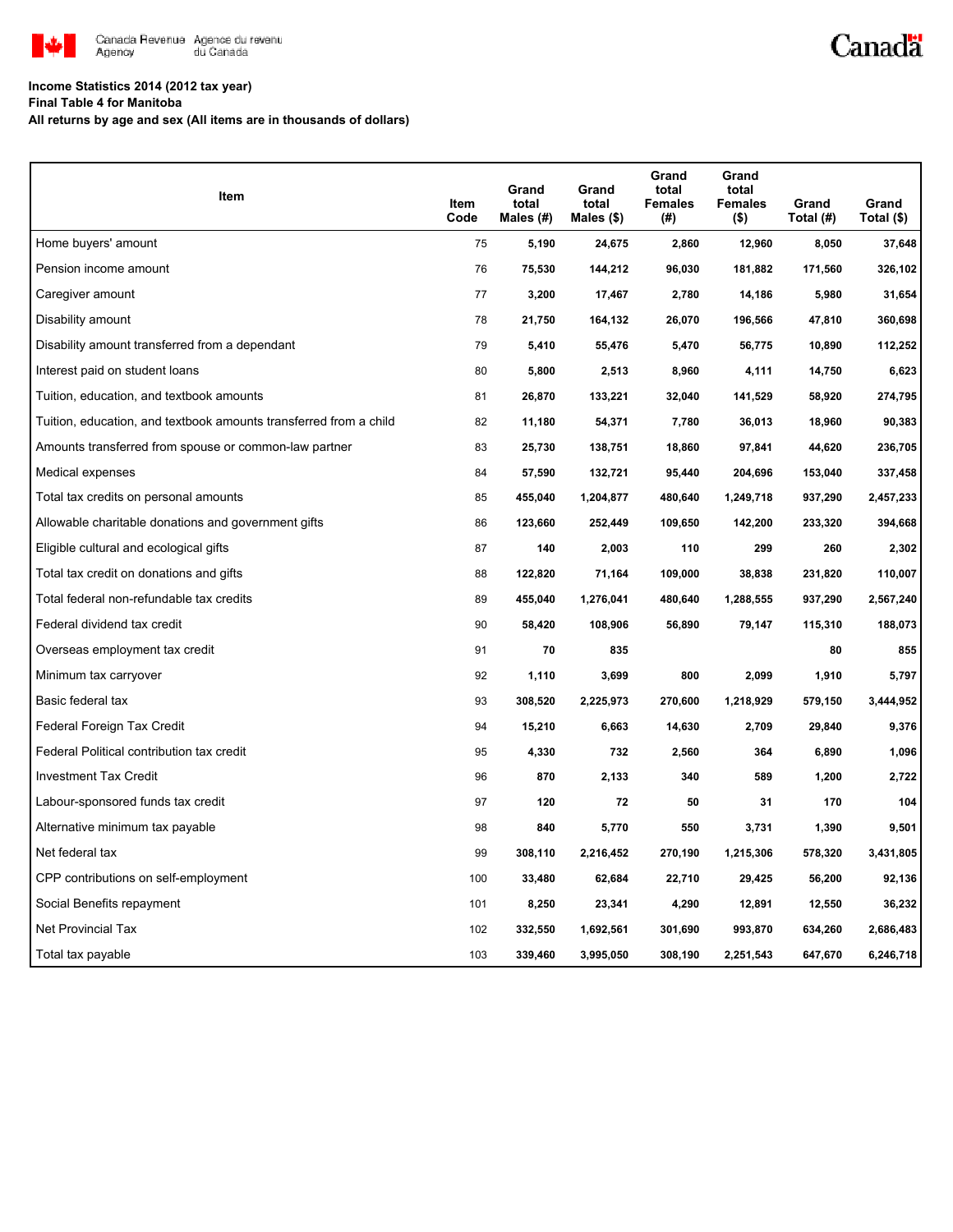| <b>Item</b>                                                                                    | Item<br>Code            | Age<br>group:<br>under 20<br>Males (#) | Age<br>group:<br>under 20<br>Males (\$) | Age<br>group:<br>under 20<br><b>Females</b><br>(#) | Age<br>group:<br>under 20<br><b>Females</b><br>$($ \$) | Age<br>group:<br>under 20<br>total $(H)$ | Age<br>group:<br>under 20<br>total $($)$ |
|------------------------------------------------------------------------------------------------|-------------------------|----------------------------------------|-----------------------------------------|----------------------------------------------------|--------------------------------------------------------|------------------------------------------|------------------------------------------|
| Number of taxable returns                                                                      | $\mathbf{1}$            | 7,070                                  |                                         | 4,570                                              |                                                        | 11,640                                   |                                          |
| Number of non-taxable returns                                                                  | $\overline{\mathbf{c}}$ | 15,270                                 |                                         | 17,530                                             |                                                        | 33,040                                   |                                          |
| Total number of returns                                                                        | 3                       | 22,340                                 |                                         | 22,100                                             |                                                        | 44,680                                   |                                          |
| Employment income                                                                              | 4                       | 20,370                                 | 189,004                                 | 19,660                                             | 138,635                                                | 40,100                                   | 327,639                                  |
| Commissions (from employment)                                                                  | 5                       | 230                                    | 643                                     | 320                                                | 527                                                    | 550                                      | 1,170                                    |
| Other employment income                                                                        | 6                       | 760                                    | 2,161                                   | 920                                                | 2,029                                                  | 1,680                                    | 4,190                                    |
| Old Age Security pension (OASP)                                                                | $\overline{7}$          |                                        |                                         |                                                    |                                                        |                                          |                                          |
| CPP or QPP benefits                                                                            | 8                       | 330                                    | 607                                     | 370                                                | 721                                                    | 700                                      | 1,328                                    |
| Other pensions or superannuation                                                               | 9                       | 30                                     | 130                                     | 20                                                 | 134                                                    | 60                                       | 264                                      |
| Elected split-pension amount                                                                   | 10                      |                                        |                                         |                                                    |                                                        |                                          |                                          |
| Universal Child Care Benefit (UCCB)                                                            | 11                      | 20                                     | 23                                      | 1,010                                              | 1,103                                                  | 1,030                                    | 1,126                                    |
| Employment Insurance and other benefits                                                        | 12                      | 480                                    | 2,251                                   | 210                                                | 864                                                    | 690                                      | 3,116                                    |
| Taxable amount of dividends from taxable Canadian corporations                                 | 13                      | 880                                    | 12,109                                  | 810                                                | 11,359                                                 | 1,690                                    | 23,468                                   |
| Interest and other investment income                                                           | 14                      | 1,940                                  | 1,046                                   | 1,820                                              | 1,000                                                  | 3,770                                    | 2,047                                    |
| Net partnership income (Limited or non-active partners only)                                   | 15                      |                                        |                                         |                                                    |                                                        |                                          |                                          |
| Net rental income                                                                              | 16                      | 40                                     | 32                                      | 10                                                 | 25                                                     | 50                                       | 57                                       |
| Taxable capital gains                                                                          | 17                      | 420                                    | 2,954                                   | 350                                                | 2,573                                                  | 770                                      | 5,571                                    |
| Registered retirement savings plan income (RRSP)                                               | 18                      | 50                                     | 35                                      | 30                                                 | 18                                                     | 80                                       | 53                                       |
| Other income                                                                                   | 19                      | 2,650                                  | 8,835                                   | 2,990                                              | 10,239                                                 | 5,640                                    | 19,074                                   |
| Net business income                                                                            | 20                      | 600                                    | 3,766                                   | 460                                                | 1,993                                                  | 1,060                                    | 5,759                                    |
| Net professional income                                                                        | 21                      | 30                                     | 81                                      | 30                                                 | 49                                                     | 50                                       | 130                                      |
| Net commission income                                                                          | 22                      | 30                                     | 66                                      | 40                                                 | 81                                                     | 60                                       | 147                                      |
| Net farming income                                                                             | 23                      | 360                                    | 3,245                                   | 250                                                | 2,683                                                  | 610                                      | 5,936                                    |
| Net fishing income                                                                             | 24                      | 10                                     | 39                                      |                                                    |                                                        | 10                                       | 43                                       |
| Workers' compensation benefits                                                                 | 25                      | 360                                    | 328                                     | 130                                                | 69                                                     | 490                                      | 397                                      |
| Social assistance payments                                                                     | 26                      | 600                                    | 2,759                                   | 980                                                | 4,391                                                  | 1,570                                    | 7,150                                    |
| Net federal supplements                                                                        | 27                      |                                        |                                         |                                                    |                                                        |                                          |                                          |
| Total income assessed                                                                          | 28                      | 22,030                                 | 230,117                                 | 21,750                                             | 178,497                                                | 43,860                                   | 408,667                                  |
| Registered pension plan contributions (RPP)                                                    | 29                      | 440                                    | 257                                     | 380                                                | 203                                                    | 820                                      | 460                                      |
| RRSP deduction                                                                                 | 30                      | 440                                    | 572                                     | 220                                                | 191                                                    | 660                                      | 763                                      |
| Deduction for elected split-pension amount                                                     | 31                      |                                        |                                         |                                                    |                                                        |                                          |                                          |
| Annual union, professional, or like dues                                                       | 32                      | 2,250                                  | 585                                     | 2,150                                              | 476                                                    | 4,400                                    | 1,061                                    |
| Child care expenses                                                                            | 33                      |                                        |                                         | 50                                                 | 42                                                     | 50                                       | 43                                       |
| <b>Business investment loss</b>                                                                | 34                      |                                        |                                         |                                                    |                                                        |                                          |                                          |
| Moving expenses                                                                                | 35                      | 80                                     | 56                                      | 90                                                 | 54                                                     | 170                                      | 110                                      |
| Support payments made                                                                          | 36                      |                                        |                                         |                                                    |                                                        |                                          |                                          |
| Carrying charges and interest expenses                                                         | 37                      | 240                                    | 101                                     | 200                                                | 117                                                    | 440                                      | 218                                      |
| Deductions for CPP/QPP contributions on self-employment and other<br>earnings                  | 38                      | 430                                    | 109                                     | 270                                                | 46                                                     | 700                                      | 155                                      |
| Deductions for provincial parental insurance plan (PPIP) premiums on<br>self-employment income | 39                      |                                        |                                         |                                                    |                                                        |                                          |                                          |
| Exploration and development expenses                                                           | 40                      |                                        |                                         |                                                    |                                                        |                                          |                                          |
| Other employment expenses                                                                      | 41                      | 240                                    | 334                                     | 90                                                 | 62                                                     | 330                                      | 396                                      |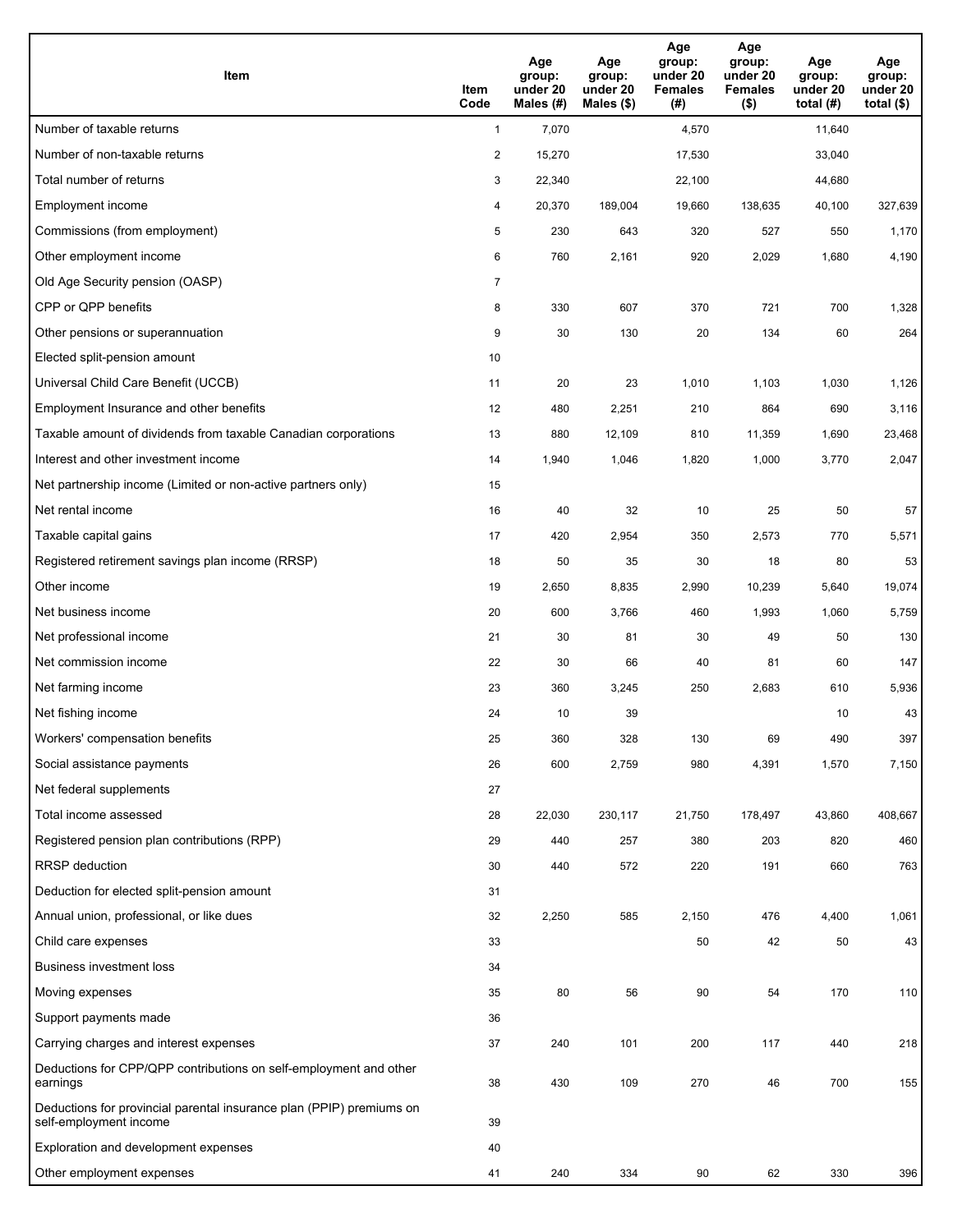| Item                                                              | Item<br>Code | Age<br>group:<br>under 20<br>Males $(H)$ | Age<br>group:<br>under 20<br>Males (\$) | Age<br>group:<br>under 20<br><b>Females</b><br>(#) | Age<br>group:<br>under 20<br><b>Females</b><br>$($ \$) | Age<br>group:<br>under 20<br>total $(H)$ | Age<br>group:<br>under 20<br>total $($)$ |
|-------------------------------------------------------------------|--------------|------------------------------------------|-----------------------------------------|----------------------------------------------------|--------------------------------------------------------|------------------------------------------|------------------------------------------|
| Clergy residence deduction                                        | 42           |                                          |                                         |                                                    |                                                        |                                          |                                          |
| Other deductions                                                  | 43           | 100                                      | 21                                      | 110                                                | 61                                                     | 220                                      | 82                                       |
| Total deductions before adjustments                               | 44           | 3,640                                    | 2,038                                   | 3,130                                              | 1,258                                                  | 6,770                                    | 3,295                                    |
| Social benefits repayment                                         | 45           |                                          |                                         |                                                    |                                                        |                                          |                                          |
| Net income after adjustments                                      | 46           | 22,020                                   | 228,137                                 | 21,740                                             | 177,252                                                | 43,840                                   | 405,442                                  |
| Canadian Forces personnel and police deduction                    | 47           |                                          |                                         |                                                    |                                                        |                                          |                                          |
| Security options deductions                                       | 48           |                                          |                                         |                                                    |                                                        |                                          |                                          |
| Other payments deductions                                         | 49           | 950                                      | 3,088                                   | 1,100                                              | 4,460                                                  | 2,050                                    | 7,547                                    |
| Non-capital losses of other years                                 | 50           |                                          |                                         |                                                    |                                                        |                                          |                                          |
| Net capital losses of other years                                 | 51           | 10                                       | 3                                       | 10                                                 | $\overline{2}$                                         | 20                                       | 4                                        |
| Capital gains deduction                                           | 52           | 20                                       | 2,146                                   | 20                                                 | 1,447                                                  | 50                                       | 3,593                                    |
| Northern residents deductions                                     | 53           | 100                                      | 135                                     | 110                                                | 126                                                    | 200                                      | 262                                      |
| Additional deductions                                             | 54           |                                          |                                         |                                                    |                                                        |                                          |                                          |
| Farming/fishing losses of prior years                             | 55           |                                          |                                         |                                                    |                                                        |                                          |                                          |
| Total deductions from net income                                  | 56           | 1,090                                    | 5,400                                   | 1,240                                              | 6,043                                                  | 2,320                                    | 11,443                                   |
| Taxable income assessed                                           | 57           | 21,710                                   | 222,738                                 | 21,390                                             | 171,216                                                | 43,170                                   | 394,007                                  |
| Basic personal amount                                             | 58           | 22,340                                   | 241,150                                 | 22,100                                             | 238,576                                                | 44,680                                   | 482,122                                  |
| Age amount                                                        | 59           |                                          |                                         |                                                    |                                                        |                                          |                                          |
| Spouse or common-law partner amount                               | 60           | 70                                       | 604                                     | 70                                                 | 607                                                    | 140                                      | 1,211                                    |
| Amount for eligible dependant                                     | 61           | 20                                       | 175                                     | 930                                                | 9,989                                                  | 950                                      | 10,164                                   |
| Amount for children 17 and under                                  | 62           | 70                                       | 160                                     | 1,050                                              | 2,635                                                  | 1,110                                    | 2,795                                    |
| Amount for infirm dependants age 18 or older                      | 63           |                                          |                                         |                                                    |                                                        |                                          |                                          |
| CPP or QPP contributions through employment                       | 64           | 10,100                                   | 4,820                                   | 9,570                                              | 2,899                                                  | 19,670                                   | 7,718                                    |
| CPP or QPP contributions on self-employment and other<br>earnings | 65           | 430                                      | 109                                     | 270                                                | 46                                                     | 700                                      | 155                                      |
| Employment Insurance premiums                                     | 66           | 15,720                                   | 3,211                                   | 14,970                                             | 2,383                                                  | 30,690                                   | 5,594                                    |
| PPIP premiums paid                                                | 67           |                                          |                                         |                                                    |                                                        |                                          |                                          |
| PPIP premiums payable on employment income                        | 68           |                                          |                                         |                                                    |                                                        |                                          |                                          |
| PPIP premiums payable on self-employment income                   | 69           |                                          |                                         |                                                    |                                                        |                                          |                                          |
| Volunteer firefighters' amount                                    | 70           | 20                                       | 63                                      |                                                    |                                                        | 20                                       | 72                                       |
| Canada employment amount                                          | 71           | 18,900                                   | 20,090                                  | 18,040                                             | 19,122                                                 | 36,940                                   | 39,212                                   |
| Public transit amount                                             | 72           | 910                                      | 311                                     | 1,420                                              | 463                                                    | 2,360                                    | 779                                      |
| Children's fitness amount                                         | 73           | 10                                       | 4                                       |                                                    |                                                        | 20                                       | 5                                        |
| Children's arts amount                                            | 74           |                                          |                                         |                                                    |                                                        |                                          |                                          |
| Home buyers' amount                                               | 75           | 40                                       | 195                                     | 10                                                 | 68                                                     | 50                                       | 263                                      |
| Pension income amount                                             | 76           | 30                                       | 49                                      | 20                                                 | 36                                                     | 60                                       | 85                                       |
| Caregiver amount                                                  | 77           |                                          |                                         |                                                    |                                                        |                                          |                                          |
| Disability amount                                                 | 78           | 320                                      | 2,652                                   | 160                                                | 1,310                                                  | 480                                      | 3,962                                    |
| Disability amount transferred from a dependant                    | 79           |                                          |                                         |                                                    |                                                        |                                          |                                          |
| Interest paid on student loans                                    | 80           | 30                                       | 6                                       | 30                                                 | 6                                                      | 60                                       | 12                                       |
| Tuition, education, and textbook amounts                          | 81           | 1,690                                    | 6,130                                   | 1,800                                              | 5,434                                                  | 3,490                                    | 11,565                                   |
| Tuition, education, and textbook amounts transferred from a child | 82           |                                          |                                         |                                                    |                                                        |                                          |                                          |
| Amounts transferred from spouse or common-law partner             | 83           | 10                                       | 47                                      | 50                                                 | 140                                                    | 70                                       | 189                                      |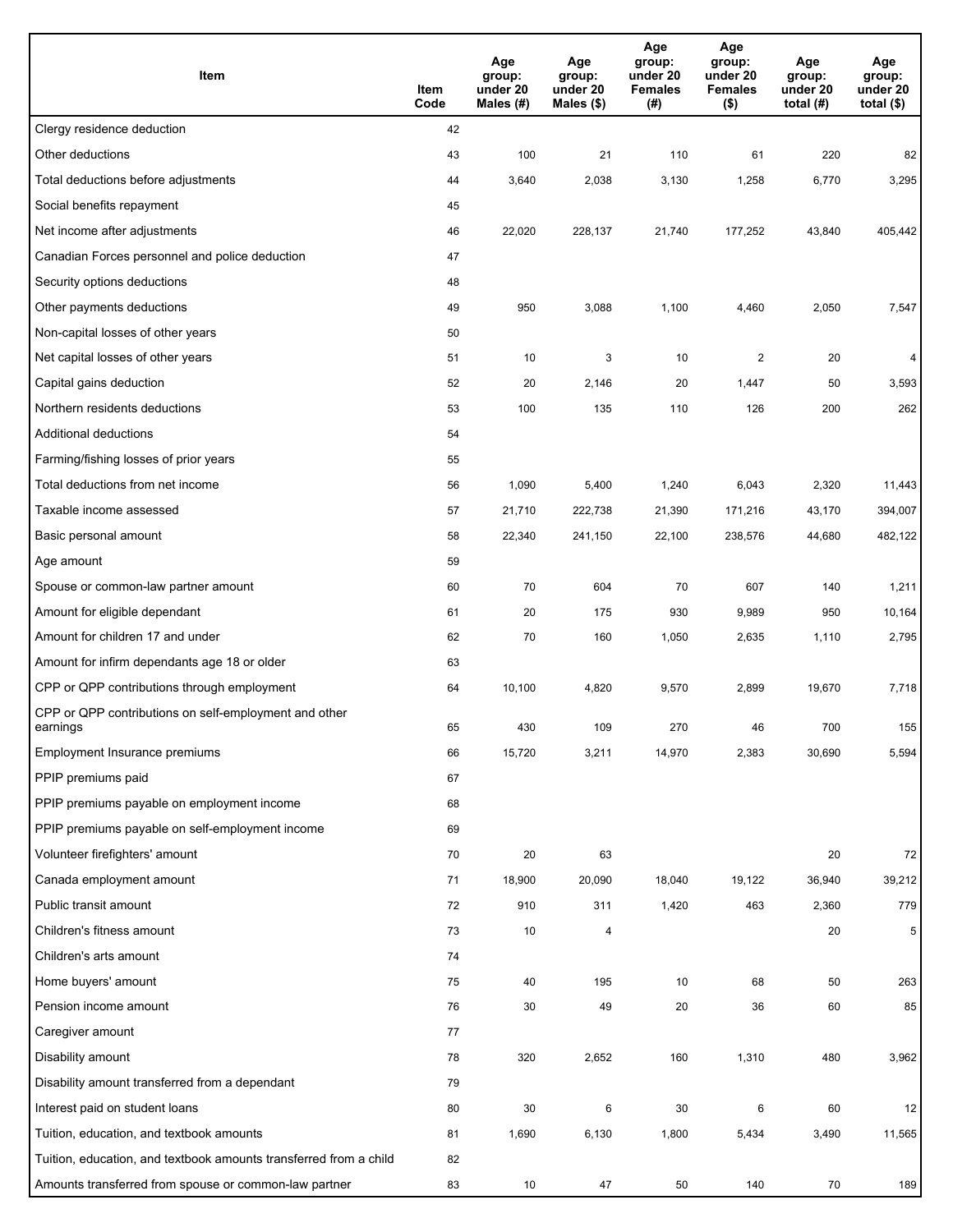| Item                                                | <b>Item</b><br>Code | Age<br>group:<br>under 20<br>Males (#) | Age<br>group:<br>under 20<br>Males (\$) | Age<br>group:<br>under 20<br><b>Females</b><br>(# ) | Age<br>group:<br>under 20<br><b>Females</b><br>$($ \$) | Age<br>group:<br>under 20<br>total $(H)$ | Age<br>group:<br>under 20<br>total $(§)$ |
|-----------------------------------------------------|---------------------|----------------------------------------|-----------------------------------------|-----------------------------------------------------|--------------------------------------------------------|------------------------------------------|------------------------------------------|
| Medical expenses                                    | 84                  | 330                                    | 251                                     | 550                                                 | 386                                                    | 880                                      | 638                                      |
| Total tax credits on personal amounts               | 85                  | 22,340                                 | 42,005                                  | 22,100                                              | 42,630                                                 | 44,680                                   | 84,996                                   |
| Allowable charitable donations and government gifts | 86                  | 620                                    | 373                                     | 460                                                 | 223                                                    | 1,070                                    | 595                                      |
| Eligible cultural and ecological gifts              | 87                  |                                        |                                         |                                                     |                                                        |                                          |                                          |
| Total tax credit on donations and gifts             | 88                  | 590                                    | 98                                      | 440                                                 | 58                                                     | 1,020                                    | 156                                      |
| Total federal non-refundable tax credits            | 89                  | 22,340                                 | 42,103                                  | 22,100                                              | 42,688                                                 | 44,680                                   | 85,152                                   |
| Federal dividend tax credit                         | 90                  | 520                                    | 1,433                                   | 460                                                 | 1,337                                                  | 980                                      | 2,769                                    |
| Overseas employment tax credit                      | 91                  |                                        |                                         |                                                     |                                                        |                                          |                                          |
| Minimum tax carryover                               | 92                  | 10                                     | 23                                      |                                                     |                                                        | 20                                       | 43                                       |
| Basic federal tax                                   | 93                  | 5,230                                  | 7,704                                   | 2,760                                               | 2,791                                                  | 7,990                                    | 10,500                                   |
| Federal Foreign Tax Credit                          | 94                  | 60                                     | 10                                      | 50                                                  | $\overline{7}$                                         | 110                                      | 17                                       |
| Federal Political contribution tax credit           | 95                  |                                        |                                         |                                                     |                                                        |                                          |                                          |
| <b>Investment Tax Credit</b>                        | 96                  |                                        |                                         |                                                     |                                                        |                                          |                                          |
| Labour-sponsored funds tax credit                   | 97                  |                                        |                                         |                                                     |                                                        |                                          |                                          |
| Alternative minimum tax payable                     | 98                  | 10                                     | 148                                     |                                                     |                                                        | 20                                       | 218                                      |
| Net federal tax                                     | 99                  | 5,220                                  | 7,693                                   | 2,750                                               | 2,784                                                  | 7,970                                    | 10,483                                   |
| CPP contributions on self-employment                | 100                 | 430                                    | 217                                     | 270                                                 | 92                                                     | 700                                      | 310                                      |
| Social Benefits repayment                           | 101                 |                                        |                                         |                                                     |                                                        |                                          |                                          |
| Net Provincial Tax                                  | 102                 | 6,870                                  | 8,126                                   | 4,400                                               | 3,734                                                  | 11,260                                   | 11,865                                   |
| Total tax payable                                   | 103                 | 7,070                                  | 16,040                                  | 4,570                                               | 6,611                                                  | 11,640                                   | 22,661                                   |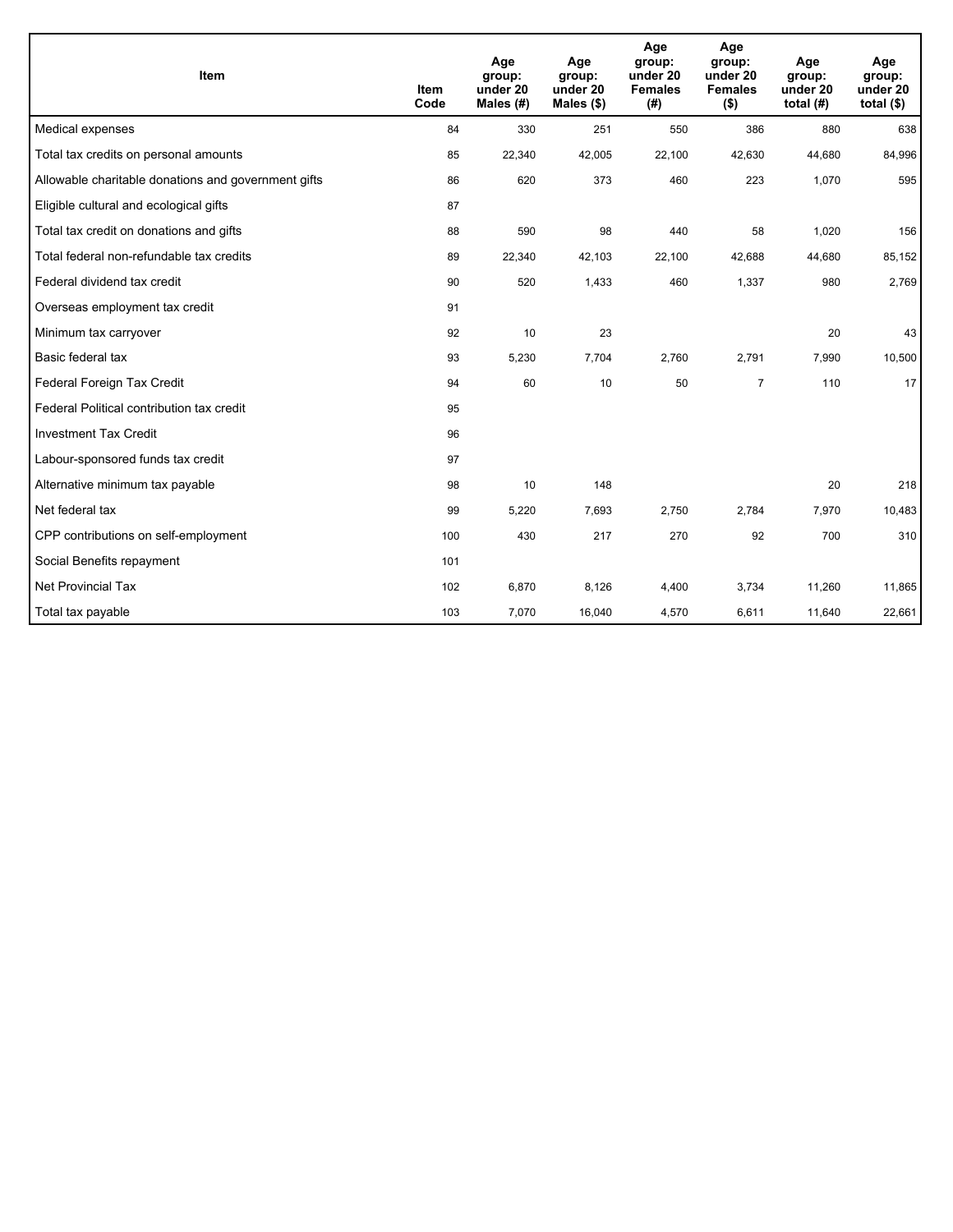| Item                                                                                           | Item<br>Code   | Age<br>group:<br>20 to 24<br>Males (#) | Age<br>group:<br>20 to 24<br>Males (\$) | Age<br>group:<br>20 to 24<br><b>Females</b><br>(# ) | Age<br>group:<br>20 to 24<br><b>Females</b><br>$($ \$) | Age<br>group:<br>20 to 24<br>total $(H)$ | Age<br>group:<br>20 to 24<br>total $($)$ |
|------------------------------------------------------------------------------------------------|----------------|----------------------------------------|-----------------------------------------|-----------------------------------------------------|--------------------------------------------------------|------------------------------------------|------------------------------------------|
| Number of taxable returns                                                                      | $\mathbf{1}$   | 24,440                                 |                                         | 17,160                                              |                                                        | 41,590                                   |                                          |
| Number of non-taxable returns                                                                  | $\overline{a}$ | 17,920                                 |                                         | 24,680                                              |                                                        | 43,590                                   |                                          |
| Total number of returns                                                                        | 3              | 42,360                                 |                                         | 41,830                                              |                                                        | 85,180                                   |                                          |
| Employment income                                                                              | 4              | 38,950                                 | 815,952                                 | 35,670                                              | 534,772                                                | 74,790                                   | 1,350,770                                |
| Commissions (from employment)                                                                  | 5              | 1,090                                  | 7,852                                   | 1,400                                               | 6,594                                                  | 2,490                                    | 14,446                                   |
| Other employment income                                                                        | 6              | 1,830                                  | 4,438                                   | 2,480                                               | 4,849                                                  | 4,310                                    | 9,297                                    |
| Old Age Security pension (OASP)                                                                | $\overline{7}$ |                                        |                                         |                                                     |                                                        |                                          |                                          |
| CPP or QPP benefits                                                                            | 8              | 530                                    | 1,207                                   | 810                                                 | 1,939                                                  | 1,340                                    | 3,146                                    |
| Other pensions or superannuation                                                               | 9              | 30                                     | 86                                      | 40                                                  | 140                                                    | 70                                       | 227                                      |
| Elected split-pension amount                                                                   | 10             |                                        |                                         |                                                     |                                                        |                                          |                                          |
| Universal Child Care Benefit (UCCB)                                                            | 11             | 380                                    | 562                                     | 6,930                                               | 10,779                                                 | 7,310                                    | 11,354                                   |
| Employment Insurance and other benefits                                                        | 12             | 4,620                                  | 27,567                                  | 2,970                                               | 16,747                                                 | 7,590                                    | 44,314                                   |
| Taxable amount of dividends from taxable Canadian corporations                                 | 13             | 1,930                                  | 24,128                                  | 1,660                                               | 22,613                                                 | 3,590                                    | 46,816                                   |
| Interest and other investment income                                                           | 14             | 3,660                                  | 1,721                                   | 3,520                                               | 1,560                                                  | 7,200                                    | 3,287                                    |
| Net partnership income (Limited or non-active partners only)                                   | 15             |                                        |                                         |                                                     |                                                        |                                          |                                          |
| Net rental income                                                                              | 16             | 260                                    | 381                                     | 190                                                 | 343                                                    | 450                                      | 722                                      |
| Taxable capital gains                                                                          | 17             | 850                                    | 2,081                                   | 670                                                 | 1,395                                                  | 1,520                                    | 3,476                                    |
| Registered retirement savings plan income (RRSP)                                               | 18             | 700                                    | 1,170                                   | 470                                                 | 502                                                    | 1,160                                    | 1,672                                    |
| Other income                                                                                   | 19             | 5,670                                  | 13,058                                  | 5,260                                               | 12,335                                                 | 10,930                                   | 25,396                                   |
| Net business income                                                                            | 20             | 1,770                                  | 18,385                                  | 1,240                                               | 7,510                                                  | 3,010                                    | 25,895                                   |
| Net professional income                                                                        | 21             | 110                                    | 681                                     | 120                                                 | 715                                                    | 220                                      | 1,397                                    |
| Net commission income                                                                          | 22             | 200                                    | 1,216                                   | 210                                                 | 697                                                    | 410                                      | 1,913                                    |
| Net farming income                                                                             | 23             | 910                                    | 7,798                                   | 560                                                 | 5,374                                                  | 1,470                                    | 13,185                                   |
| Net fishing income                                                                             | 24             | 50                                     | 155                                     |                                                     |                                                        | 50                                       | 178                                      |
| Workers' compensation benefits                                                                 | 25             | 1,130                                  | 1,466                                   | 440                                                 | 564                                                    | 1,570                                    | 2,030                                    |
| Social assistance payments                                                                     | 26             | 1,770                                  | 10,126                                  | 3,550                                               | 24,525                                                 | 5,320                                    | 34,652                                   |
| Net federal supplements                                                                        | 27             |                                        |                                         |                                                     |                                                        |                                          |                                          |
| Total income assessed                                                                          | 28             | 41,850                                 | 940,052                                 | 41,490                                              | 654,046                                                | 83,550                                   | 1,594,261                                |
| Registered pension plan contributions (RPP)                                                    | 29             | 4,840                                  | 7,432                                   | 5,360                                               | 6,896                                                  | 10,200                                   | 14,328                                   |
| <b>RRSP</b> deduction                                                                          | 30             | 4,350                                  | 8,822                                   | 3,210                                               | 4,421                                                  | 7,560                                    | 13,243                                   |
| Deduction for elected split-pension amount                                                     | 31             |                                        |                                         |                                                     |                                                        |                                          |                                          |
| Annual union, professional, or like dues                                                       | 32             | 7,970                                  | 3,470                                   | 8,120                                               | 2,621                                                  | 16,090                                   | 6,091                                    |
| Child care expenses                                                                            | 33             | 70                                     | 137                                     | 1,130                                               | 2,075                                                  | 1,200                                    | 2,211                                    |
| Business investment loss                                                                       | 34             |                                        |                                         |                                                     |                                                        |                                          |                                          |
| Moving expenses                                                                                | 35             | 360                                    | 353                                     | 340                                                 | 298                                                    | 710                                      | 651                                      |
| Support payments made                                                                          | 36             |                                        |                                         |                                                     |                                                        |                                          |                                          |
| Carrying charges and interest expenses                                                         | 37             | 920                                    | 166                                     | 710                                                 | 122                                                    | 1,630                                    | 288                                      |
| Deductions for CPP/QPP contributions on self-employment and other<br>earnings                  | 38             | 1,860                                  | 990                                     | 1,170                                               | 394                                                    | 3,030                                    | 1,384                                    |
| Deductions for provincial parental insurance plan (PPIP) premiums on<br>self-employment income | 39             |                                        |                                         |                                                     |                                                        |                                          |                                          |
| Exploration and development expenses                                                           | 40             |                                        |                                         |                                                     |                                                        |                                          |                                          |
| Other employment expenses                                                                      | 41             | 1,380                                  | 3,604                                   | 530                                                 | 761                                                    | 1,910                                    | 4,365                                    |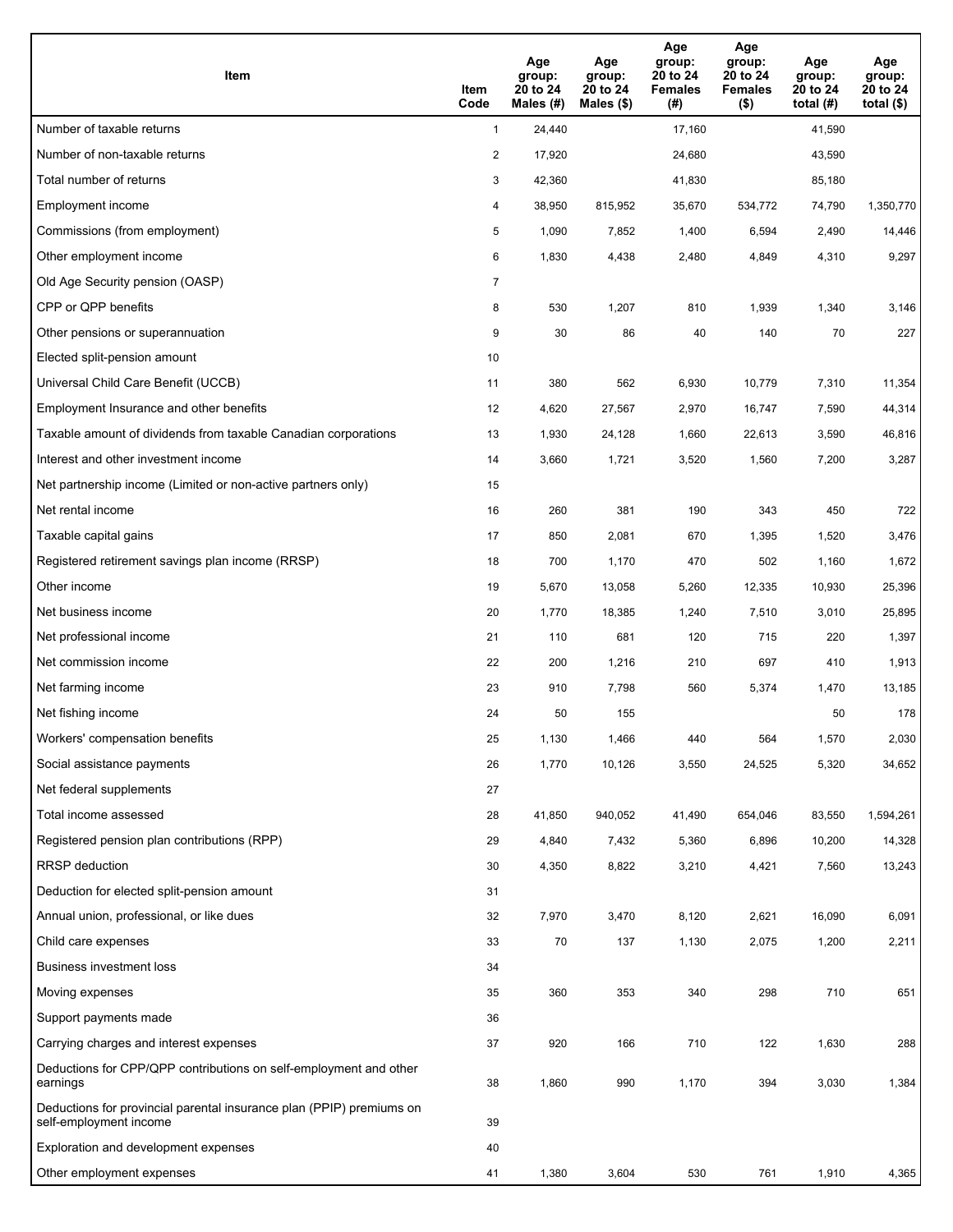| Item                                                              | Item<br>Code | Age<br>group:<br>20 to 24<br>Males (#) | Age<br>group:<br>20 to 24<br>Males (\$) | Age<br>group:<br>20 to 24<br><b>Females</b><br>(# ) | Age<br>group:<br>20 to 24<br><b>Females</b><br>$($ \$) | Age<br>group:<br>20 to 24<br>total $(H)$ | Age<br>group:<br>20 to 24<br>total $($)$ |
|-------------------------------------------------------------------|--------------|----------------------------------------|-----------------------------------------|-----------------------------------------------------|--------------------------------------------------------|------------------------------------------|------------------------------------------|
| Clergy residence deduction                                        | 42           | 10                                     | 83                                      |                                                     |                                                        | 20                                       | 110                                      |
| Other deductions                                                  | 43           | 460                                    | 226                                     | 480                                                 | 234                                                    | 930                                      | 461                                      |
| Total deductions before adjustments                               | 44           | 15,750                                 | 25,288                                  | 14,510                                              | 17,897                                                 | 30,250                                   | 43,185                                   |
| Social benefits repayment                                         | 45           |                                        |                                         |                                                     |                                                        |                                          |                                          |
| Net income after adjustments                                      | 46           | 41,800                                 | 914,733                                 | 41,450                                              | 636,301                                                | 83,460                                   | 1,551,207                                |
| Canadian Forces personnel and police deduction                    | 47           |                                        |                                         |                                                     |                                                        |                                          |                                          |
| Security options deductions                                       | 48           |                                        |                                         | 10                                                  | 10                                                     | 20                                       | 12                                       |
| Other payments deductions                                         | 49           | 2,870                                  | 11,602                                  | 3,970                                               | 25,089                                                 | 6,840                                    | 36,691                                   |
| Non-capital losses of other years                                 | 50           |                                        |                                         |                                                     |                                                        | 10                                       | 26                                       |
| Net capital losses of other years                                 | 51           | 70                                     | 29                                      | 40                                                  | 22                                                     | 110                                      | 50                                       |
| Capital gains deduction                                           | 52           | 40                                     | 1,363                                   | 20                                                  | 731                                                    | 60                                       | 2,094                                    |
| Northern residents deductions                                     | 53           | 540                                    | 1,230                                   | 400                                                 | 821                                                    | 940                                      | 2,051                                    |
| Additional deductions                                             | 54           |                                        |                                         |                                                     |                                                        |                                          |                                          |
| Farming/fishing losses of prior years                             | 55           |                                        |                                         |                                                     |                                                        |                                          |                                          |
| Total deductions from net income                                  | 56           | 3,490                                  | 14,365                                  | 4,410                                               | 26,756                                                 | 7,900                                    | 41,121                                   |
| Taxable income assessed                                           | 57           | 41,050                                 | 900,374                                 | 40,560                                              | 609,566                                                | 81,820                                   | 1,510,112                                |
| Basic personal amount                                             | 58           | 42,360                                 | 456,011                                 | 41,830                                              | 450,392                                                | 85,180                                   | 916,870                                  |
| Age amount                                                        | 59           |                                        |                                         |                                                     |                                                        |                                          |                                          |
| Spouse or common-law partner amount                               | 60           | 1,690                                  | 12,595                                  | 730                                                 | 6,051                                                  | 2,430                                    | 18,737                                   |
| Amount for eligible dependant                                     | 61           | 140                                    | 1,433                                   | 4,310                                               | 45,715                                                 | 4,450                                    | 47,148                                   |
| Amount for children 17 and under                                  | 62           | 1,490                                  | 4,776                                   | 5,270                                               | 17,287                                                 | 6,760                                    | 22,066                                   |
| Amount for infirm dependants age 18 or older                      | 63           |                                        |                                         |                                                     |                                                        |                                          |                                          |
| CPP or QPP contributions through employment                       | 64           | 32,490                                 | 32,432                                  | 29,580                                              | 20,664                                                 | 62,070                                   | 53,098                                   |
| CPP or QPP contributions on self-employment and other<br>earnings | 65           | 1,860                                  | 990                                     | 1.170                                               | 394                                                    | 3,030                                    | 1,384                                    |
| Employment Insurance premiums                                     | 66           | 33,230                                 | 13,698                                  | 30,730                                              | 9,607                                                  | 63,960                                   | 23,306                                   |
| PPIP premiums paid                                                | 67           |                                        |                                         |                                                     |                                                        |                                          |                                          |
| PPIP premiums payable on employment income                        | 68           |                                        |                                         |                                                     |                                                        |                                          |                                          |
| PPIP premiums payable on self-employment income                   | 69           |                                        |                                         |                                                     |                                                        |                                          |                                          |
| Volunteer firefighters' amount                                    | 70           | 120                                    | 345                                     |                                                     |                                                        | 120                                      | 366                                      |
| Canada employment amount                                          | 71           | 35,080                                 | 37,902                                  | 32,730                                              | 35,127                                                 | 67,820                                   | 73,035                                   |
| Public transit amount                                             | 72           | 3,010                                  | 1,315                                   | 4,180                                               | 1,794                                                  | 7,240                                    | 3,133                                    |
| Children's fitness amount                                         | 73           | 70                                     | 20                                      | 210                                                 | 42                                                     | 280                                      | 62                                       |
| Children's arts amount                                            | 74           | 20                                     | 5                                       | 30                                                  | $\overline{7}$                                         | 40                                       | 12                                       |
| Home buyers' amount                                               | 75           | 870                                    | 4,208                                   | 420                                                 | 1,854                                                  | 1,290                                    | 6,073                                    |
| Pension income amount                                             | 76           | 30                                     | 45                                      | 40                                                  | 57                                                     | 70                                       | 102                                      |
| Caregiver amount                                                  | 77           | 30                                     | 171                                     | 20                                                  | 96                                                     |                                          |                                          |
| Disability amount                                                 | 78           | 630                                    | 4,714                                   | 390                                                 | 2,925                                                  | 1,020                                    | 7,639                                    |
| Disability amount transferred from a dependant                    | 79           | 40                                     | 365                                     | 60                                                  | 763                                                    |                                          |                                          |
| Interest paid on student loans                                    | 80           | 780                                    | 261                                     | 1,210                                               | 423                                                    | 1,990                                    | 684                                      |
| Tuition, education, and textbook amounts                          | 81           | 9,570                                  | 47,311                                  | 10,730                                              | 51,507                                                 | 20,310                                   | 98,845                                   |
| Tuition, education, and textbook amounts transferred from a child | 82           |                                        |                                         |                                                     |                                                        |                                          |                                          |
| Amounts transferred from spouse or common-law partner             | 83           | 450                                    | 1,758                                   | 430                                                 | 1,545                                                  | 890                                      | 3,316                                    |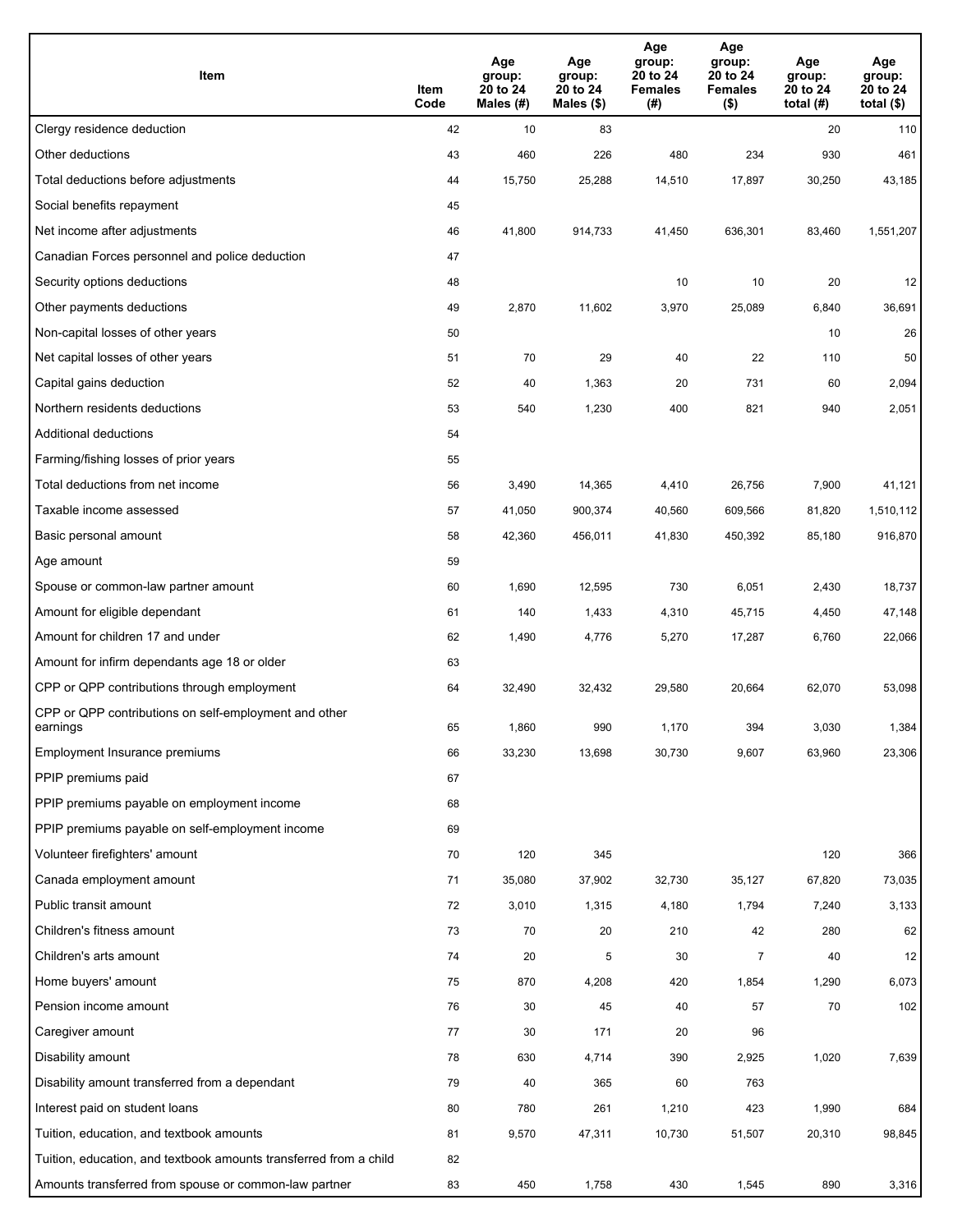| <b>Item</b>                                         | <b>Item</b><br>Code | Age<br>group:<br>20 to 24<br>Males $(H)$ | Age<br>group:<br>20 to 24<br>Males (\$) | Age<br>group:<br>20 to 24<br><b>Females</b><br>(#) | Age<br>group:<br>20 to 24<br><b>Females</b><br>$($ \$) | Age<br>group:<br>20 to 24<br>total $(H)$ | Age<br>group:<br>20 to 24<br>total $($)$ |
|-----------------------------------------------------|---------------------|------------------------------------------|-----------------------------------------|----------------------------------------------------|--------------------------------------------------------|------------------------------------------|------------------------------------------|
| Medical expenses                                    | 84                  | 1,350                                    | 1,247                                   | 2,590                                              | 2,210                                                  | 3,940                                    | 3,458                                    |
| Total tax credits on personal amounts               | 85                  | 42,360                                   | 93,242                                  | 41,830                                             | 97,277                                                 | 85,180                                   | 192,116                                  |
| Allowable charitable donations and government gifts | 86                  | 3,650                                    | 3,118                                   | 3,090                                              | 1,803                                                  | 6,740                                    | 4,921                                    |
| Eligible cultural and ecological gifts              | 87                  |                                          |                                         |                                                    |                                                        |                                          |                                          |
| Total tax credit on donations and gifts             | 88                  | 3,550                                    | 843                                     | 3,020                                              | 474                                                    | 6,570                                    | 1,317                                    |
| Total federal non-refundable tax credits            | 89                  | 42,360                                   | 94,085                                  | 41,830                                             | 97,751                                                 | 85,180                                   | 193,433                                  |
| Federal dividend tax credit                         | 90                  | 1,610                                    | 2,913                                   | 1,280                                              | 2,684                                                  | 2,890                                    | 5,606                                    |
| Overseas employment tax credit                      | 91                  |                                          |                                         |                                                    |                                                        |                                          |                                          |
| Minimum tax carryover                               | 92                  | 10                                       | 22                                      | 10                                                 | 10                                                     | 20                                       | 32                                       |
| Basic federal tax                                   | 93                  | 21,240                                   | 63,403                                  | 13,480                                             | 23,796                                                 | 34,710                                   | 87,201                                   |
| Federal Foreign Tax Credit                          | 94                  | 230                                      | 77                                      | 110                                                | 28                                                     | 340                                      | 106                                      |
| Federal Political contribution tax credit           | 95                  |                                          |                                         | 10                                                 | $\mathbf{1}$                                           |                                          |                                          |
| <b>Investment Tax Credit</b>                        | 96                  |                                          |                                         |                                                    |                                                        |                                          |                                          |
| Labour-sponsored funds tax credit                   | 97                  |                                          |                                         |                                                    |                                                        |                                          |                                          |
| Alternative minimum tax payable                     | 98                  | 10                                       | 71                                      |                                                    |                                                        | 20                                       | 102                                      |
| Net federal tax                                     | 99                  | 21,210                                   | 63,326                                  | 13,440                                             | 23,768                                                 | 34,650                                   | 87,095                                   |
| CPP contributions on self-employment                | 100                 | 1,860                                    | 1,980                                   | 1,170                                              | 787                                                    | 3,030                                    | 2,768                                    |
| Social Benefits repayment                           | 101                 |                                          |                                         |                                                    |                                                        |                                          |                                          |
| Net Provincial Tax                                  | 102                 | 23,820                                   | 54,065                                  | 16,460                                             | 22,385                                                 | 40,280                                   | 76,456                                   |
| Total tax payable                                   | 103                 | 24,440                                   | 119,577                                 | 17,160                                             | 46,944                                                 | 41,590                                   | 166,529                                  |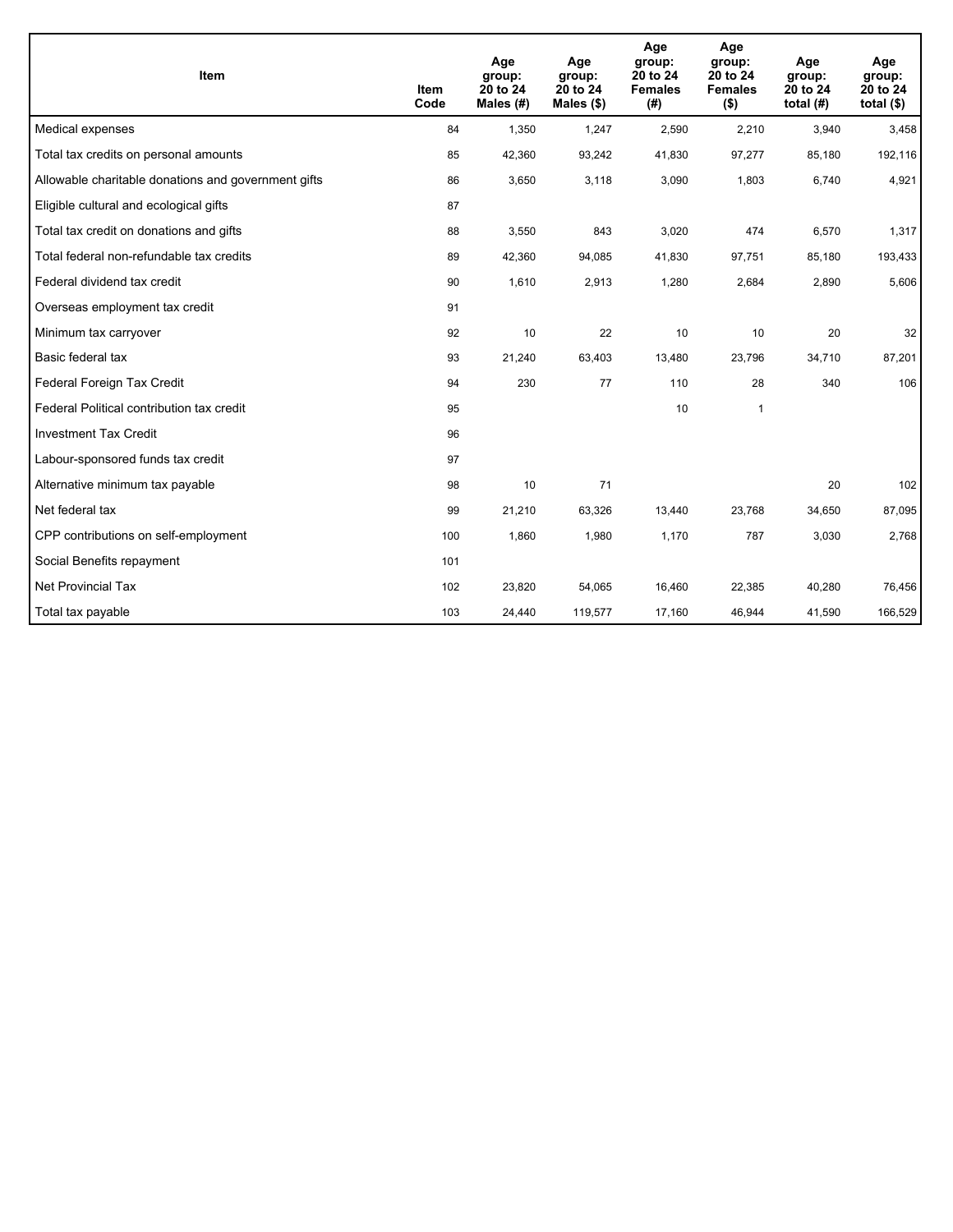| Item                                                                                           | Item<br>Code   | Age<br>group:<br>25 to 29<br>Males (#) | Age<br>group:<br>25 to 29<br>Males $(\$)$ | Age<br>group:<br>25 to 29<br><b>Females</b><br>(#) | Age<br>group:<br>25 to 29<br><b>Females</b><br>$($ \$) | Age<br>group:<br>25 to 29<br>total $(H)$ | Age<br>group:<br>25 to 29<br>total $($ |
|------------------------------------------------------------------------------------------------|----------------|----------------------------------------|-------------------------------------------|----------------------------------------------------|--------------------------------------------------------|------------------------------------------|----------------------------------------|
| Number of taxable returns                                                                      | $\mathbf{1}$   | 29,810                                 |                                           | 24,140                                             |                                                        | 53,950                                   |                                        |
| Number of non-taxable returns                                                                  | $\overline{a}$ | 10,880                                 |                                           | 16,320                                             |                                                        | 27,400                                   |                                        |
| Total number of returns                                                                        | 3              | 40,690                                 |                                           | 40,460                                             |                                                        | 81,350                                   |                                        |
| Employment income                                                                              | 4              | 36,900                                 | 1,265,389                                 | 32,880                                             | 872,046                                                | 69,830                                   | 2,137,445                              |
| Commissions (from employment)                                                                  | 5              | 1,380                                  | 21,526                                    | 1,060                                              | 9,603                                                  | 2,440                                    | 31,145                                 |
| Other employment income                                                                        | 6              | 2,390                                  | 8,458                                     | 2,590                                              | 6,034                                                  | 4,980                                    | 14,498                                 |
| Old Age Security pension (OASP)                                                                | 7              |                                        |                                           |                                                    |                                                        |                                          |                                        |
| CPP or QPP benefits                                                                            | 8              | 90                                     | 331                                       | 140                                                | 477                                                    | 230                                      | 809                                    |
| Other pensions or superannuation                                                               | 9              | 30                                     | 81                                        | 20                                                 | 39                                                     | 40                                       | 120                                    |
| Elected split-pension amount                                                                   | 10             |                                        |                                           |                                                    |                                                        |                                          |                                        |
| Universal Child Care Benefit (UCCB)                                                            | 11             | 1,310                                  | 1,994                                     | 12,650                                             | 21,431                                                 | 13,980                                   | 23,445                                 |
| Employment Insurance and other benefits                                                        | 12             | 4,770                                  | 29,248                                    | 6,130                                              | 45,868                                                 | 10,900                                   | 75,115                                 |
| Taxable amount of dividends from taxable Canadian corporations                                 | 13             | 2,490                                  | 18,577                                    | 2,030                                              | 14,990                                                 | 4,520                                    | 33,567                                 |
| Interest and other investment income                                                           | 14             | 4,410                                  | 1,929                                     | 4,340                                              | 1,533                                                  | 8,760                                    | 3,465                                  |
| Net partnership income (Limited or non-active partners only)                                   | 15             |                                        |                                           |                                                    |                                                        | 20                                       | 86                                     |
| Net rental income                                                                              | 16             | 880                                    | 1,557                                     | 680                                                | 1,230                                                  | 1,560                                    | 2,793                                  |
| Taxable capital gains                                                                          | 17             | 1,240                                  | 6,616                                     | 850                                                | 1,435                                                  | 2,090                                    | 8,051                                  |
| Registered retirement savings plan income (RRSP)                                               | 18             | 1,880                                  | 3,818                                     | 1,610                                              | 2,742                                                  | 3,490                                    | 6,559                                  |
| Other income                                                                                   | 19             | 5,120                                  | 10,358                                    | 3,870                                              | 8,072                                                  | 9,000                                    | 18,436                                 |
| Net business income                                                                            | 20             | 2,880                                  | 41,887                                    | 2,200                                              | 16,227                                                 | 5,090                                    | 58,237                                 |
| Net professional income                                                                        | 21             | 270                                    | 6,950                                     | 350                                                | 8,327                                                  | 620                                      | 15,277                                 |
| Net commission income                                                                          | 22             | 280                                    | 4,292                                     | 380                                                | 2,781                                                  | 660                                      | 7,073                                  |
| Net farming income                                                                             | 23             | 1,170                                  | 9,299                                     | 630                                                | 4,256                                                  | 1,810                                    | 13,620                                 |
| Net fishing income                                                                             | 24             | 60                                     | 183                                       | 10                                                 | 99                                                     | 70                                       | 281                                    |
| Workers' compensation benefits                                                                 | 25             | 1,190                                  | 2,726                                     | 460                                                | 927                                                    | 1,640                                    | 3,653                                  |
| Social assistance payments                                                                     | 26             | 1,540                                  | 9,362                                     | 3,180                                              | 27,293                                                 | 4,710                                    | 36,655                                 |
| Net federal supplements                                                                        | 27             |                                        |                                           |                                                    |                                                        |                                          |                                        |
| Total income assessed                                                                          | 28             | 40,440                                 | 1,444,663                                 | 40,270                                             | 1,045,609                                              | 80,790                                   | 2,490,528                              |
| Registered pension plan contributions (RPP)                                                    | 29             | 9,410                                  | 22,549                                    | 11,730                                             | 26,010                                                 | 21,140                                   | 48,559                                 |
| <b>RRSP</b> deduction                                                                          | 30             | 8,830                                  | 26,121                                    | 8,240                                              | 17,620                                                 | 17,070                                   | 43,741                                 |
| Deduction for elected split-pension amount                                                     | 31             |                                        |                                           |                                                    |                                                        |                                          |                                        |
| Annual union, professional, or like dues                                                       | 32             | 10,350                                 | 6,593                                     | 11,820                                             | 6,673                                                  | 22,170                                   | 13,267                                 |
| Child care expenses                                                                            | 33             | 490                                    | 1,435                                     | 3,930                                              | 9,594                                                  | 4,420                                    | 11,030                                 |
| Business investment loss                                                                       | 34             |                                        |                                           |                                                    |                                                        |                                          |                                        |
| Moving expenses                                                                                | 35             | 440                                    | 1,103                                     | 320                                                | 546                                                    | 760                                      | 1,650                                  |
| Support payments made                                                                          | 36             |                                        |                                           |                                                    |                                                        |                                          |                                        |
| Carrying charges and interest expenses                                                         | 37             | 1,430                                  | 595                                       | 1,030                                              | 309                                                    | 2,460                                    | 904                                    |
| Deductions for CPP/QPP contributions on self-employment and other<br>earnings                  | 38             | 2,730                                  | 2,115                                     | 1,850                                              | 1,018                                                  | 4,580                                    | 3,135                                  |
| Deductions for provincial parental insurance plan (PPIP) premiums on<br>self-employment income | 39             |                                        |                                           |                                                    |                                                        |                                          |                                        |
| Exploration and development expenses                                                           | 40             |                                        |                                           |                                                    |                                                        | 10                                       | 143                                    |
| Other employment expenses                                                                      | 41             | 2,130                                  | 7,522                                     | 830                                                | 1,762                                                  | 2,950                                    | 9,284                                  |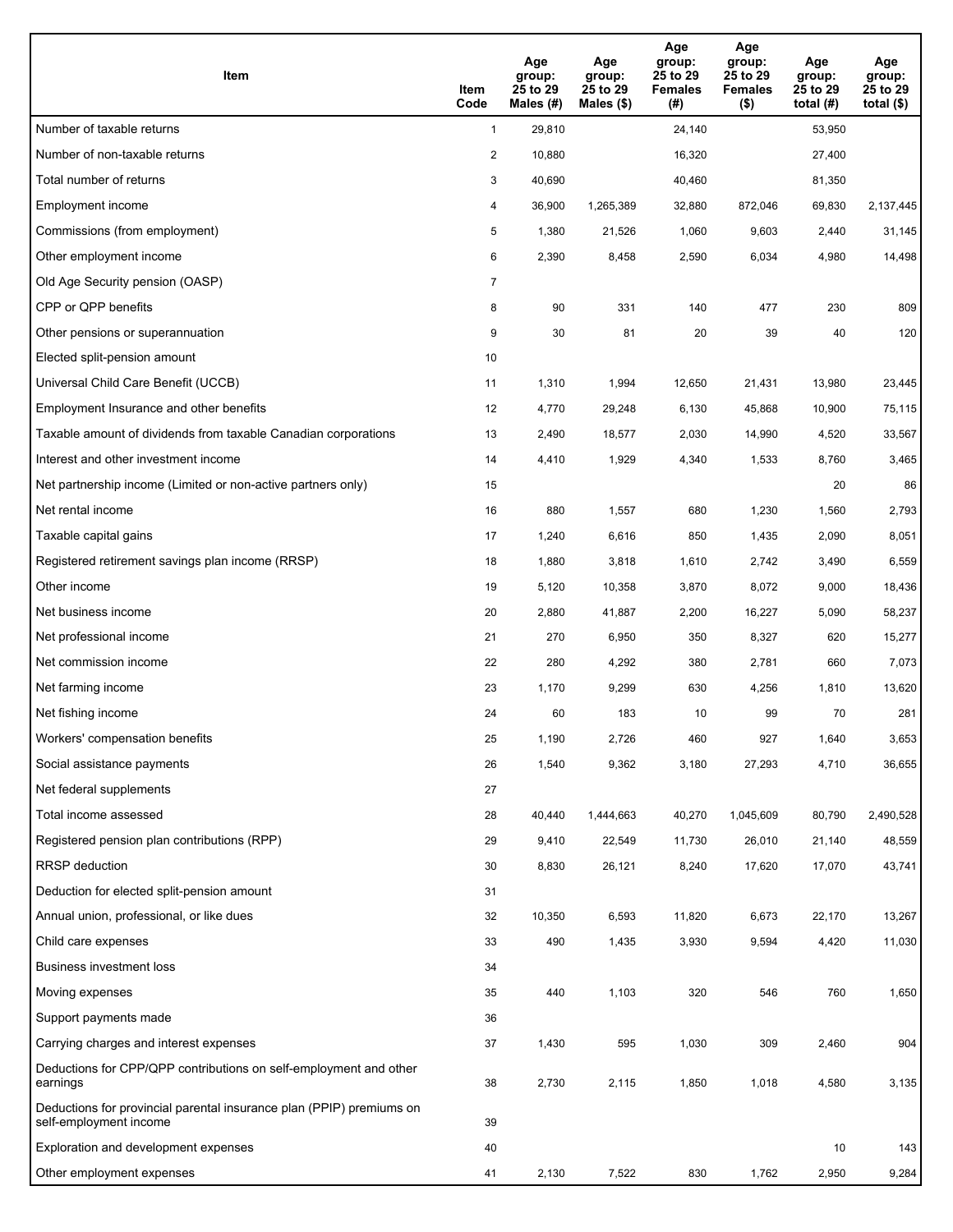| Item                                                              | Item<br>Code | Age<br>group:<br>25 to 29<br>Males (#) | Age<br>group:<br>25 to 29<br>Males (\$) | Age<br>group:<br>25 to 29<br><b>Females</b><br>(#) | Age<br>group:<br>25 to 29<br><b>Females</b><br>$($ \$) | Age<br>group:<br>25 to 29<br>total $(H)$ | Age<br>group:<br>25 to 29<br>total $($)$ |
|-------------------------------------------------------------------|--------------|----------------------------------------|-----------------------------------------|----------------------------------------------------|--------------------------------------------------------|------------------------------------------|------------------------------------------|
| Clergy residence deduction                                        | 42           | 70                                     | 676                                     | 30                                                 | 180                                                    | 100                                      | 856                                      |
| Other deductions                                                  | 43           | 710                                    | 399                                     | 810                                                | 514                                                    | 1,520                                    | 913                                      |
| Total deductions before adjustments                               | 44           | 22,560                                 | 69,314                                  | 22,450                                             | 64,385                                                 | 45,010                                   | 133,701                                  |
| Social benefits repayment                                         | 45           | 390                                    | 479                                     | 10                                                 | 11                                                     | 400                                      | 490                                      |
| Net income after adjustments                                      | 46           | 40,350                                 | 1,375,997                               | 40,160                                             | 981,595                                                | 80,590                                   | 2,357,846                                |
| Canadian Forces personnel and police deduction                    | 47           |                                        |                                         |                                                    |                                                        |                                          |                                          |
| Security options deductions                                       | 48           | 40                                     | 82                                      | 20                                                 | 22                                                     | 50                                       | 104                                      |
| Other payments deductions                                         | 49           | 2,700                                  | 12,089                                  | 3,600                                              | 28,219                                                 | 6,300                                    | 40,308                                   |
| Non-capital losses of other years                                 | 50           | 20                                     | 84                                      | 20                                                 | 64                                                     | 40                                       | 147                                      |
| Net capital losses of other years                                 | 51           | 140                                    | 125                                     | 80                                                 | 41                                                     | 220                                      | 166                                      |
| Capital gains deduction                                           | 52           | 70                                     | 5,036                                   | 30                                                 | 605                                                    | 100                                      | 5,642                                    |
| Northern residents deductions                                     | 53           | 920                                    | 2,710                                   | 650                                                | 1,593                                                  | 1,560                                    | 4,303                                    |
| Additional deductions                                             | 54           | 20                                     | 752                                     | 10                                                 | 144                                                    | 30                                       | 896                                      |
| Farming/fishing losses of prior years                             | 55           | 20                                     | 275                                     |                                                    |                                                        | 30                                       | 290                                      |
| Total deductions from net income                                  | 56           | 3,880                                  | 21,259                                  | 4,350                                              | 30,692                                                 | 8,230                                    | 51,963                                   |
| Taxable income assessed                                           | 57           | 39,690                                 | 1,354,775                               | 39,410                                             | 950,946                                                | 79,190                                   | 2,305,964                                |
| Basic personal amount                                             | 58           | 40,690                                 | 435,285                                 | 40,450                                             | 432,373                                                | 81,350                                   | 869,781                                  |
| Age amount                                                        | 59           |                                        |                                         |                                                    |                                                        |                                          |                                          |
| Spouse or common-law partner amount                               | 60           | 4,560                                  | 33,160                                  | 1,590                                              | 12,444                                                 | 6,170                                    | 45,763                                   |
| Amount for eligible dependant                                     | 61           | 330                                    | 3,459                                   | 5,140                                              | 54,514                                                 | 5,470                                    | 57,984                                   |
| Amount for children 17 and under                                  | 62           | 5,820                                  | 22,623                                  | 8,010                                              | 32,833                                                 | 13,840                                   | 55,495                                   |
| Amount for infirm dependants age 18 or older                      | 63           |                                        |                                         |                                                    |                                                        |                                          |                                          |
| CPP or QPP contributions through employment                       | 64           | 32,550                                 | 48,428                                  | 28,500                                             | 34,845                                                 | 61,060                                   | 83,275                                   |
| CPP or QPP contributions on self-employment and other<br>earnings | 65           | 2,730                                  | 2,115                                   | 1,850                                              | 1,018                                                  | 4,580                                    | 3,135                                    |
| Employment Insurance premiums                                     | 66           | 32,640                                 | 18,853                                  | 29,190                                             | 14,261                                                 | 61,830                                   | 33,114                                   |
| PPIP premiums paid                                                | 67           |                                        |                                         |                                                    |                                                        |                                          |                                          |
| PPIP premiums payable on employment income                        | 68           |                                        |                                         |                                                    |                                                        |                                          |                                          |
| PPIP premiums payable on self-employment income                   | 69           |                                        |                                         |                                                    |                                                        |                                          |                                          |
| Volunteer firefighters' amount                                    | 70           | 170                                    | 522                                     |                                                    |                                                        | 180                                      | 540                                      |
| Canada employment amount                                          | 71           | 34,200                                 | 37,066                                  | 30,820                                             | 33,141                                                 | 65,020                                   | 70,211                                   |
| Public transit amount                                             | 72           | 2,770                                  | 1,468                                   | 2,970                                              | 1,568                                                  | 5,760                                    | 3,043                                    |
| Children's fitness amount                                         | 73           | 990                                    | 280                                     | 1,340                                              | 377                                                    | 2,330                                    | 657                                      |
| Children's arts amount                                            | 74           | 200                                    | 62                                      | 250                                                | 78                                                     | 450                                      | 140                                      |
| Home buyers' amount                                               | 75           | 1,490                                  | 7,086                                   | 920                                                | 4,181                                                  | 2,410                                    | 11,271                                   |
| Pension income amount                                             | 76           | 30                                     | 37                                      | 20                                                 | 29                                                     | 50                                       | 66                                       |
| Caregiver amount                                                  | 77           | 60                                     | 321                                     | 40                                                 | 166                                                    | 100                                      | 487                                      |
| Disability amount                                                 | 78           | 560                                    | 4,191                                   | 400                                                | 3,036                                                  | 960                                      | 7,228                                    |
| Disability amount transferred from a dependant                    | 79           | 130                                    | 1,415                                   | 270                                                | 3,249                                                  | 400                                      | 4,664                                    |
| Interest paid on student loans                                    | 80           | 1,650                                  | 732                                     | 2,750                                              | 1,381                                                  | 4,400                                    | 2,112                                    |
| Tuition, education, and textbook amounts                          | 81           | 6,590                                  | 41,003                                  | 7,100                                              | 41,139                                                 | 13,690                                   | 82,154                                   |
| Tuition, education, and textbook amounts transferred from a child | 82           |                                        |                                         |                                                    |                                                        | 10                                       | 34                                       |
| Amounts transferred from spouse or common-law partner             | 83           | 1,080                                  | 4,323                                   | 1,250                                              | 5,307                                                  | 2,340                                    | 9,639                                    |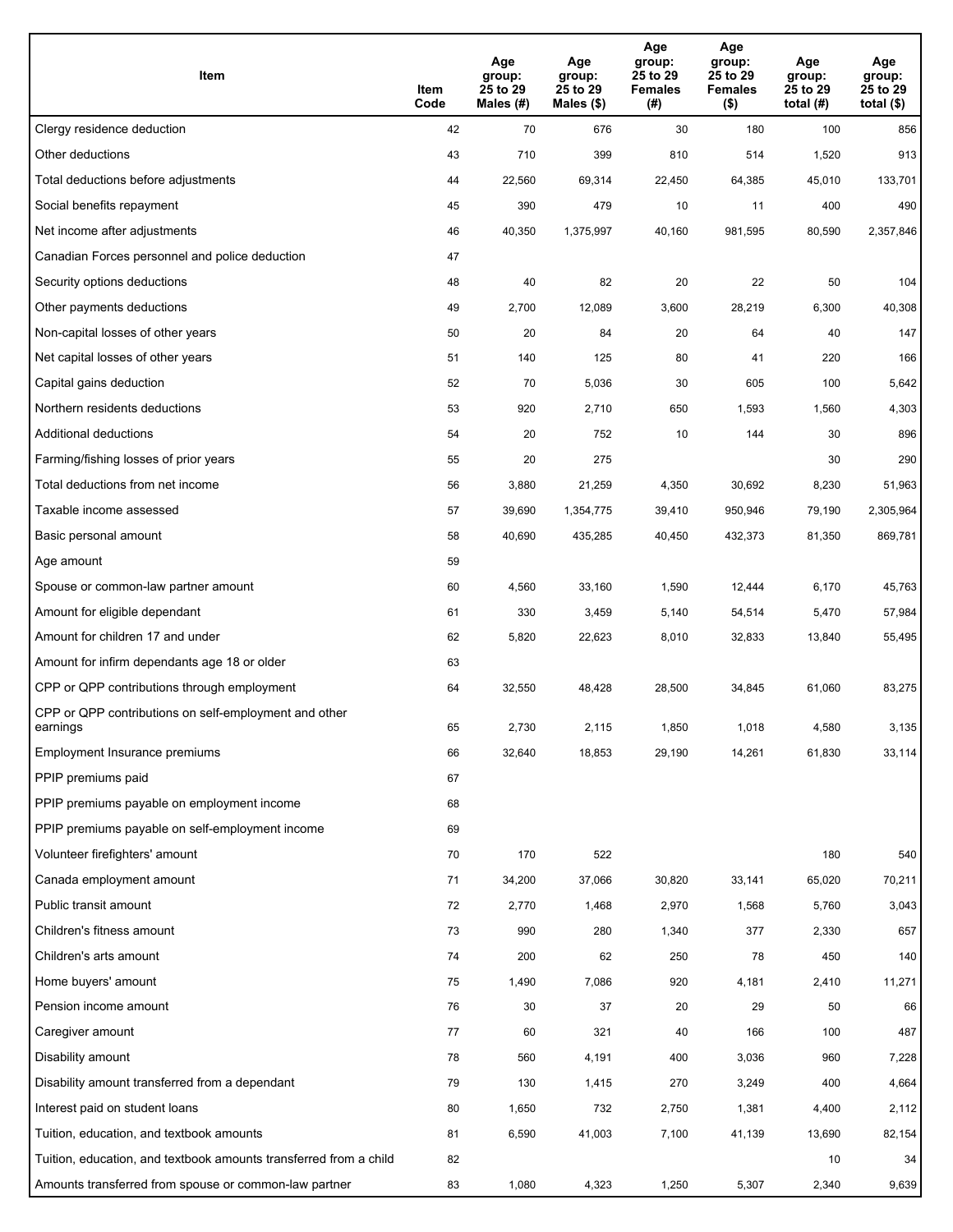| <b>Item</b>                                         | <b>Item</b><br>Code | Age<br>group:<br>25 to 29<br>Males (#) | Age<br>group:<br>25 to 29<br>Males $(\$)$ | Age<br>group:<br>25 to 29<br><b>Females</b><br>(#) | Age<br>group:<br>25 to 29<br><b>Females</b><br>$($ \$) | Age<br>group:<br>25 to 29<br>total $(H)$ | Age<br>group:<br>25 to 29<br>total $($)$ |
|-----------------------------------------------------|---------------------|----------------------------------------|-------------------------------------------|----------------------------------------------------|--------------------------------------------------------|------------------------------------------|------------------------------------------|
| Medical expenses                                    | 84                  | 1,920                                  | 2,278                                     | 3,590                                              | 3,742                                                  | 5,510                                    | 6,021                                    |
| Total tax credits on personal amounts               | 85                  | 40,690                                 | 99,708                                    | 40,460                                             | 101,965                                                | 81,350                                   | 202,029                                  |
| Allowable charitable donations and government gifts | 86                  | 6,690                                  | 7,191                                     | 6,170                                              | 4,301                                                  | 12,860                                   | 11,492                                   |
| Eligible cultural and ecological gifts              | 87                  |                                        |                                           |                                                    |                                                        | 10                                       | $\mathbf{1}$                             |
| Total tax credit on donations and gifts             | 88                  | 6,580                                  | 1,963                                     | 6,090                                              | 1,141                                                  | 12,660                                   | 3,104                                    |
| Total federal non-refundable tax credits            | 89                  | 40,690                                 | 101,671                                   | 40,460                                             | 103,107                                                | 81,350                                   | 205,133                                  |
| Federal dividend tax credit                         | 90                  | 2,330                                  | 2,256                                     | 1,830                                              | 1,859                                                  | 4,160                                    | 4,115                                    |
| Overseas employment tax credit                      | 91                  |                                        |                                           |                                                    |                                                        |                                          |                                          |
| Minimum tax carryover                               | 92                  | 30                                     | 67                                        | 20                                                 | 39                                                     | 40                                       | 106                                      |
| Basic federal tax                                   | 93                  | 27,620                                 | 133,963                                   | 21,560                                             | 73,317                                                 | 49,180                                   | 207,283                                  |
| Federal Foreign Tax Credit                          | 94                  | 470                                    | 532                                       | 260                                                | 103                                                    | 730                                      | 635                                      |
| Federal Political contribution tax credit           | 95                  | 60                                     | 9                                         | 40                                                 | $\overline{7}$                                         | 100                                      | 16                                       |
| <b>Investment Tax Credit</b>                        | 96                  |                                        |                                           |                                                    |                                                        |                                          |                                          |
| Labour-sponsored funds tax credit                   | 97                  |                                        |                                           |                                                    |                                                        |                                          |                                          |
| Alternative minimum tax payable                     | 98                  | 30                                     | 288                                       |                                                    |                                                        | 30                                       | 311                                      |
| Net federal tax                                     | 99                  | 27,590                                 | 133,402                                   | 21,520                                             | 73,204                                                 | 49,110                                   | 206,609                                  |
| CPP contributions on self-employment                | 100                 | 2,730                                  | 4,231                                     | 1,850                                              | 2,036                                                  | 4,580                                    | 6,270                                    |
| Social Benefits repayment                           | 101                 | 390                                    | 479                                       |                                                    |                                                        | 400                                      | 490                                      |
| Net Provincial Tax                                  | 102                 | 29,010                                 | 100,195                                   | 23,230                                             | 53,743                                                 | 52,250                                   | 153,941                                  |
| Total tax payable                                   | 103                 | 29,810                                 | 238,307                                   | 24,140                                             | 129,005                                                | 53,950                                   | 367,322                                  |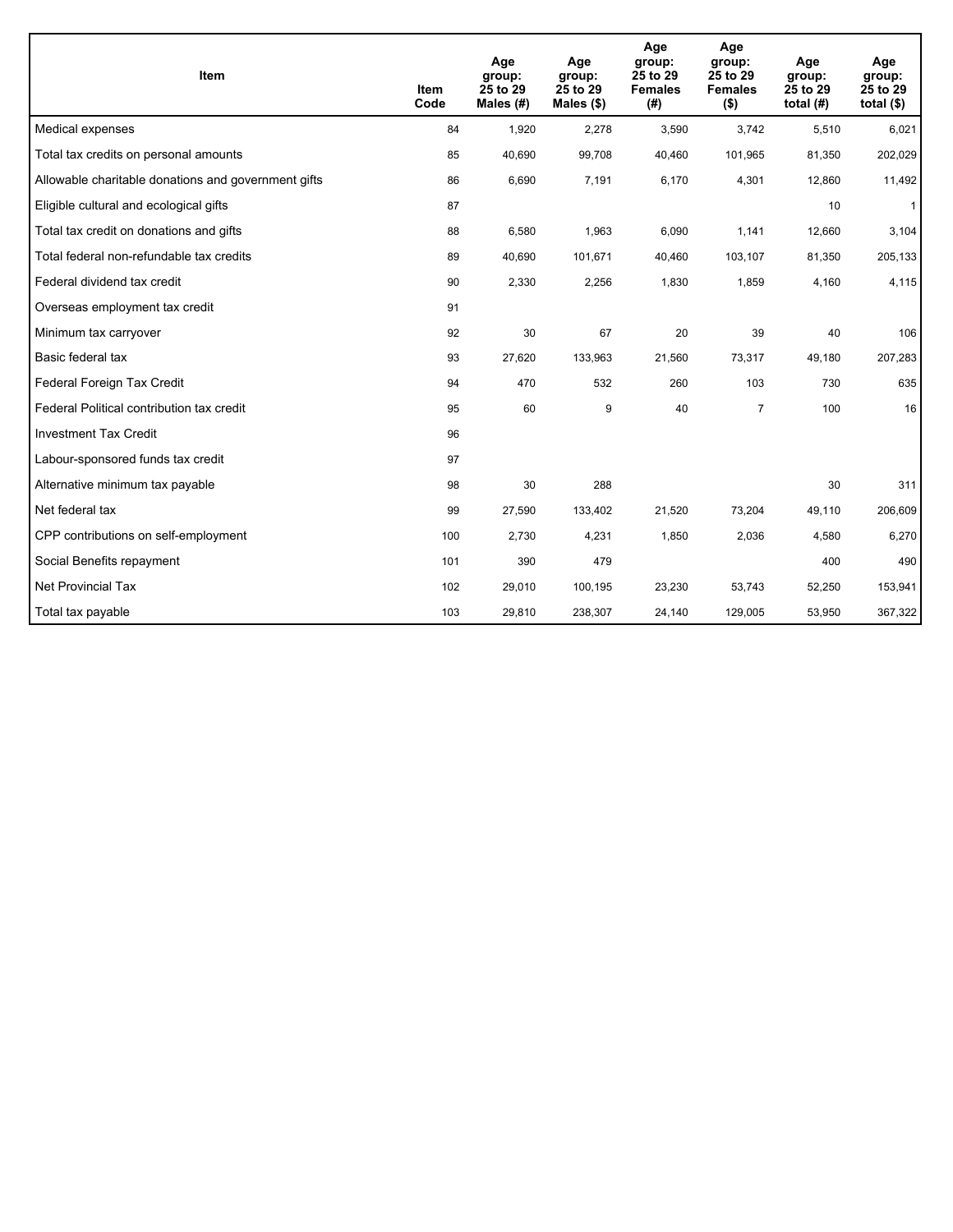| Item                                                                                           | Item<br>Code   | Age<br>group:<br>30 to 34<br>Males (#) | Age<br>group:<br>30 to 34<br>Males $(\$)$ | Age<br>group:<br>30 to 34<br><b>Females</b><br>(#) | Age<br>group:<br>30 to 34<br><b>Females</b><br>$($ \$) | Age<br>group:<br>30 to 34<br>total $(H)$ | Age<br>group:<br>30 to 34<br>total $($)$ |
|------------------------------------------------------------------------------------------------|----------------|----------------------------------------|-------------------------------------------|----------------------------------------------------|--------------------------------------------------------|------------------------------------------|------------------------------------------|
| Number of taxable returns                                                                      | $\mathbf{1}$   | 30,750                                 |                                           | 25,380                                             |                                                        | 56,130                                   |                                          |
| Number of non-taxable returns                                                                  | $\overline{c}$ | 7,600                                  |                                           | 13,840                                             |                                                        | 21,500                                   |                                          |
| Total number of returns                                                                        | 3              | 38,350                                 |                                           | 39,220                                             |                                                        | 77,630                                   |                                          |
| Employment income                                                                              | 4              | 34,100                                 | 1,464,618                                 | 31,150                                             | 954,059                                                | 65,280                                   | 2,418,777                                |
| Commissions (from employment)                                                                  | 5              | 1,140                                  | 27,614                                    | 700                                                | 8,870                                                  | 1,840                                    | 36,484                                   |
| Other employment income                                                                        | 6              | 2,510                                  | 9,809                                     | 2,460                                              | 6,391                                                  | 4,970                                    | 16,200                                   |
| Old Age Security pension (OASP)                                                                | $\overline{7}$ |                                        |                                           |                                                    |                                                        |                                          |                                          |
| CPP or QPP benefits                                                                            | 8              | 100                                    | 765                                       | 180                                                | 1,074                                                  | 280                                      | 1,840                                    |
| Other pensions or superannuation                                                               | 9              | 30                                     | 266                                       | 30                                                 | 110                                                    | 60                                       | 375                                      |
| Elected split-pension amount                                                                   | 10             |                                        |                                           | 20                                                 | 67                                                     | 20                                       | 86                                       |
| Universal Child Care Benefit (UCCB)                                                            | 11             | 2,790                                  | 4,335                                     | 16,290                                             | 27,231                                                 | 19,090                                   | 31,590                                   |
| Employment Insurance and other benefits                                                        | 12             | 4,140                                  | 25,168                                    | 7,510                                              | 63,850                                                 | 11,650                                   | 89,018                                   |
| Taxable amount of dividends from taxable Canadian corporations                                 | 13             | 2,840                                  | 23,550                                    | 2,400                                              | 22,299                                                 | 5,240                                    | 45,848                                   |
| Interest and other investment income                                                           | 14             | 4,400                                  | 2,183                                     | 4,680                                              | 1,749                                                  | 9,080                                    | 3,932                                    |
| Net partnership income (Limited or non-active partners only)                                   | 15             | 40                                     | 91                                        | 20                                                 | 63                                                     | 50                                       | 154                                      |
| Net rental income                                                                              | 16             | 1,280                                  | 2,031                                     | 1,110                                              | 2,237                                                  | 2,390                                    | 4,272                                    |
| Taxable capital gains                                                                          | 17             | 1,400                                  | 6,511                                     | 1,100                                              | 4,494                                                  | 2,500                                    | 11,005                                   |
| Registered retirement savings plan income (RRSP)                                               | 18             | 3,180                                  | 6,649                                     | 2,770                                              | 4,816                                                  | 5,950                                    | 11,465                                   |
| Other income                                                                                   | 19             | 5,140                                  | 11,487                                    | 3,960                                              | 9,528                                                  | 9,100                                    | 21,052                                   |
| Net business income                                                                            | 20             | 3,350                                  | 55,014                                    | 2,750                                              | 24,135                                                 | 6,100                                    | 79,190                                   |
| Net professional income                                                                        | 21             | 350                                    | 13,309                                    | 420                                                | 12,615                                                 | 770                                      | 25,924                                   |
| Net commission income                                                                          | 22             | 300                                    | 8,304                                     | 400                                                | 3,266                                                  | 700                                      | 11,570                                   |
| Net farming income                                                                             | 23             | 1,140                                  | 8,568                                     | 660                                                | 3,627                                                  | 1,800                                    | 12,207                                   |
| Net fishing income                                                                             | 24             | 80                                     | 461                                       | 10                                                 | 46                                                     | 90                                       | 507                                      |
| Workers' compensation benefits                                                                 | 25             | 1,170                                  | 3,849                                     | 500                                                | 1,381                                                  | 1,670                                    | 5,230                                    |
| Social assistance payments                                                                     | 26             | 1,450                                  | 9,557                                     | 2,840                                              | 27,476                                                 | 4,300                                    | 37,033                                   |
| Net federal supplements                                                                        | 27             |                                        |                                           |                                                    |                                                        |                                          |                                          |
| Total income assessed                                                                          | 28             | 38,190                                 | 1,684,178                                 | 39,120                                             | 1,180,060                                              | 77,350                                   | 2,864,456                                |
| Registered pension plan contributions (RPP)                                                    | 29             | 10,730                                 | 31,650                                    | 13,450                                             | 33,717                                                 | 24,180                                   | 65,367                                   |
| RRSP deduction                                                                                 | 30             | 11,170                                 | 39,781                                    | 9,960                                              | 24,239                                                 | 21,130                                   | 64,020                                   |
| Deduction for elected split-pension amount                                                     | 31             |                                        |                                           |                                                    |                                                        | 10                                       | 80                                       |
| Annual union, professional, or like dues                                                       | 32             | 10,830                                 | 7,918                                     | 12,510                                             | 7,386                                                  | 23,340                                   | 15,304                                   |
| Child care expenses                                                                            | 33             | 1,810                                  | 6,654                                     | 7,960                                              | 24,127                                                 | 9,770                                    | 30,781                                   |
| <b>Business investment loss</b>                                                                | 34             | 10                                     | 176                                       |                                                    |                                                        | 20                                       | 330                                      |
| Moving expenses                                                                                | 35             | 290                                    | 1,336                                     | 210                                                | 817                                                    | 500                                      | 2,153                                    |
| Support payments made                                                                          | 36             | 60                                     | 290                                       |                                                    |                                                        | 60                                       | 293                                      |
| Carrying charges and interest expenses                                                         | 37             | 1,920                                  | 1,454                                     | 1,370                                              | 650                                                    | 3,280                                    | 2,103                                    |
| Deductions for CPP/QPP contributions on self-employment and other<br>earnings                  | 38             | 3,040                                  | 2,775                                     | 2,190                                              | 1,350                                                  | 5,220                                    | 4,126                                    |
| Deductions for provincial parental insurance plan (PPIP) premiums on<br>self-employment income | 39             |                                        |                                           |                                                    |                                                        |                                          |                                          |
| Exploration and development expenses                                                           | 40             | 20                                     | 319                                       |                                                    |                                                        | 30                                       | 370                                      |
| Other employment expenses                                                                      | 41             | 2,330                                  | 9,696                                     | 880                                                | 2,200                                                  | 3,210                                    | 11,896                                   |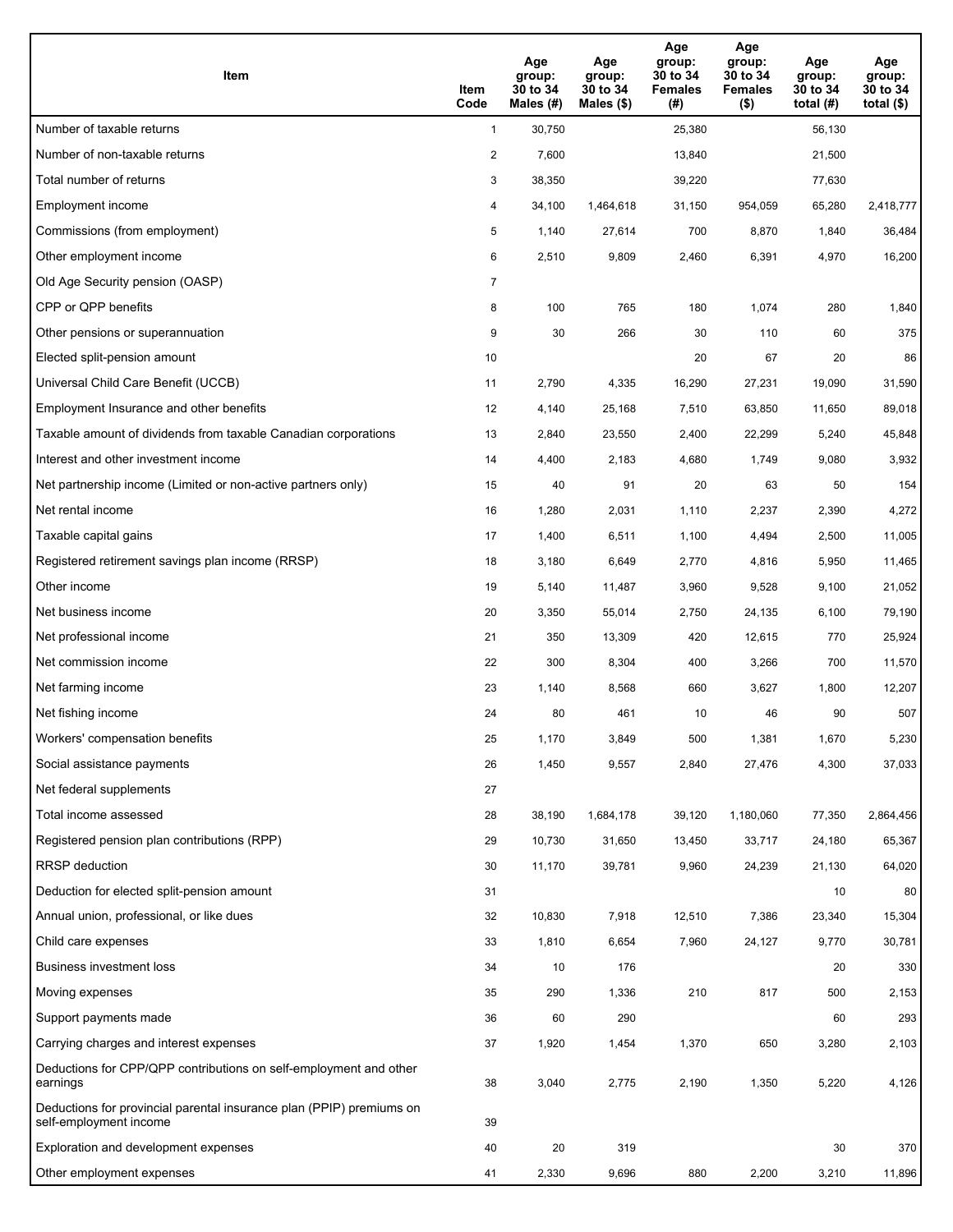| Item                                                              | Item<br>Code | Age<br>group:<br>30 to 34<br>Males (#) | Age<br>group:<br>30 to 34<br>Males (\$) | Age<br>group:<br>30 to 34<br><b>Females</b><br>(# ) | Age<br>group:<br>30 to 34<br><b>Females</b><br>$($ \$) | Age<br>group:<br>30 to 34<br>total $(H)$ | Age<br>group:<br>30 to 34<br>total $($)$ |
|-------------------------------------------------------------------|--------------|----------------------------------------|-----------------------------------------|-----------------------------------------------------|--------------------------------------------------------|------------------------------------------|------------------------------------------|
| Clergy residence deduction                                        | 42           | 100                                    | 1,111                                   | 20                                                  | 107                                                    | 120                                      | 1,218                                    |
| Other deductions                                                  | 43           | 760                                    | 612                                     | 960                                                 | 683                                                    | 1,720                                    | 1,318                                    |
| Total deductions before adjustments                               | 44           | 24,820                                 | 103,859                                 | 24,630                                              | 95,575                                                 | 49,450                                   | 199,458                                  |
| Social benefits repayment                                         | 45           | 330                                    | 395                                     | 30                                                  | 27                                                     | 360                                      | 423                                      |
| Net income after adjustments                                      | 46           | 38,090                                 | 1,581,353                               | 38,970                                              | 1,085,065                                              | 77,110                                   | 2,666,612                                |
| Canadian Forces personnel and police deduction                    | 47           | 10                                     | 241                                     |                                                     |                                                        | 20                                       | 307                                      |
| Security options deductions                                       | 48           | 30                                     | 58                                      | 30                                                  | 54                                                     | 60                                       | 112                                      |
| Other payments deductions                                         | 49           | 2,600                                  | 13,407                                  | 3,320                                               | 28,857                                                 | 5,920                                    | 42,263                                   |
| Non-capital losses of other years                                 | 50           | 40                                     | 310                                     | 40                                                  | 176                                                    | 70                                       | 486                                      |
| Net capital losses of other years                                 | 51           | 210                                    | 150                                     | 130                                                 | 69                                                     | 330                                      | 219                                      |
| Capital gains deduction                                           | 52           | 70                                     | 3,054                                   | 60                                                  | 2,809                                                  | 130                                      | 5,863                                    |
| Northern residents deductions                                     | 53           | 880                                    | 3,031                                   | 590                                                 | 1,517                                                  | 1,470                                    | 4,548                                    |
| Additional deductions                                             | 54           | 20                                     | 330                                     | 20                                                  | 304                                                    | 40                                       | 634                                      |
| Farming/fishing losses of prior years                             | 55           | 30                                     | 294                                     |                                                     |                                                        | 30                                       | 304                                      |
| Total deductions from net income                                  | 56           | 3,800                                  | 20,874                                  | 4,130                                               | 33,863                                                 | 7,930                                    | 54,737                                   |
| Taxable income assessed                                           | 57           | 37,500                                 | 1,560,508                               | 38,080                                              | 1,051,239                                              | 75,630                                   | 2,611,940                                |
| Basic personal amount                                             | 58           | 38,350                                 | 409,364                                 | 39,210                                              | 419,306                                                | 77,620                                   | 829,314                                  |
| Age amount                                                        | 59           |                                        |                                         |                                                     |                                                        |                                          |                                          |
| Spouse or common-law partner amount                               | 60           | 6,700                                  | 49,227                                  | 1,970                                               | 15,401                                                 | 8,670                                    | 64,650                                   |
| Amount for eligible dependant                                     | 61           | 650                                    | 6,878                                   | 5,540                                               | 58,699                                                 | 6,190                                    | 65,577                                   |
| Amount for children 17 and under                                  | 62           | 12,410                                 | 55,386                                  | 11,150                                              | 51,105                                                 | 23,570                                   | 106,508                                  |
| Amount for infirm dependants age 18 or older                      | 63           |                                        |                                         |                                                     |                                                        | 10                                       | 53                                       |
| CPP or QPP contributions through employment                       | 64           | 30,970                                 | 52,477                                  | 27,190                                              | 37,253                                                 | 58,160                                   | 89,733                                   |
| CPP or QPP contributions on self-employment and other<br>earnings | 65           | 3,040                                  | 2,775                                   | 2.190                                               | 1,350                                                  | 5,220                                    | 4,126                                    |
| Employment Insurance premiums                                     | 66           | 30,410                                 | 19,678                                  | 27,450                                              | 14,644                                                 | 57,860                                   | 34,322                                   |
| PPIP premiums paid                                                | 67           |                                        |                                         |                                                     |                                                        |                                          |                                          |
| PPIP premiums payable on employment income                        | 68           |                                        |                                         |                                                     |                                                        |                                          |                                          |
| PPIP premiums payable on self-employment income                   | 69           |                                        |                                         |                                                     |                                                        |                                          |                                          |
| Volunteer firefighters' amount                                    | 70           | 190                                    | 558                                     |                                                     |                                                        | 190                                      | 582                                      |
| Canada employment amount                                          | 71           | 32,150                                 | 34,874                                  | 29,220                                              | 31,404                                                 | 61,380                                   | 66,286                                   |
| Public transit amount                                             | 72           | 2,580                                  | 1,450                                   | 2,340                                               | 1,366                                                  | 4,920                                    | 2,818                                    |
| Children's fitness amount                                         | 73           | 4,160                                  | 1,585                                   | 3,770                                               | 1,480                                                  | 7,920                                    | 3,065                                    |
| Children's arts amount                                            | 74           | 1,070                                  | 436                                     | 970                                                 | 356                                                    | 2,050                                    | 792                                      |
| Home buyers' amount                                               | 75           | 970                                    | 4,574                                   | 550                                                 | 2,503                                                  | 1,510                                    | 7,078                                    |
| Pension income amount                                             | 76           | 30                                     | 47                                      | 50                                                  | 62                                                     | 80                                       | 109                                      |
| Caregiver amount                                                  | 77           | 130                                    | 663                                     | 100                                                 | 545                                                    | 230                                      | 1,208                                    |
| Disability amount                                                 | 78           | 530                                    | 4,006                                   | 440                                                 | 3,294                                                  | 970                                      | 7,300                                    |
| Disability amount transferred from a dependant                    | 79           | 370                                    | 4,317                                   | 620                                                 | 7,960                                                  | 990                                      | 12,278                                   |
| Interest paid on student loans                                    | 80           | 1,540                                  | 706                                     | 2,320                                               | 1,150                                                  | 3,860                                    | 1,855                                    |
| Tuition, education, and textbook amounts                          | 81           | 3,360                                  | 18,341                                  | 3,780                                               | 16,473                                                 | 7,140                                    | 34,814                                   |
| Tuition, education, and textbook amounts transferred from a child | 82           | 30                                     | 46                                      | 20                                                  | 27                                                     | 50                                       | 73                                       |
| Amounts transferred from spouse or common-law partner             | 83           | 1,360                                  | 5,827                                   | 1,620                                               | 8,012                                                  | 2,990                                    | 13,877                                   |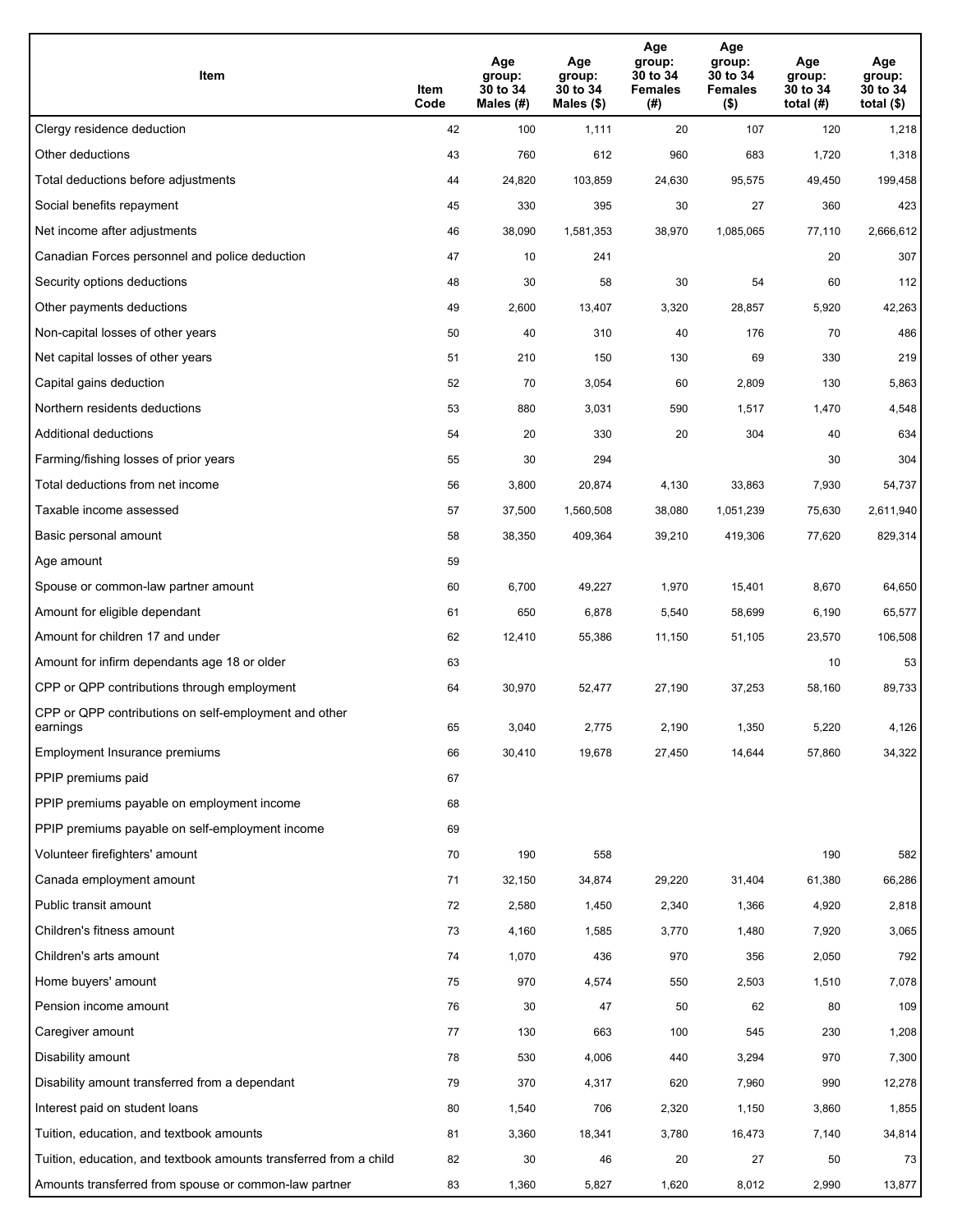| Item                                                | <b>Item</b><br>Code | Age<br>group:<br>30 to 34<br>Males (#) | Age<br>group:<br>30 to 34<br>Males $(\$)$ | Age<br>group:<br>30 to 34<br><b>Females</b><br>(#) | Age<br>group:<br>30 to 34<br><b>Females</b><br>$($ \$) | Age<br>group:<br>30 to 34<br>total $(H)$ | Age<br>group:<br>30 to 34<br>total $($)$ |
|-----------------------------------------------------|---------------------|----------------------------------------|-------------------------------------------|----------------------------------------------------|--------------------------------------------------------|------------------------------------------|------------------------------------------|
| Medical expenses                                    | 84                  | 2,360                                  | 3,376                                     | 4,390                                              | 5,860                                                  | 6,750                                    | 9,237                                    |
| Total tax credits on personal amounts               | 85                  | 38,350                                 | 101,502                                   | 39,220                                             | 101,753                                                | 77,630                                   | 203,366                                  |
| Allowable charitable donations and government gifts | 86                  | 8,850                                  | 10,930                                    | 7,380                                              | 5,477                                                  | 16,230                                   | 16,408                                   |
| Eligible cultural and ecological gifts              | 87                  | 10                                     | 1                                         |                                                    |                                                        | 20                                       | 3                                        |
| Total tax credit on donations and gifts             | 88                  | 8,750                                  | 2,999                                     | 7,310                                              | 1,452                                                  | 16,060                                   | 4,451                                    |
| Total federal non-refundable tax credits            | 89                  | 38,350                                 | 104,501                                   | 39,220                                             | 103,205                                                | 77,630                                   | 207,816                                  |
| Federal dividend tax credit                         | 90                  | 2,740                                  | 3,015                                     | 2,230                                              | 2,891                                                  | 4,970                                    | 5,907                                    |
| Overseas employment tax credit                      | 91                  |                                        |                                           |                                                    |                                                        |                                          |                                          |
| Minimum tax carryover                               | 92                  | 30                                     | 133                                       | 20                                                 | 65                                                     | 50                                       | 198                                      |
| Basic federal tax                                   | 93                  | 28,810                                 | 171,967                                   | 22,880                                             | 92,145                                                 | 51,690                                   | 264,122                                  |
| Federal Foreign Tax Credit                          | 94                  | 540                                    | 443                                       | 370                                                | 98                                                     | 910                                      | 541                                      |
| Federal Political contribution tax credit           | 95                  | 120                                    | 19                                        | 50                                                 | $\overline{7}$                                         | 170                                      | 26                                       |
| <b>Investment Tax Credit</b>                        | 96                  | 30                                     | 54                                        |                                                    |                                                        | 30                                       | 57                                       |
| Labour-sponsored funds tax credit                   | 97                  |                                        |                                           |                                                    |                                                        |                                          |                                          |
| Alternative minimum tax payable                     | 98                  | 20                                     | 86                                        | 20                                                 | 141                                                    | 40                                       | 227                                      |
| Net federal tax                                     | 99                  | 28,790                                 | 171,448                                   | 22,850                                             | 92,037                                                 | 51,640                                   | 263,495                                  |
| CPP contributions on self-employment                | 100                 | 3,040                                  | 5,551                                     | 2,190                                              | 2,700                                                  | 5,220                                    | 8,252                                    |
| Social Benefits repayment                           | 101                 | 330                                    | 395                                       | 30                                                 | 27                                                     | 360                                      | 423                                      |
| Net Provincial Tax                                  | 102                 | 30,010                                 | 131,432                                   | 24,630                                             | 73,820                                                 | 54,650                                   | 205,261                                  |
| Total tax payable                                   | 103                 | 30,750                                 | 308,829                                   | 25,380                                             | 168,604                                                | 56,130                                   | 477,453                                  |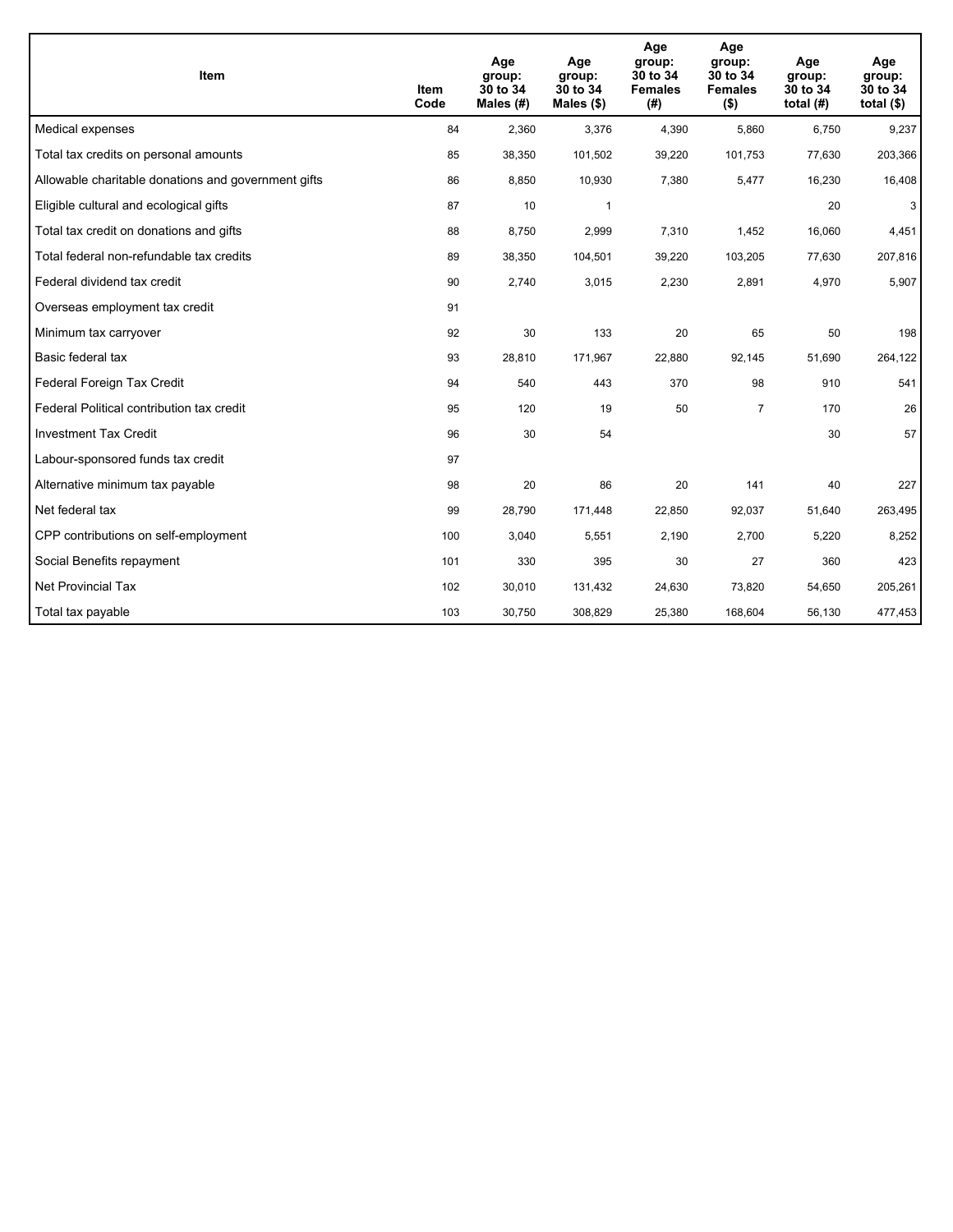| Item                                                                                           | Item<br>Code   | Age<br>group:<br>35 to 39<br>Males (#) | Age<br>group:<br>35 to 39<br>Males $(\$)$ | Age<br>group:<br>35 to 39<br><b>Females</b><br>(#) | Age<br>group:<br>35 to 39<br><b>Females</b><br>$($ \$) | Age<br>group:<br>35 to 39<br>total (#) | Age<br>group:<br>35 to 39<br>total $($ |
|------------------------------------------------------------------------------------------------|----------------|----------------------------------------|-------------------------------------------|----------------------------------------------------|--------------------------------------------------------|----------------------------------------|----------------------------------------|
| Number of taxable returns                                                                      | $\mathbf{1}$   | 30,500                                 |                                           | 25,790                                             |                                                        | 56,300                                 |                                        |
| Number of non-taxable returns                                                                  | $\overline{a}$ | 6,530                                  |                                           | 12,150                                             |                                                        | 18,730                                 |                                        |
| Total number of returns                                                                        | 3              | 37,040                                 |                                           | 37,940                                             |                                                        | 75,030                                 |                                        |
| Employment income                                                                              | 4              | 32,430                                 | 1,634,981                                 | 30,720                                             | 1,058,747                                              | 63,170                                 | 2,693,728                              |
| Commissions (from employment)                                                                  | 5              | 1,160                                  | 37,844                                    | 570                                                | 9,573                                                  | 1,720                                  | 47,417                                 |
| Other employment income                                                                        | 6              | 2,640                                  | 10,652                                    | 2,350                                              | 7,016                                                  | 5,000                                  | 17,674                                 |
| Old Age Security pension (OASP)                                                                | 7              |                                        |                                           |                                                    |                                                        |                                        |                                        |
| CPP or QPP benefits                                                                            | 8              | 230                                    | 1,628                                     | 330                                                | 2,049                                                  | 560                                    | 3,677                                  |
| Other pensions or superannuation                                                               | 9              | 40                                     | 284                                       | 50                                                 | 408                                                    | 90                                     | 692                                    |
| Elected split-pension amount                                                                   | 10             |                                        |                                           | 70                                                 | 616                                                    | 80                                     | 651                                    |
| Universal Child Care Benefit (UCCB)                                                            | 11             | 3,320                                  | 5,110                                     | 12,500                                             | 19,266                                                 | 15.840                                 | 24,401                                 |
| Employment Insurance and other benefits                                                        | 12             | 3,440                                  | 20,953                                    | 5,110                                              | 37,146                                                 | 8,550                                  | 58,099                                 |
| Taxable amount of dividends from taxable Canadian corporations                                 | 13             | 3,410                                  | 43,000                                    | 2,990                                              | 40,867                                                 | 6,400                                  | 83,942                                 |
| Interest and other investment income                                                           | 14             | 4,990                                  | 3,261                                     | 5,250                                              | 3,329                                                  | 10,240                                 | 6,591                                  |
| Net partnership income (Limited or non-active partners only)                                   | 15             | 80                                     | 237                                       | 50                                                 | 329                                                    | 130                                    | 567                                    |
| Net rental income                                                                              | 16             | 1,560                                  | 4,159                                     | 1,240                                              | 2,990                                                  | 2,790                                  | 7,148                                  |
| Taxable capital gains                                                                          | 17             | 1,690                                  | 10,562                                    | 1,370                                              | 6,233                                                  | 3,060                                  | 16,795                                 |
| Registered retirement savings plan income (RRSP)                                               | 18             | 4,320                                  | 9,936                                     | 3,800                                              | 7,649                                                  | 8,120                                  | 17,585                                 |
| Other income                                                                                   | 19             | 5,490                                  | 15,012                                    | 4,340                                              | 10,907                                                 | 9,830                                  | 25,921                                 |
| Net business income                                                                            | 20             | 3,690                                  | 67,939                                    | 3,180                                              | 33,043                                                 | 6,870                                  | 101,007                                |
| Net professional income                                                                        | 21             | 420                                    | 23,678                                    | 440                                                | 14,105                                                 | 860                                    | 37,805                                 |
| Net commission income                                                                          | 22             | 330                                    | 7,703                                     | 410                                                | 4,021                                                  | 750                                    | 11,724                                 |
| Net farming income                                                                             | 23             | 1,380                                  | 8,907                                     | 730                                                | 4,610                                                  | 2,120                                  | 13,584                                 |
| Net fishing income                                                                             | 24             | 80                                     | 300                                       | 20                                                 | 203                                                    | 100                                    | 502                                    |
| Workers' compensation benefits                                                                 | 25             | 1,230                                  | 4,987                                     | 610                                                | 2,188                                                  | 1,840                                  | 7,175                                  |
| Social assistance payments                                                                     | 26             | 1,400                                  | 9,869                                     | 2,280                                              | 21,777                                                 | 3,680                                  | 31,646                                 |
| Net federal supplements                                                                        | 27             |                                        |                                           |                                                    |                                                        |                                        |                                        |
| Total income assessed                                                                          | 28             | 36,910                                 | 1,921,069                                 | 37,800                                             | 1,288,328                                              | 74,750                                 | 3,209,620                              |
| Registered pension plan contributions (RPP)                                                    | 29             | 11,410                                 | 38,246                                    | 14,250                                             | 40,294                                                 | 25,650                                 | 78,540                                 |
| RRSP deduction                                                                                 | 30             | 12,300                                 | 53,456                                    | 10,320                                             | 30,502                                                 | 22,620                                 | 83,958                                 |
| Deduction for elected split-pension amount                                                     | 31             |                                        |                                           |                                                    |                                                        |                                        |                                        |
| Annual union, professional, or like dues                                                       | 32             | 11,020                                 | 8,285                                     | 12,720                                             | 7,853                                                  | 23,740                                 | 16,138                                 |
| Child care expenses                                                                            | 33             | 2,950                                  | 11,323                                    | 8,930                                              | 27,423                                                 | 11,880                                 | 38,748                                 |
| Business investment loss                                                                       | 34             | 20                                     | 161                                       | 10                                                 | 133                                                    | 30                                     | 295                                    |
| Moving expenses                                                                                | 35             | 260                                    | 1,620                                     | 120                                                | 701                                                    | 380                                    | 2,321                                  |
| Support payments made                                                                          | 36             | 100                                    | 711                                       |                                                    |                                                        | 110                                    | 764                                    |
| Carrying charges and interest expenses                                                         | 37             | 2,560                                  | 2,500                                     | 1,780                                              | 1,588                                                  | 4,340                                  | 4,089                                  |
| Deductions for CPP/QPP contributions on self-employment and other<br>earnings                  | 38             | 3,310                                  | 3,256                                     | 2,560                                              | 1,730                                                  | 5,870                                  | 4,988                                  |
| Deductions for provincial parental insurance plan (PPIP) premiums on<br>self-employment income | 39             |                                        |                                           |                                                    |                                                        |                                        |                                        |
| Exploration and development expenses                                                           | 40             | 40                                     | 386                                       | 20                                                 | 195                                                    | 60                                     | 581                                    |
| Other employment expenses                                                                      | 41             | 2,610                                  | 12,589                                    | 980                                                | 2,578                                                  | 3,580                                  | 15,167                                 |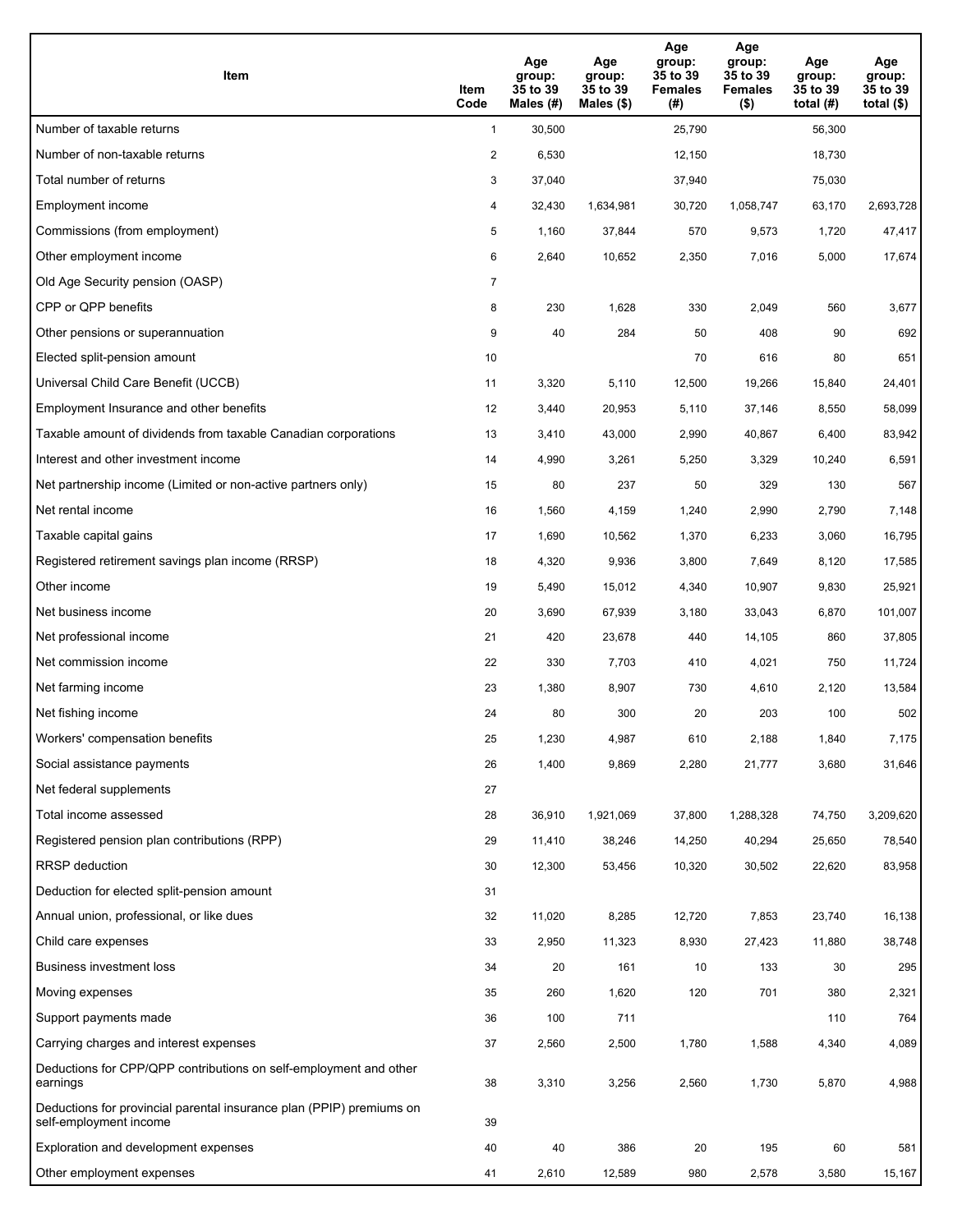| Item                                                              | Item<br>Code | Age<br>group:<br>35 to 39<br>Males (#) | Age<br>group:<br>35 to 39<br>Males (\$) | Age<br>group:<br>35 to 39<br><b>Females</b><br>(# ) | Age<br>group:<br>35 to 39<br><b>Females</b><br>$($ \$) | Age<br>group:<br>35 to 39<br>total $(H)$ | Age<br>group:<br>35 to 39<br>total $($)$ |
|-------------------------------------------------------------------|--------------|----------------------------------------|-----------------------------------------|-----------------------------------------------------|--------------------------------------------------------|------------------------------------------|------------------------------------------|
| Clergy residence deduction                                        | 42           | 130                                    | 1,485                                   | 20                                                  | 217                                                    | 150                                      | 1,702                                    |
| Other deductions                                                  | 43           | 730                                    | 505                                     | 890                                                 | 596                                                    | 1,620                                    | 1,101                                    |
| Total deductions before adjustments                               | 44           | 25,720                                 | 134,587                                 | 25,080                                              | 113,934                                                | 50,800                                   | 248,524                                  |
| Social benefits repayment                                         | 45           | 260                                    | 329                                     | 30                                                  | 27                                                     | 290                                      | 356                                      |
| Net income after adjustments                                      | 46           | 36,790                                 | 1,787,361                               | 37,610                                              | 1,175,373                                              | 74,440                                   | 2,962,954                                |
| Canadian Forces personnel and police deduction                    | 47           | 10                                     | 224                                     |                                                     |                                                        | 10                                       | 248                                      |
| Security options deductions                                       | 48           | 50                                     | 308                                     | 30                                                  | 111                                                    | 80                                       | 419                                      |
| Other payments deductions                                         | 49           | 2,590                                  | 14,856                                  | 2,870                                               | 23,965                                                 | 5,460                                    | 38,821                                   |
| Non-capital losses of other years                                 | 50           | 50                                     | 274                                     | 40                                                  | 341                                                    | 90                                       | 616                                      |
| Net capital losses of other years                                 | 51           | 240                                    | 227                                     | 180                                                 | 348                                                    | 420                                      | 575                                      |
| Capital gains deduction                                           | 52           | 100                                    | 5,698                                   | 50                                                  | 2,427                                                  | 150                                      | 8,125                                    |
| Northern residents deductions                                     | 53           | 890                                    | 3,238                                   | 570                                                 | 1,524                                                  | 1,450                                    | 4,762                                    |
| Additional deductions                                             | 54           | 20                                     | 313                                     |                                                     |                                                        | 30                                       | 394                                      |
| Farming/fishing losses of prior years                             | 55           | 60                                     | 384                                     | 20                                                  | 166                                                    | 70                                       | 550                                      |
| Total deductions from net income                                  | 56           | 3,900                                  | 25,527                                  | 3,720                                               | 28,988                                                 | 7,620                                    | 54,515                                   |
| Taxable income assessed                                           | 57           | 36,170                                 | 1,761,878                               | 36,760                                              | 1,146,465                                              | 72,960                                   | 2,908,563                                |
| Basic personal amount                                             | 58           | 37,030                                 | 396,411                                 | 37,940                                              | 406,649                                                | 75,020                                   | 803,518                                  |
| Age amount                                                        | 59           |                                        |                                         |                                                     |                                                        |                                          |                                          |
| Spouse or common-law partner amount                               | 60           | 6,870                                  | 51,043                                  | 1,930                                               | 15,524                                                 | 8,810                                    | 66,659                                   |
| Amount for eligible dependant                                     | 61           | 1,050                                  | 11,073                                  | 5,890                                               | 62,129                                                 | 6,940                                    | 73,203                                   |
| Amount for children 17 and under                                  | 62           | 16,360                                 | 79,710                                  | 12,360                                              | 56,242                                                 | 28,720                                   | 135,983                                  |
| Amount for infirm dependants age 18 or older                      | 63           |                                        |                                         |                                                     |                                                        | 20                                       | 72                                       |
| CPP or QPP contributions through employment                       | 64           | 29,760                                 | 53,820                                  | 26,900                                              | 39,704                                                 | 56,660                                   | 93,524                                   |
| CPP or QPP contributions on self-employment and other<br>earnings | 65           | 3,310                                  | 3,256                                   | 2,560                                               | 1,730                                                  | 5,870                                    | 4,988                                    |
| Employment Insurance premiums                                     | 66           | 28,740                                 | 19,629                                  | 26,830                                              | 15,353                                                 | 55,570                                   | 34,983                                   |
| PPIP premiums paid                                                | 67           |                                        |                                         |                                                     |                                                        |                                          |                                          |
| PPIP premiums payable on employment income                        | 68           |                                        |                                         |                                                     |                                                        |                                          |                                          |
| PPIP premiums payable on self-employment income                   | 69           |                                        |                                         |                                                     |                                                        |                                          |                                          |
| Volunteer firefighters' amount                                    | 70           | 170                                    | 519                                     | 10                                                  | 33                                                     | 180                                      | 552                                      |
| Canada employment amount                                          | 71           | 30,680                                 | 33,311                                  | 28,580                                              | 30,741                                                 | 59,260                                   | 64,053                                   |
| Public transit amount                                             | 72           | 2,230                                  | 1,299                                   | 2,030                                               | 1,220                                                  | 4,260                                    | 2,520                                    |
| Children's fitness amount                                         | 73           | 8,100                                  | 4,341                                   | 5,600                                               | 2,924                                                  | 13,690                                   | 7,265                                    |
| Children's arts amount                                            | 74           | 2,810                                  | 1,312                                   | 1,790                                               | 832                                                    | 4,600                                    | 2,143                                    |
| Home buyers' amount                                               | 75           | 660                                    | 3,126                                   | 350                                                 | 1,537                                                  | 1,000                                    | 4,663                                    |
| Pension income amount                                             | 76           | 50                                     | 68                                      | 120                                                 | 212                                                    | 170                                      | 280                                      |
| Caregiver amount                                                  | $77\,$       | 220                                    | 1,270                                   | 140                                                 | 788                                                    | 360                                      | 2,058                                    |
| Disability amount                                                 | 78           | 600                                    | 4,532                                   | 530                                                 | 3,988                                                  | 1,130                                    | 8,521                                    |
| Disability amount transferred from a dependant                    | 79           | 760                                    | 9,194                                   | 760                                                 | 9,341                                                  | 1,520                                    | 18,535                                   |
| Interest paid on student loans                                    | 80           | 900                                    | 418                                     | 1,240                                               | 571                                                    | 2,140                                    | 989                                      |
| Tuition, education, and textbook amounts                          | 81           | 1,960                                  | 8,225                                   | 2,690                                               | 9,775                                                  | 4,650                                    | 18,005                                   |
| Tuition, education, and textbook amounts transferred from a child | 82           | 100                                    | 288                                     | 140                                                 | 462                                                    | 240                                      | 750                                      |
| Amounts transferred from spouse or common-law partner             | 83           | 1,440                                  | 6,557                                   | 1,720                                               | 9,257                                                  | 3,180                                    | 15,851                                   |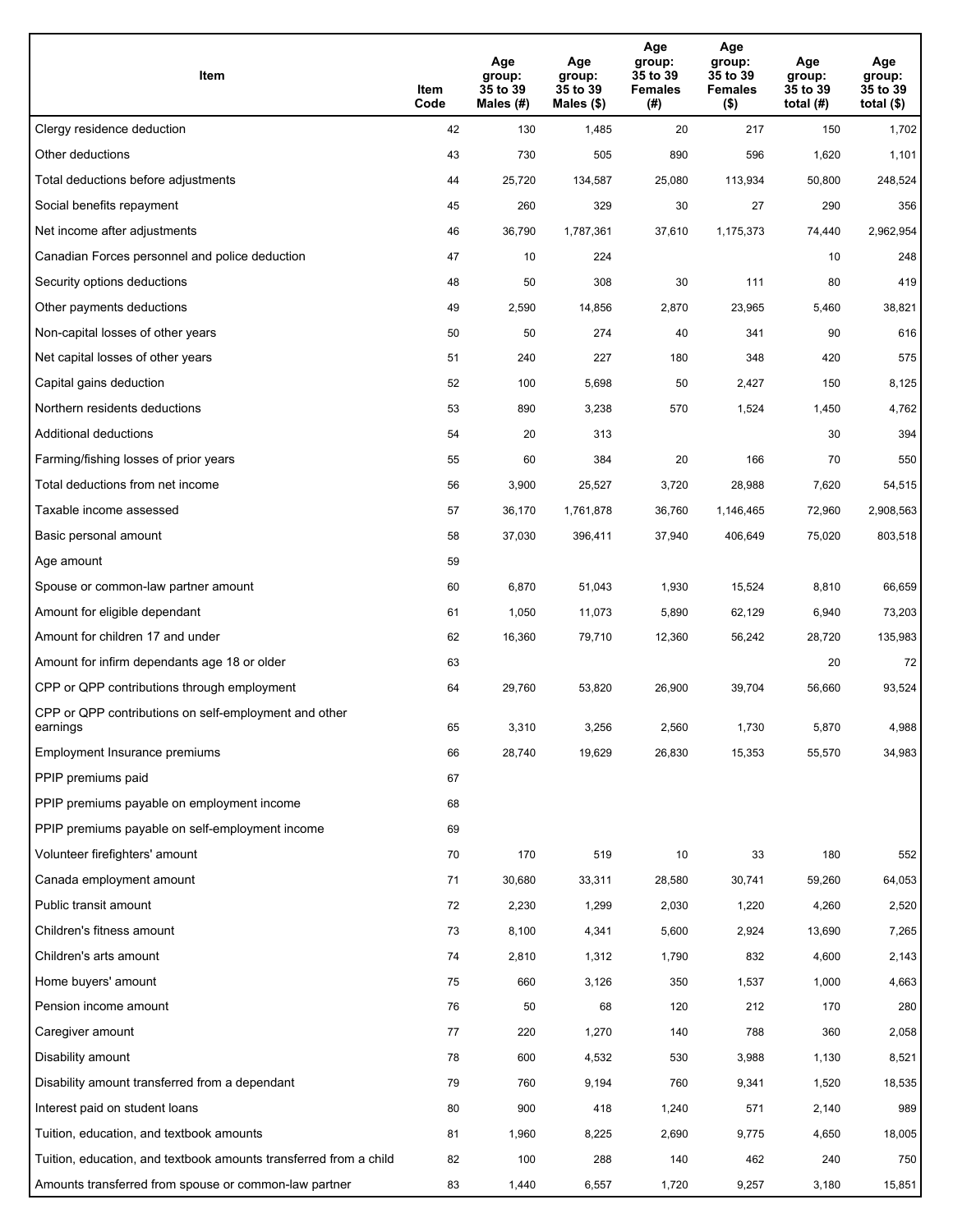| <b>Item</b>                                         | Item<br>Code | Age<br>group:<br>35 to 39<br>Males (#) | Age<br>group:<br>35 to 39<br>Males $(\$)$ | Age<br>group:<br>35 to 39<br><b>Females</b><br>(#) | Age<br>group:<br>35 to 39<br><b>Females</b><br>$($ \$) | Age<br>group:<br>35 to 39<br>total $(H)$ | Age<br>group:<br>35 to 39<br>total $($)$ |
|-----------------------------------------------------|--------------|----------------------------------------|-------------------------------------------|----------------------------------------------------|--------------------------------------------------------|------------------------------------------|------------------------------------------|
| Medical expenses                                    | 84           | 2,860                                  | 4,423                                     | 5,240                                              | 7,926                                                  | 8,100                                    | 12,351                                   |
| Total tax credits on personal amounts               | 85           | 37,030                                 | 104,095                                   | 37,940                                             | 101,559                                                | 75,030                                   | 205,749                                  |
| Allowable charitable donations and government gifts | 86           | 10,270                                 | 14,313                                    | 7,920                                              | 7,539                                                  | 18,180                                   | 21,853                                   |
| Eligible cultural and ecological gifts              | 87           | 20                                     | 8                                         |                                                    |                                                        | 20                                       | 24                                       |
| Total tax credit on donations and gifts             | 88           | 10,180                                 | 3,943                                     | 7,850                                              | 2,036                                                  | 18,030                                   | 5,980                                    |
| Total federal non-refundable tax credits            | 89           | 37,030                                 | 108,038                                   | 37,940                                             | 103,596                                                | 75,030                                   | 211,728                                  |
| Federal dividend tax credit                         | 90           | 3,320                                  | 5,701                                     | 2,770                                              | 5,374                                                  | 6,090                                    | 11,085                                   |
| Overseas employment tax credit                      | 91           | 10                                     | 109                                       |                                                    |                                                        | 10                                       | 109                                      |
| Minimum tax carryover                               | 92           | 60                                     | 232                                       | 40                                                 | 142                                                    | 100                                      | 374                                      |
| Basic federal tax                                   | 93           | 28,520                                 | 214,248                                   | 23,210                                             | 107,992                                                | 51,730                                   | 322,244                                  |
| Federal Foreign Tax Credit                          | 94           | 700                                    | 517                                       | 490                                                | 183                                                    | 1,200                                    | 700                                      |
| Federal Political contribution tax credit           | 95           | 140                                    | 21                                        | 60                                                 | 8                                                      | 190                                      | 30                                       |
| <b>Investment Tax Credit</b>                        | 96           | 40                                     | 61                                        | 20                                                 | 21                                                     | 60                                       | 82                                       |
| Labour-sponsored funds tax credit                   | 97           |                                        |                                           |                                                    |                                                        | 10                                       | 6                                        |
| Alternative minimum tax payable                     | 98           | 40                                     | 247                                       | 20                                                 | 115                                                    | 60                                       | 363                                      |
| Net federal tax                                     | 99           | 28,500                                 | 213,650                                   | 23,190                                             | 107,780                                                | 51,690                                   | 321,434                                  |
| CPP contributions on self-employment                | 100          | 3,310                                  | 6,512                                     | 2,560                                              | 3,460                                                  | 5,870                                    | 9,976                                    |
| Social Benefits repayment                           | 101          | 260                                    | 329                                       | 30                                                 | 27                                                     | 290                                      | 356                                      |
| Net Provincial Tax                                  | 102          | 29,750                                 | 162,838                                   | 24,980                                             | 87,907                                                 | 54,730                                   | 250,755                                  |
| Total tax payable                                   | 103          | 30,500                                 | 383,332                                   | 25,790                                             | 199,185                                                | 56,300                                   | 582,534                                  |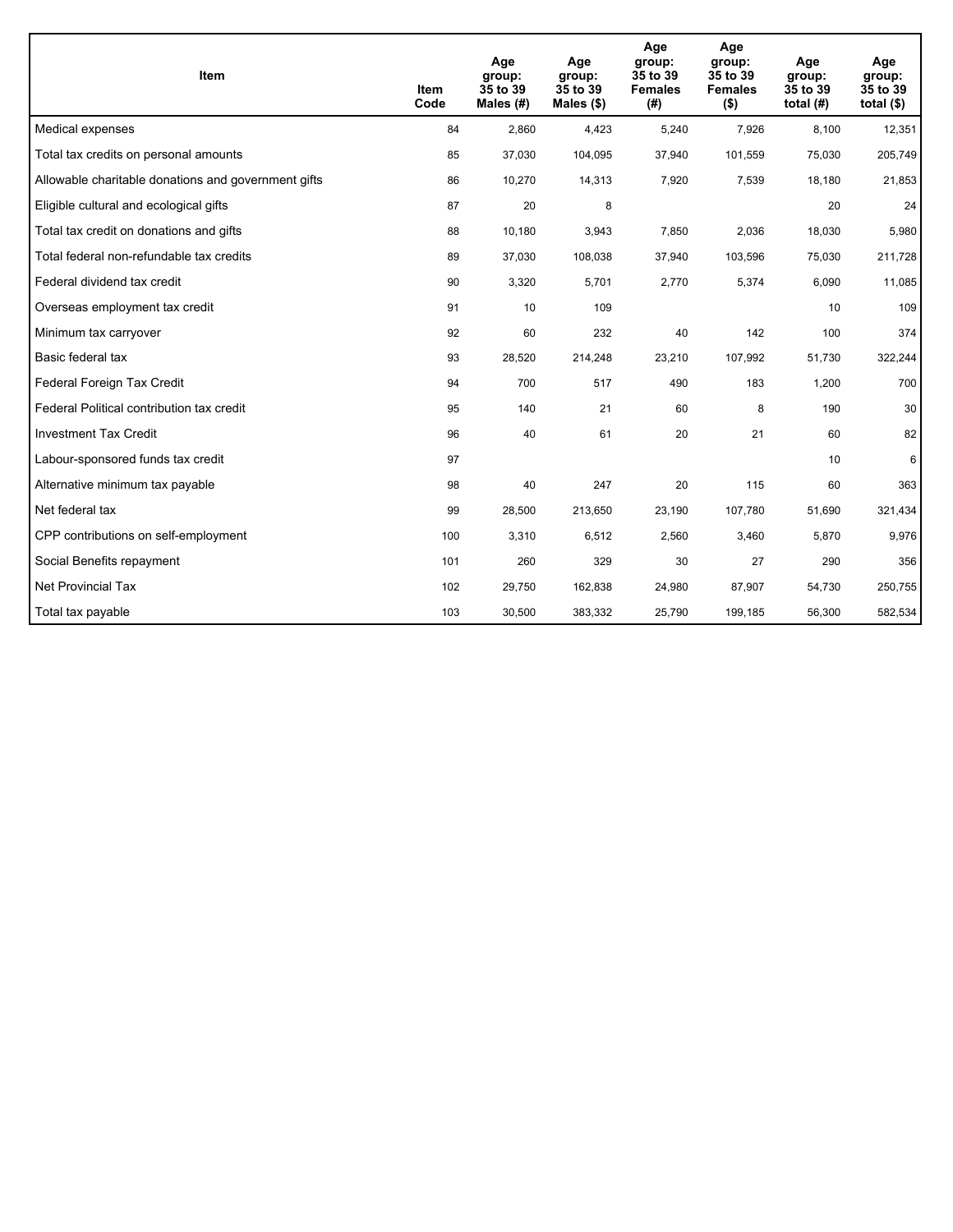| Item                                                                                           | Item<br>Code   | Age<br>group:<br>40 to 44<br>Males (#) | Age<br>group:<br>40 to 44<br>Males $(\$)$ | Age<br>group:<br>40 to 44<br><b>Females</b><br>(#) | Age<br>group:<br>40 to 44<br><b>Females</b><br>$($ \$) | Age<br>group:<br>40 to 44<br>total $(H)$ | Age<br>group:<br>40 to 44<br>total $($ |
|------------------------------------------------------------------------------------------------|----------------|----------------------------------------|-------------------------------------------|----------------------------------------------------|--------------------------------------------------------|------------------------------------------|----------------------------------------|
| Number of taxable returns                                                                      | $\mathbf{1}$   | 30,930                                 |                                           | 27,540                                             |                                                        | 58,470                                   |                                        |
| Number of non-taxable returns                                                                  | $\overline{a}$ | 6,750                                  |                                           | 10,930                                             |                                                        | 17,700                                   |                                        |
| Total number of returns                                                                        | 3              | 37,680                                 |                                           | 38,460                                             |                                                        | 76,160                                   |                                        |
| Employment income                                                                              | 4              | 32,430                                 | 1,736,663                                 | 32,270                                             | 1,196,720                                              | 64,700                                   | 2,933,383                              |
| Commissions (from employment)                                                                  | 5              | 1,090                                  | 46,350                                    | 560                                                | 10,510                                                 | 1,650                                    | 56,860                                 |
| Other employment income                                                                        | 6              | 2,830                                  | 11,990                                    | 2,590                                              | 9,513                                                  | 5,430                                    | 21,503                                 |
| Old Age Security pension (OASP)                                                                | 7              |                                        |                                           |                                                    |                                                        |                                          |                                        |
| CPP or QPP benefits                                                                            | 8              | 440                                    | 3,189                                     | 720                                                | 4,784                                                  | 1,160                                    | 7,972                                  |
| Other pensions or superannuation                                                               | 9              | 170                                    | 2,882                                     | 110                                                | 777                                                    | 280                                      | 3,659                                  |
| Elected split-pension amount                                                                   | 10             | 20                                     | 106                                       | 190                                                | 1,672                                                  | 220                                      | 1,779                                  |
| Universal Child Care Benefit (UCCB)                                                            | 11             | 2,050                                  | 2,803                                     | 5,690                                              | 7,563                                                  | 7,740                                    | 10,376                                 |
| Employment Insurance and other benefits                                                        | 12             | 3,210                                  | 19,451                                    | 3,570                                              | 18,502                                                 | 6,780                                    | 37,953                                 |
| Taxable amount of dividends from taxable Canadian corporations                                 | 13             | 4,110                                  | 63,076                                    | 3,750                                              | 51,905                                                 | 7,860                                    | 114,981                                |
| Interest and other investment income                                                           | 14             | 5,790                                  | 5,637                                     | 6,270                                              | 5,040                                                  | 12,070                                   | 10,680                                 |
| Net partnership income (Limited or non-active partners only)                                   | 15             | 100                                    | 153                                       | 60                                                 | 297                                                    | 160                                      | 450                                    |
| Net rental income                                                                              | 16             | 1,650                                  | 4,075                                     | 1,370                                              | 3,720                                                  | 3,020                                    | 7,796                                  |
| Taxable capital gains                                                                          | 17             | 2,000                                  | 27,876                                    | 1,770                                              | 10,207                                                 | 3,770                                    | 38,083                                 |
| Registered retirement savings plan income (RRSP)                                               | 18             | 4,420                                  | 13,468                                    | 3,970                                              | 11,081                                                 | 8,390                                    | 24,549                                 |
| Other income                                                                                   | 19             | 6,000                                  | 16,777                                    | 4,790                                              | 13,107                                                 | 10,790                                   | 29,883                                 |
| Net business income                                                                            | 20             | 4,010                                  | 74,160                                    | 3,280                                              | 36,084                                                 | 7,290                                    | 110,255                                |
| Net professional income                                                                        | 21             | 450                                    | 28,117                                    | 440                                                | 16,710                                                 | 890                                      | 44,827                                 |
| Net commission income                                                                          | 22             | 350                                    | 12,775                                    | 350                                                | 4,508                                                  | 700                                      | 17,284                                 |
| Net farming income                                                                             | 23             | 1,600                                  | 9,631                                     | 850                                                | 5,187                                                  | 2,460                                    | 14,885                                 |
| Net fishing income                                                                             | 24             | 120                                    | 556                                       | 30                                                 | 122                                                    | 140                                      | 678                                    |
| Workers' compensation benefits                                                                 | 25             | 1,310                                  | 6,644                                     | 650                                                | 2,738                                                  | 1,970                                    | 9,382                                  |
| Social assistance payments                                                                     | 26             | 1,560                                  | 10,942                                    | 2,090                                              | 18,474                                                 | 3,650                                    | 29,416                                 |
| Net federal supplements                                                                        | 27             |                                        |                                           |                                                    |                                                        |                                          |                                        |
| Total income assessed                                                                          | 28             | 37,550                                 | 2,097,391                                 | 38,300                                             | 1,432,056                                              | 75,860                                   | 3,529,535                              |
| Registered pension plan contributions (RPP)                                                    | 29             | 11,720                                 | 42,878                                    | 15,200                                             | 46,281                                                 | 26,920                                   | 89,159                                 |
| RRSP deduction                                                                                 | 30             | 12,840                                 | 65,480                                    | 10,890                                             | 39,114                                                 | 23,720                                   | 104,594                                |
| Deduction for elected split-pension amount                                                     | 31             | 80                                     | 698                                       | 20                                                 | 60                                                     | 100                                      | 758                                    |
| Annual union, professional, or like dues                                                       | 32             | 11,040                                 | 8,420                                     | 13,450                                             | 8,667                                                  | 24,480                                   | 17,087                                 |
| Child care expenses                                                                            | 33             | 2,660                                  | 8,427                                     | 6,690                                              | 15,451                                                 | 9,350                                    | 23,878                                 |
| Business investment loss                                                                       | 34             | 20                                     | 197                                       |                                                    |                                                        | 20                                       | 230                                    |
| Moving expenses                                                                                | 35             | 170                                    | 1,021                                     | 100                                                | 541                                                    | 270                                      | 1,561                                  |
| Support payments made                                                                          | 36             | 180                                    | 1,643                                     | 10                                                 | 85                                                     | 190                                      | 1,729                                  |
| Carrying charges and interest expenses                                                         | 37             | 3,320                                  | 4,557                                     | 2,520                                              | 2,652                                                  | 5,830                                    | 7,209                                  |
| Deductions for CPP/QPP contributions on self-employment and other<br>earnings                  | 38             | 3,530                                  | 3,585                                     | 2,740                                              | 1,926                                                  | 6,270                                    | 5,512                                  |
| Deductions for provincial parental insurance plan (PPIP) premiums on<br>self-employment income | 39             |                                        |                                           |                                                    |                                                        |                                          |                                        |
| Exploration and development expenses                                                           | 40             | 70                                     | 1,003                                     | 30                                                 | 266                                                    | 100                                      | 1,269                                  |
| Other employment expenses                                                                      | 41             | 2,790                                  | 15,575                                    | 1,040                                              | 3,209                                                  | 3,840                                    | 18,784                                 |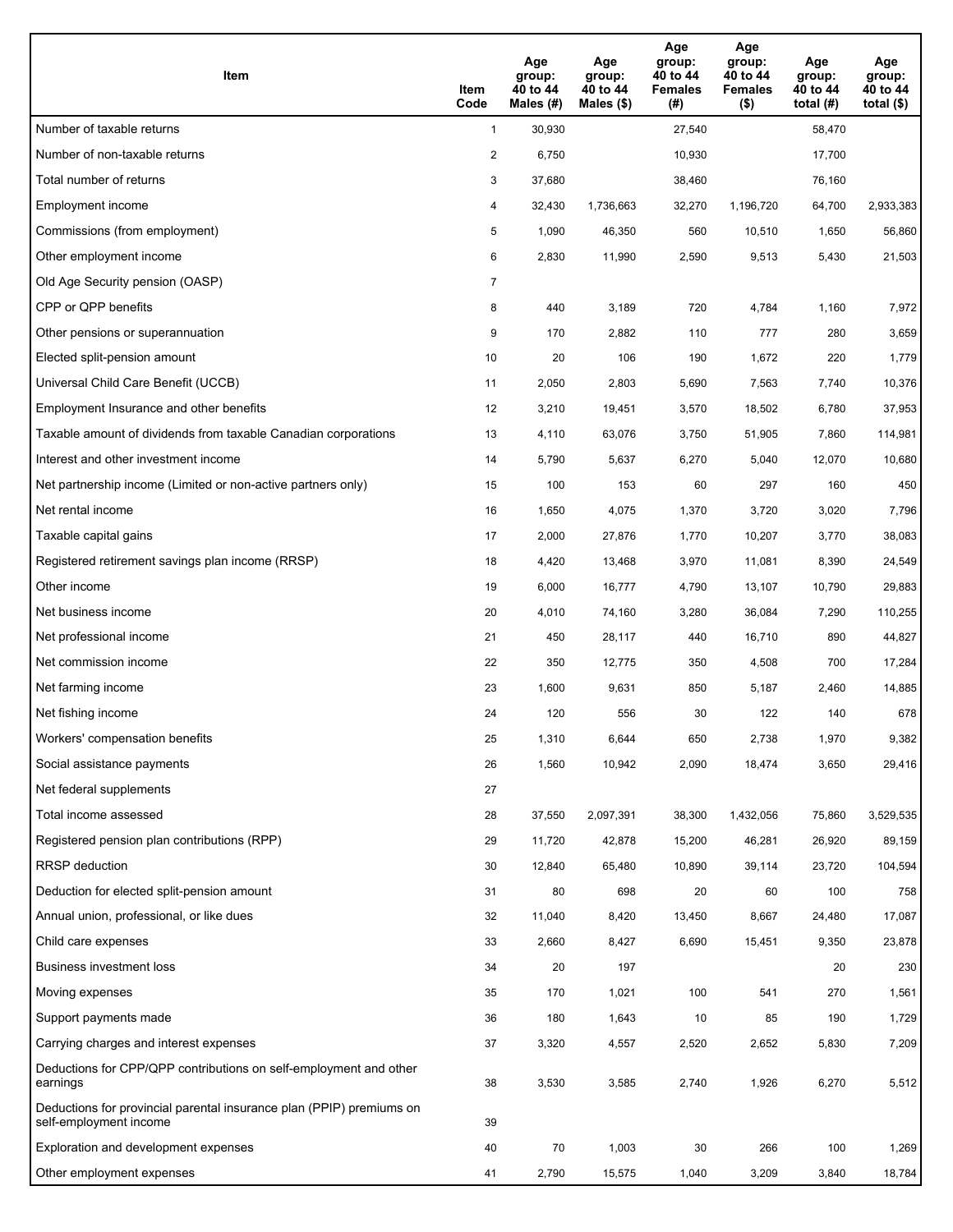| Item                                                              | Item<br>Code | Age<br>group:<br>40 to 44<br>Males (#) | Age<br>group:<br>40 to 44<br>Males (\$) | Age<br>group:<br>40 to 44<br><b>Females</b><br>(# ) | Age<br>group:<br>40 to 44<br>Females<br>$($ \$) | Age<br>group:<br>40 to 44<br>total $(H)$ | Age<br>group:<br>40 to 44<br>total $($)$ |
|-------------------------------------------------------------------|--------------|----------------------------------------|-----------------------------------------|-----------------------------------------------------|-------------------------------------------------|------------------------------------------|------------------------------------------|
| Clergy residence deduction                                        | 42           | 160                                    | 2,002                                   | 40                                                  | 441                                             | 200                                      | 2,443                                    |
| Other deductions                                                  | 43           | 840                                    | 805                                     | 890                                                 | 824                                             | 1,730                                    | 1,630                                    |
| Total deductions before adjustments                               | 44           | 26,480                                 | 156,299                                 | 25,930                                              | 119,576                                         | 52,420                                   | 275,877                                  |
| Social benefits repayment                                         | 45           | 230                                    | 271                                     | 30                                                  | 24                                              | 260                                      | 296                                      |
| Net income after adjustments                                      | 46           | 37,360                                 | 1,942,994                               | 38,100                                              | 1,313,845                                       | 75,480                                   | 3,256,926                                |
| Canadian Forces personnel and police deduction                    | 47           | 20                                     | 282                                     |                                                     |                                                 | 20                                       | 282                                      |
| Security options deductions                                       | 48           | 60                                     | 478                                     | 20                                                  | 121                                             | 90                                       | 599                                      |
| Other payments deductions                                         | 49           | 2,840                                  | 17,585                                  | 2,730                                               | 21,213                                          | 5,560                                    | 38,798                                   |
| Non-capital losses of other years                                 | 50           | 60                                     | 489                                     | 40                                                  | 183                                             | 110                                      | 672                                      |
| Net capital losses of other years                                 | 51           | 410                                    | 679                                     | 240                                                 | 285                                             | 650                                      | 965                                      |
| Capital gains deduction                                           | 52           | 120                                    | 8,414                                   | 70                                                  | 6,068                                           | 190                                      | 14,482                                   |
| Northern residents deductions                                     | 53           | 920                                    | 3,297                                   | 630                                                 | 1,746                                           | 1,550                                    | 5,043                                    |
| Additional deductions                                             | 54           | 20                                     | 255                                     | 10                                                  | 31                                              | 30                                       | 286                                      |
| Farming/fishing losses of prior years                             | 55           | 60                                     | 765                                     | 20                                                  | 215                                             | 80                                       | 980                                      |
| Total deductions from net income                                  | 56           | 4,390                                  | 32,245                                  | 3,740                                               | 29,863                                          | 8,120                                    | 62,108                                   |
| Taxable income assessed                                           | 57           | 36,600                                 | 1,910,878                               | 37,130                                              | 1,284,031                                       | 73,750                                   | 3,194,996                                |
| Basic personal amount                                             | 58           | 37,680                                 | 404,368                                 | 38,460                                              | 413,378                                         | 76,160                                   | 817,949                                  |
| Age amount                                                        | 59           |                                        |                                         |                                                     |                                                 |                                          |                                          |
| Spouse or common-law partner amount                               | 60           | 6,330                                  | 47,847                                  | 2,030                                               | 16,287                                          | 8,360                                    | 64,142                                   |
| Amount for eligible dependant                                     | 61           | 1,210                                  | 12,609                                  | 5,510                                               | 57,645                                          | 6,720                                    | 70,268                                   |
| Amount for children 17 and under                                  | 62           | 16,890                                 | 80,379                                  | 11,510                                              | 46,856                                          | 28,410                                   | 127,245                                  |
| Amount for infirm dependants age 18 or older                      | 63           | 30                                     | 129                                     | 20                                                  | 110                                             | 50                                       | 238                                      |
| CPP or QPP contributions through employment                       | 64           | 29,690                                 | 54,777                                  | 28,320                                              | 43,702                                          | 58,000                                   | 98,480                                   |
| CPP or QPP contributions on self-employment and other<br>earnings | 65           | 3,530                                  | 3,585                                   | 2,740                                               | 1,926                                           | 6,270                                    | 5,512                                    |
| Employment Insurance premiums                                     | 66           | 28,350                                 | 19,720                                  | 28,030                                              | 16,733                                          | 56,380                                   | 36,453                                   |
| PPIP premiums paid                                                | 67           |                                        |                                         |                                                     |                                                 |                                          |                                          |
| PPIP premiums payable on employment income                        | 68           |                                        |                                         |                                                     |                                                 |                                          |                                          |
| PPIP premiums payable on self-employment income                   | 69           |                                        |                                         |                                                     |                                                 |                                          |                                          |
| Volunteer firefighters' amount                                    | 70           | 160                                    | 462                                     | 10                                                  | 42                                              | 170                                      | 504                                      |
| Canada employment amount                                          | 71           | 30,520                                 | 33,143                                  | 29,700                                              | 32,067                                          | 60,210                                   | 65,210                                   |
| Public transit amount                                             | 72           | 2,310                                  | 1,381                                   | 2,120                                               | 1,266                                           | 4,430                                    | 2,647                                    |
| Children's fitness amount                                         | 73           | 8,820                                  | 5,381                                   | 5,400                                               | 3,124                                           | 14,220                                   | 8,505                                    |
| Children's arts amount                                            | 74           | 3,520                                  | 1,917                                   | 2,100                                               | 1,110                                           | 5,620                                    | 3,027                                    |
| Home buyers' amount                                               | 75           | 460                                    | 2,185                                   | 240                                                 | 1,077                                           | 700                                      | 3,261                                    |
| Pension income amount                                             | 76           | 190                                    | 349                                     | 300                                                 | 533                                             | 490                                      | 882                                      |
| Caregiver amount                                                  | 77           | 340                                    | 1,850                                   | 310                                                 | 1,712                                           | 650                                      | 3,563                                    |
| Disability amount                                                 | 78           | 720                                    | 5,383                                   | 780                                                 | 5,912                                           | 1,500                                    | 11,295                                   |
| Disability amount transferred from a dependant                    | 79           | 910                                    | 10,707                                  | 870                                                 | 10,183                                          | 1,790                                    | 20,890                                   |
| Interest paid on student loans                                    | 80           | 440                                    | 203                                     | 650                                                 | 295                                             | 1,090                                    | 498                                      |
| Tuition, education, and textbook amounts                          | 81           | 1,380                                  | 5,202                                   | 2,050                                               | 6,796                                           | 3,430                                    | 11,999                                   |
| Tuition, education, and textbook amounts transferred from a child | 82           | 640                                    | 2,485                                   | 770                                                 | 3,036                                           | 1,410                                    | 5,520                                    |
| Amounts transferred from spouse or common-law partner             | 83           | 1,300                                  | 5,963                                   | 1,640                                               | 8,268                                           | 2,940                                    | 14,238                                   |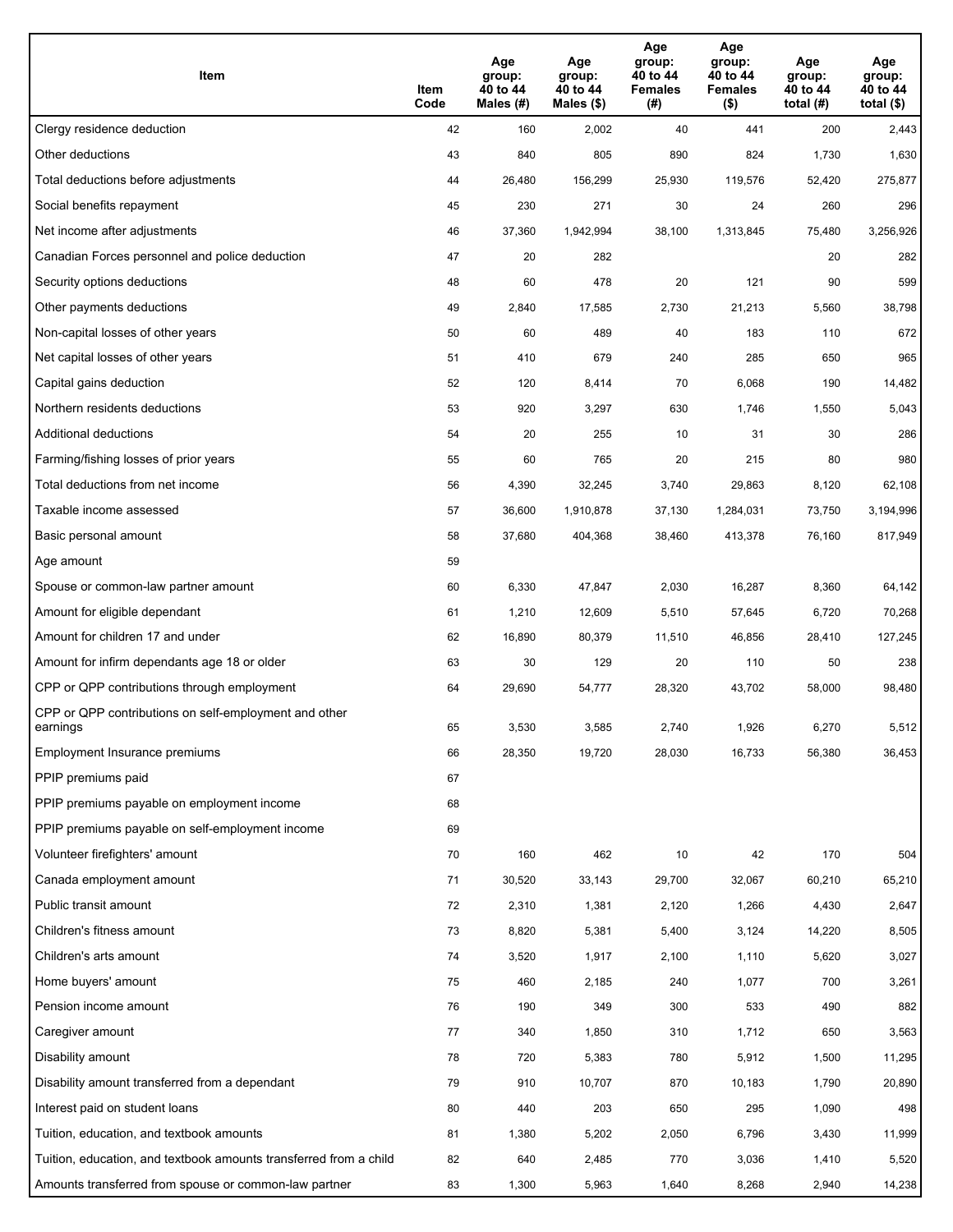| <b>Item</b>                                         | Item<br>Code | Age<br>group:<br>40 to 44<br>Males (#) | Age<br>group:<br>40 to 44<br>Males $(\$)$ | Age<br>group:<br>40 to 44<br><b>Females</b><br>(#) | Age<br>group:<br>40 to 44<br><b>Females</b><br>$($ \$) | Age<br>group:<br>40 to 44<br>total $(H)$ | Age<br>group:<br>40 to 44<br>total $($)$ |
|-----------------------------------------------------|--------------|----------------------------------------|-------------------------------------------|----------------------------------------------------|--------------------------------------------------------|------------------------------------------|------------------------------------------|
| Medical expenses                                    | 84           | 3,290                                  | 5,275                                     | 6,170                                              | 9,916                                                  | 9,460                                    | 15,212                                   |
| Total tax credits on personal amounts               | 85           | 37,680                                 | 105,809                                   | 38,460                                             | 102,302                                                | 76,160                                   | 208,152                                  |
| Allowable charitable donations and government gifts | 86           | 11,290                                 | 19,594                                    | 9,020                                              | 9,820                                                  | 20,310                                   | 29,414                                   |
| Eligible cultural and ecological gifts              | 87           | 10                                     | $\overline{7}$                            | 10                                                 | $\overline{2}$                                         | 20                                       | 9                                        |
| Total tax credit on donations and gifts             | 88           | 11,210                                 | 5,429                                     | 8,960                                              | 2,666                                                  | 20,160                                   | 8,095                                    |
| Total federal non-refundable tax credits            | 89           | 37,680                                 | 111,238                                   | 38,460                                             | 104,968                                                | 76,160                                   | 216,246                                  |
| Federal dividend tax credit                         | 90           | 3,970                                  | 8,412                                     | 3,470                                              | 6,888                                                  | 7,430                                    | 15,300                                   |
| Overseas employment tax credit                      | 91           |                                        |                                           |                                                    |                                                        |                                          |                                          |
| Minimum tax carryover                               | 92           | 60                                     | 235                                       | 50                                                 | 94                                                     | 110                                      | 329                                      |
| Basic federal tax                                   | 93           | 29,000                                 | 245,400                                   | 25,080                                             | 129,520                                                | 54,080                                   | 374,924                                  |
| Federal Foreign Tax Credit                          | 94           | 940                                    | 622                                       | 650                                                | 198                                                    | 1,590                                    | 820                                      |
| Federal Political contribution tax credit           | 95           | 180                                    | 33                                        | 100                                                | 15                                                     | 280                                      | 48                                       |
| <b>Investment Tax Credit</b>                        | 96           | 60                                     | 152                                       | 20                                                 | 28                                                     | 90                                       | 179                                      |
| Labour-sponsored funds tax credit                   | 97           | 10                                     | 5                                         |                                                    |                                                        | 10                                       | 6                                        |
| Alternative minimum tax payable                     | 98           | 50                                     | 317                                       | 50                                                 | 309                                                    | 100                                      | 625                                      |
| Net federal tax                                     | 99           | 28,970                                 | 244,596                                   | 25,060                                             | 129,279                                                | 54,030                                   | 373,879                                  |
| CPP contributions on self-employment                | 100          | 3,530                                  | 7,169                                     | 2,740                                              | 3,852                                                  | 6,270                                    | 11,025                                   |
| Social Benefits repayment                           | 101          | 230                                    | 271                                       | 30                                                 | 24                                                     | 260                                      | 296                                      |
| Net Provincial Tax                                  | 102          | 30,110                                 | 184,764                                   | 26,750                                             | 104,090                                                | 56,860                                   | 288,857                                  |
| Total tax payable                                   | 103          | 30,930                                 | 436,802                                   | 27,540                                             | 237,248                                                | 58,470                                   | 674,061                                  |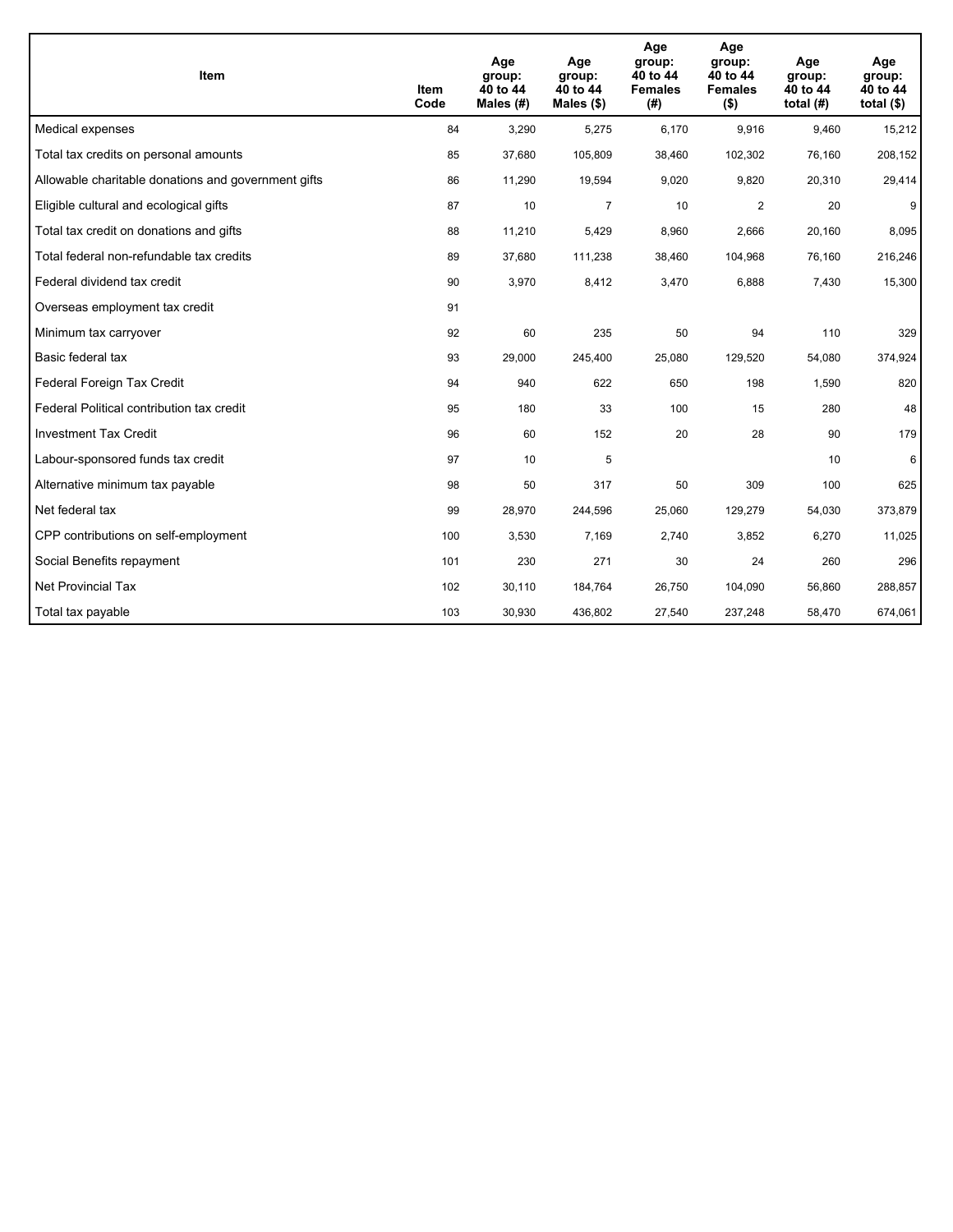| Item                                                                                           | Item<br>Code   | Age<br>group:<br>45 to 49<br>Males (#) | Age<br>group:<br>45 to 49<br>Males $(\$)$ | Age<br>group:<br>45 to 49<br><b>Females</b><br>(#) | Age<br>group:<br>45 to 49<br><b>Females</b><br>$($ \$) | Age<br>group:<br>45 to 49<br>total $(H)$ | Age<br>group:<br>45 to 49<br>total $($ |
|------------------------------------------------------------------------------------------------|----------------|----------------------------------------|-------------------------------------------|----------------------------------------------------|--------------------------------------------------------|------------------------------------------|----------------------------------------|
| Number of taxable returns                                                                      | $\mathbf{1}$   | 33,440                                 |                                           | 31,360                                             |                                                        | 64,800                                   |                                        |
| Number of non-taxable returns                                                                  | $\overline{a}$ | 6,870                                  |                                           | 9,540                                              |                                                        | 16,420                                   |                                        |
| Total number of returns                                                                        | 3              | 40,310                                 |                                           | 40,890                                             |                                                        | 81,220                                   |                                        |
| Employment income                                                                              | 4              | 33,980                                 | 1,961,375                                 | 34,960                                             | 1,380,815                                              | 68,950                                   | 3,342,200                              |
| Commissions (from employment)                                                                  | 5              | 1,060                                  | 46,001                                    | 560                                                | 12,453                                                 | 1,620                                    | 58,454                                 |
| Other employment income                                                                        | 6              | 3,290                                  | 17,367                                    | 3,140                                              | 13,303                                                 | 6,430                                    | 30,674                                 |
| Old Age Security pension (OASP)                                                                | 7              |                                        |                                           |                                                    |                                                        |                                          |                                        |
| CPP or QPP benefits                                                                            | 8              | 860                                    | 6,611                                     | 1,450                                              | 9,817                                                  | 2,310                                    | 16,428                                 |
| Other pensions or superannuation                                                               | 9              | 370                                    | 7,536                                     | 250                                                | 2,712                                                  | 620                                      | 10,247                                 |
| Elected split-pension amount                                                                   | 10             | 80                                     | 285                                       | 570                                                | 5,423                                                  | 650                                      | 5,717                                  |
| Universal Child Care Benefit (UCCB)                                                            | 11             | 910                                    | 1,165                                     | 1,340                                              | 1,578                                                  | 2,250                                    | 2,744                                  |
| Employment Insurance and other benefits                                                        | 12             | 3,180                                  | 19,773                                    | 3,500                                              | 14,413                                                 | 6,680                                    | 34,186                                 |
| Taxable amount of dividends from taxable Canadian corporations                                 | 13             | 5,330                                  | 71,513                                    | 5,200                                              | 50,996                                                 | 10,530                                   | 122,510                                |
| Interest and other investment income                                                           | 14             | 7,570                                  | 9,701                                     | 8,370                                              | 8,808                                                  | 15,940                                   | 18,509                                 |
| Net partnership income (Limited or non-active partners only)                                   | 15             | 190                                    | 303                                       | 90                                                 | 232                                                    | 280                                      | 536                                    |
| Net rental income                                                                              | 16             | 1,990                                  | 3,772                                     | 1,750                                              | 5,022                                                  | 3,740                                    | 8,795                                  |
| Taxable capital gains                                                                          | 17             | 2,640                                  | 25,625                                    | 2,500                                              | 15,491                                                 | 5,150                                    | 41,115                                 |
| Registered retirement savings plan income (RRSP)                                               | 18             | 4,030                                  | 17,835                                    | 3,800                                              | 14,675                                                 | 7,830                                    | 32,510                                 |
| Other income                                                                                   | 19             | 7,080                                  | 27,812                                    | 5,760                                              | 20,923                                                 | 12,840                                   | 48,735                                 |
| Net business income                                                                            | 20             | 4,270                                  | 81,058                                    | 3,400                                              | 36,754                                                 | 7,660                                    | 117,812                                |
| Net professional income                                                                        | 21             | 470                                    | 31,750                                    | 450                                                | 18,130                                                 | 920                                      | 49,880                                 |
| Net commission income                                                                          | 22             | 350                                    | 11,167                                    | 360                                                | 7,326                                                  | 710                                      | 18,494                                 |
| Net farming income                                                                             | 23             | 2,070                                  | 15,008                                    | 1,070                                              | 6,586                                                  | 3,150                                    | 21,611                                 |
| Net fishing income                                                                             | 24             | 120                                    | 454                                       | 40                                                 | 219                                                    | 160                                      | 673                                    |
| Workers' compensation benefits                                                                 | 25             | 1,480                                  | 9,563                                     | 980                                                | 4,180                                                  | 2,460                                    | 13,743                                 |
| Social assistance payments                                                                     | 26             | 1,810                                  | 12,532                                    | 1,830                                              | 14,743                                                 | 3,640                                    | 27,274                                 |
| Net federal supplements                                                                        | 27             |                                        |                                           |                                                    |                                                        |                                          |                                        |
| Total income assessed                                                                          | 28             | 40,150                                 | 2,378,271                                 | 40,690                                             | 1,648,266                                              | 80,850                                   | 4,026,577                              |
| Registered pension plan contributions (RPP)                                                    | 29             | 13,100                                 | 51,078                                    | 17,440                                             | 54,879                                                 | 30,540                                   | 105,957                                |
| RRSP deduction                                                                                 | 30             | 14,610                                 | 83,451                                    | 12,860                                             | 52,982                                                 | 27,470                                   | 136,432                                |
| Deduction for elected split-pension amount                                                     | 31             | 190                                    | 1,860                                     | 50                                                 | 188                                                    | 240                                      | 2,048                                  |
| Annual union, professional, or like dues                                                       | 32             | 12,340                                 | 9,479                                     | 15,190                                             | 9,980                                                  | 27,530                                   | 19,459                                 |
| Child care expenses                                                                            | 33             | 1,790                                  | 4,257                                     | 3,040                                              | 4,992                                                  | 4,830                                    | 9,249                                  |
| Business investment loss                                                                       | 34             | 30                                     | 780                                       | 10                                                 | 161                                                    | 40                                       | 941                                    |
| Moving expenses                                                                                | 35             | 130                                    | 1,012                                     | 80                                                 | 477                                                    | 220                                      | 1,489                                  |
| Support payments made                                                                          | 36             | 290                                    | 3,685                                     |                                                    |                                                        | 300                                      | 3,704                                  |
| Carrying charges and interest expenses                                                         | 37             | 4,460                                  | 8,238                                     | 3,370                                              | 3,357                                                  | 7,820                                    | 11,595                                 |
| Deductions for CPP/QPP contributions on self-employment and other<br>earnings                  | 38             | 3,860                                  | 4,011                                     | 2,940                                              | 2,121                                                  | 6,800                                    | 6,133                                  |
| Deductions for provincial parental insurance plan (PPIP) premiums on<br>self-employment income | 39             |                                        |                                           |                                                    |                                                        |                                          |                                        |
| Exploration and development expenses                                                           | 40             | 110                                    | 2,584                                     | 50                                                 | 623                                                    | 150                                      | 3,207                                  |
| Other employment expenses                                                                      | 41             | 3,150                                  | 16,819                                    | 1,240                                              | 4,105                                                  | 4,390                                    | 20,924                                 |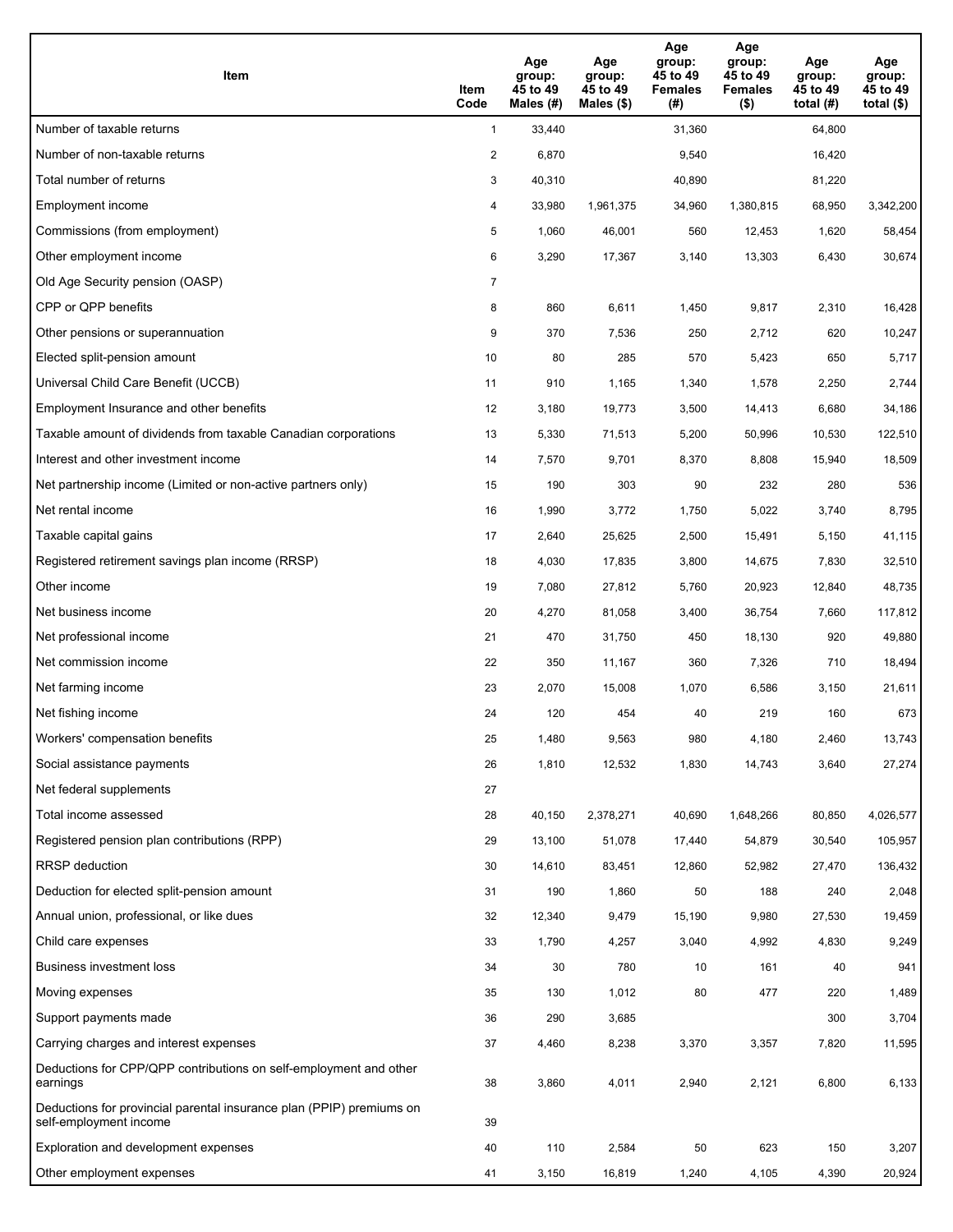| Item                                                              | Item<br>Code | Age<br>group:<br>45 to 49<br>Males (#) | Age<br>group:<br>45 to 49<br>Males (\$) | Age<br>group:<br>45 to 49<br><b>Females</b><br>(# ) | Age<br>group:<br>45 to 49<br><b>Females</b><br>$($ \$) | Age<br>group:<br>45 to 49<br>total $(H)$ | Age<br>group:<br>45 to 49<br>total $($)$ |
|-------------------------------------------------------------------|--------------|----------------------------------------|-----------------------------------------|-----------------------------------------------------|--------------------------------------------------------|------------------------------------------|------------------------------------------|
| Clergy residence deduction                                        | 42           | 150                                    | 2,006                                   | 30                                                  | 373                                                    | 180                                      | 2,379                                    |
| Other deductions                                                  | 43           | 890                                    | 1,033                                   | 960                                                 | 1,526                                                  | 1,860                                    | 2,559                                    |
| Total deductions before adjustments                               | 44           | 28,850                                 | 190,303                                 | 28,240                                              | 135,798                                                | 57,100                                   | 326,101                                  |
| Social benefits repayment                                         | 45           | 250                                    | 293                                     | 30                                                  | 40                                                     | 280                                      | 333                                      |
| Net income after adjustments                                      | 46           | 39,920                                 | 2,195,429                               | 40,490                                              | 1,514,397                                              | 80,420                                   | 3,709,865                                |
| Canadian Forces personnel and police deduction                    | 47           |                                        |                                         |                                                     |                                                        | 10                                       | 381                                      |
| Security options deductions                                       | 48           | 80                                     | 1,585                                   | 30                                                  | 275                                                    | 110                                      | 1,860                                    |
| Other payments deductions                                         | 49           | 3,230                                  | 22,096                                  | 2,800                                               | 18,925                                                 | 6,030                                    | 41,021                                   |
| Non-capital losses of other years                                 | 50           | 70                                     | 453                                     | 60                                                  | 358                                                    | 120                                      | 812                                      |
| Net capital losses of other years                                 | 51           | 570                                    | 937                                     | 430                                                 | 351                                                    | 1,000                                    | 1,288                                    |
| Capital gains deduction                                           | 52           | 180                                    | 15,574                                  | 140                                                 | 9,458                                                  | 320                                      | 25,032                                   |
| Northern residents deductions                                     | 53           | 1,100                                  | 3,860                                   | 690                                                 | 1,831                                                  | 1,790                                    | 5,691                                    |
| Additional deductions                                             | 54           |                                        |                                         | 10                                                  | 14                                                     |                                          |                                          |
| Farming/fishing losses of prior years                             | 55           | 80                                     | 993                                     | 20                                                  | 133                                                    | 110                                      | 1,126                                    |
| Total deductions from net income                                  | 56           | 5,170                                  | 45,998                                  | 4,120                                               | 31,462                                                 | 9,280                                    | 77,460                                   |
| Taxable income assessed                                           | 57           | 38,920                                 | 2,149,506                               | 39,490                                              | 1,483,090                                              | 78,420                                   | 3,632,636                                |
| Basic personal amount                                             | 58           | 40,310                                 | 433,951                                 | 40,890                                              | 440,753                                                | 81,220                                   | 874,833                                  |
| Age amount                                                        | 59           |                                        |                                         |                                                     |                                                        |                                          |                                          |
| Spouse or common-law partner amount                               | 60           | 5,670                                  | 44,240                                  | 2,110                                               | 16,921                                                 | 7,780                                    | 61,164                                   |
| Amount for eligible dependant                                     | 61           | 1,170                                  | 11,970                                  | 4,060                                               | 41,147                                                 | 5,230                                    | 53,117                                   |
| Amount for children 17 and under                                  | 62           | 14,270                                 | 58,971                                  | 8,190                                               | 27,985                                                 | 22,460                                   | 86,965                                   |
| Amount for infirm dependants age 18 or older                      | 63           | 30                                     | 189                                     | 50                                                  | 258                                                    | 80                                       | 446                                      |
| CPP or QPP contributions through employment                       | 64           | 31,310                                 | 58,961                                  | 31,190                                              | 49,973                                                 | 62,500                                   | 108,935                                  |
| CPP or QPP contributions on self-employment and other<br>earnings | 65           | 3,860                                  | 4,011                                   | 2,940                                               | 2,121                                                  | 6,800                                    | 6,133                                    |
| Employment Insurance premiums                                     | 66           | 29,650                                 | 21,017                                  | 30,610                                              | 18,987                                                 | 60,260                                   | 40,004                                   |
| PPIP premiums paid                                                | 67           |                                        |                                         |                                                     |                                                        |                                          |                                          |
| PPIP premiums payable on employment income                        | 68           |                                        |                                         |                                                     |                                                        |                                          |                                          |
| PPIP premiums payable on self-employment income                   | 69           |                                        |                                         |                                                     |                                                        |                                          |                                          |
| Volunteer firefighters' amount                                    | 70           | 150                                    | 441                                     | 20                                                  | 45                                                     | 160                                      | 486                                      |
| Canada employment amount                                          | 71           | 32,220                                 | 34,989                                  | 32,370                                              | 35,070                                                 | 64,600                                   | 70,062                                   |
| Public transit amount                                             | 72           | 2,490                                  | 1,473                                   | 2,470                                               | 1,541                                                  | 4,950                                    | 3,014                                    |
| Children's fitness amount                                         | 73           | 6,840                                  | 4,051                                   | 3,610                                               | 1,943                                                  | 10,440                                   | 5,994                                    |
| Children's arts amount                                            | 74           | 2,730                                  | 1,569                                   | 1,360                                               | 695                                                    | 4,090                                    | 2,263                                    |
| Home buyers' amount                                               | 75           | 340                                    | 1,633                                   | 180                                                 | 803                                                    | 520                                      | 2,436                                    |
| Pension income amount                                             | 76           | 440                                    | 812                                     | 790                                                 | 1,505                                                  | 1,230                                    | 2,319                                    |
| Caregiver amount                                                  | 77           | 490                                    | 2,718                                   | 480                                                 | 2,498                                                  | 970                                      | 5,216                                    |
| Disability amount                                                 | 78           | 1,150                                  | 8,657                                   | 1,130                                               | 8,479                                                  | 2,270                                    | 17,136                                   |
| Disability amount transferred from a dependant                    | 79           | 900                                    | 9,896                                   | 820                                                 | 8,493                                                  | 1,710                                    | 18,389                                   |
| Interest paid on student loans                                    | 80           | 230                                    | 98                                      | 390                                                 | 148                                                    | 620                                      | 247                                      |
| Tuition, education, and textbook amounts                          | 81           | 960                                    | 3,335                                   | 1,690                                               | 5,196                                                  | 2,650                                    | 8,531                                    |
| Tuition, education, and textbook amounts transferred from a child | 82           | 2,550                                  | 11,900                                  | 2,250                                               | 10,175                                                 | 4,800                                    | 22,075                                   |
| Amounts transferred from spouse or common-law partner             | 83           | 1,150                                  | 5,508                                   | 1,200                                               | 5,616                                                  | 2,360                                    | 11,131                                   |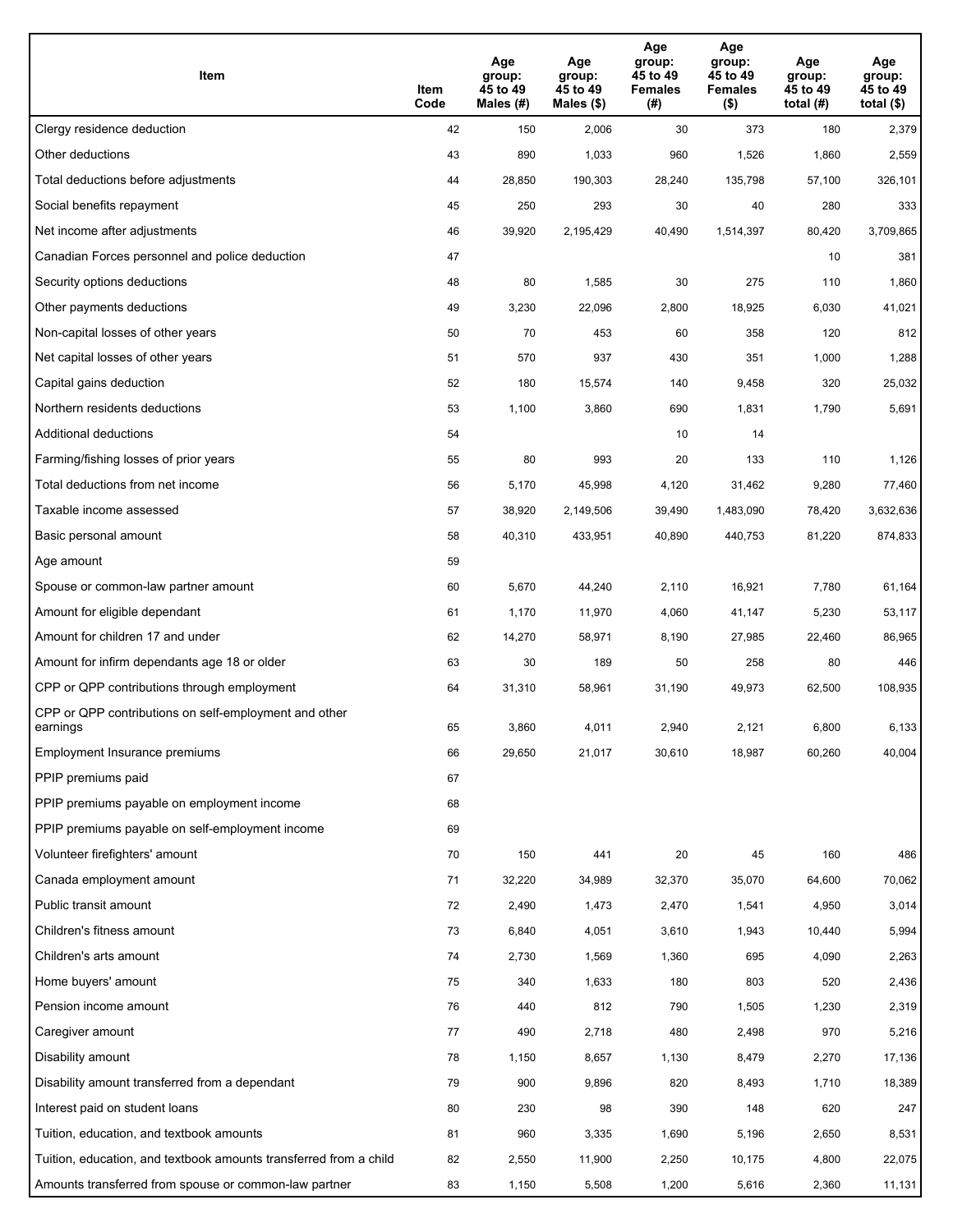| <b>Item</b>                                         | Item<br>Code | Age<br>group:<br>45 to 49<br>Males (#) | Age<br>group:<br>45 to 49<br>Males (\$) | Age<br>group:<br>45 to 49<br><b>Females</b><br>(#) | Age<br>group:<br>45 to 49<br><b>Females</b><br>$($ \$) | Age<br>group:<br>45 to 49<br>total $(H)$ | Age<br>group:<br>45 to 49<br>total $($)$ |
|-----------------------------------------------------|--------------|----------------------------------------|-----------------------------------------|----------------------------------------------------|--------------------------------------------------------|------------------------------------------|------------------------------------------|
| Medical expenses                                    | 84           | 3,950                                  | 6,680                                   | 7,120                                              | 11,709                                                 | 11,060                                   | 18,389                                   |
| Total tax credits on personal amounts               | 85           | 40,310                                 | 109,070                                 | 40,890                                             | 103,811                                                | 81,220                                   | 212,904                                  |
| Allowable charitable donations and government gifts | 86           | 12,760                                 | 24,900                                  | 10,690                                             | 12,745                                                 | 23,450                                   | 37,644                                   |
| Eligible cultural and ecological gifts              | 87           | 20                                     | 13                                      |                                                    |                                                        | 20                                       | 14                                       |
| Total tax credit on donations and gifts             | 88           | 12,680                                 | 6,954                                   | 10,630                                             | 3,474                                                  | 23,310                                   | 10,429                                   |
| Total federal non-refundable tax credits            | 89           | 40,310                                 | 116,024                                 | 40,890                                             | 107,286                                                | 81,220                                   | 223,333                                  |
| Federal dividend tax credit                         | 90           | 5,130                                  | 9,639                                   | 4,850                                              | 6,759                                                  | 9,980                                    | 16,397                                   |
| Overseas employment tax credit                      | 91           |                                        |                                         |                                                    |                                                        |                                          |                                          |
| Minimum tax carryover                               | 92           | 80                                     | 284                                     | 70                                                 | 178                                                    | 150                                      | 462                                      |
| Basic federal tax                                   | 93           | 31,480                                 | 290,242                                 | 29,080                                             | 158,095                                                | 60,560                                   | 448,338                                  |
| Federal Foreign Tax Credit                          | 94           | 1,220                                  | 794                                     | 1,070                                              | 199                                                    | 2,290                                    | 993                                      |
| Federal Political contribution tax credit           | 95           | 240                                    | 38                                      | 110                                                | 16                                                     | 350                                      | 54                                       |
| <b>Investment Tax Credit</b>                        | 96           | 100                                    | 303                                     | 40                                                 | 70                                                     | 140                                      | 372                                      |
| Labour-sponsored funds tax credit                   | 97           | 10                                     | 9                                       | 10                                                 | 6                                                      | 20                                       | 15                                       |
| Alternative minimum tax payable                     | 98           | 90                                     | 582                                     | 60                                                 | 425                                                    | 150                                      | 1,006                                    |
| Net federal tax                                     | 99           | 31,450                                 | 289,164                                 | 29,050                                             | 157,833                                                | 60,500                                   | 446,998                                  |
| CPP contributions on self-employment                | 100          | 3,860                                  | 8,022                                   | 2,940                                              | 4,242                                                  | 6,800                                    | 12,265                                   |
| Social Benefits repayment                           | 101          | 250                                    | 293                                     | 30                                                 | 40                                                     | 280                                      | 333                                      |
| Net Provincial Tax                                  | 102          | 32,620                                 | 215,563                                 | 30,680                                             | 125,253                                                | 63,290                                   | 340,817                                  |
| Total tax payable                                   | 103          | 33,440                                 | 513,044                                 | 31,360                                             | 287,368                                                | 64,800                                   | 800,415                                  |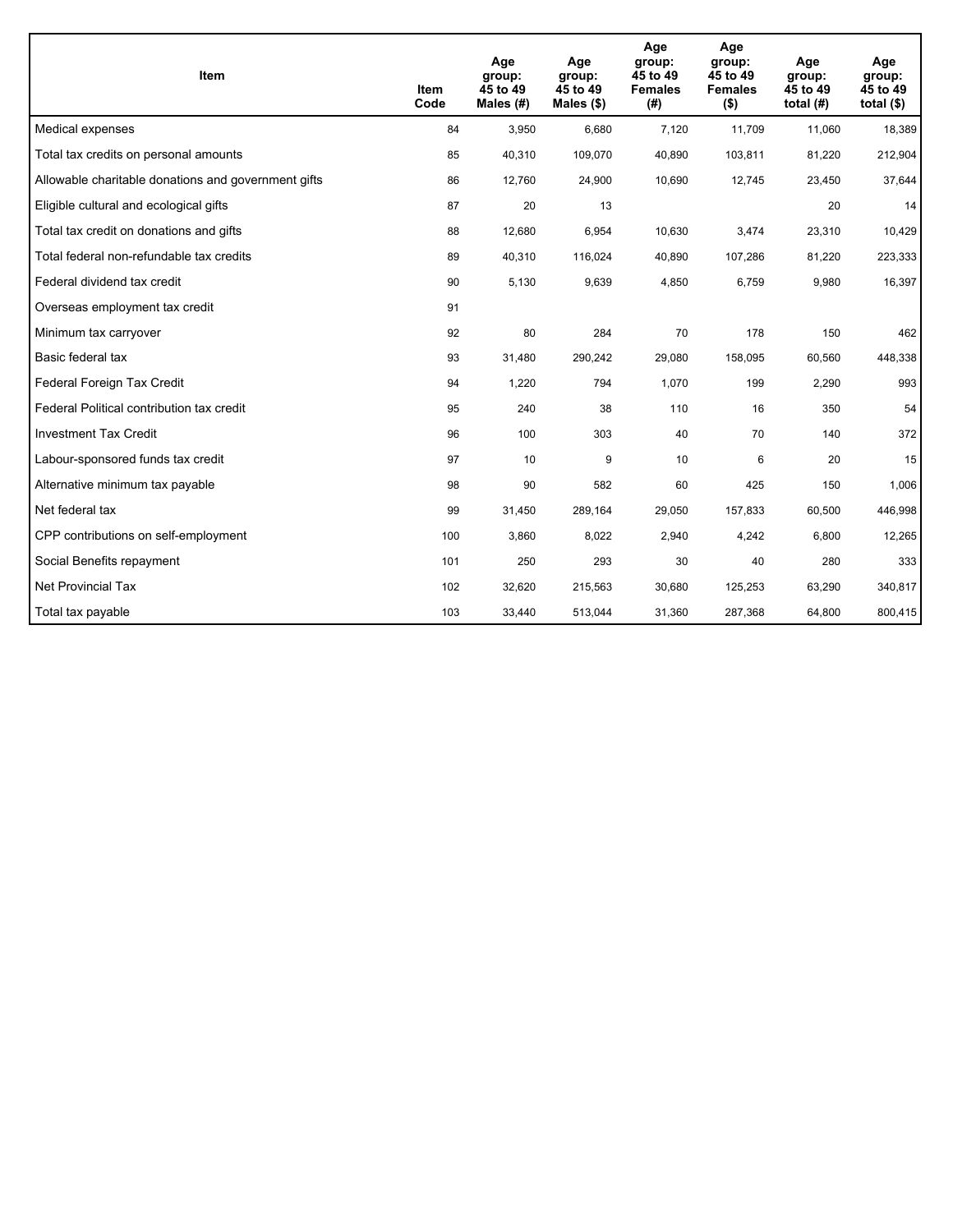| Item                                                                                           | Item<br>Code   | Age<br>group:<br>50 to 54<br>Males (#) | Age<br>group:<br>50 to 54<br>Males (\$) | Age<br>group:<br>50 to 54<br><b>Females</b><br>(#) | Age<br>group:<br>50 to 54<br><b>Females</b><br>$($ \$) | Age<br>group:<br>50 to 54<br>total $(H)$ | Age<br>group:<br>50 to 54<br>total $($ |
|------------------------------------------------------------------------------------------------|----------------|----------------------------------------|-----------------------------------------|----------------------------------------------------|--------------------------------------------------------|------------------------------------------|----------------------------------------|
| Number of taxable returns                                                                      | $\mathbf{1}$   | 36,310                                 |                                         | 34,210                                             |                                                        | 70,510                                   |                                        |
| Number of non-taxable returns                                                                  | $\overline{a}$ | 6,580                                  |                                         | 9,070                                              |                                                        | 15,650                                   |                                        |
| Total number of returns                                                                        | 3              | 42,880                                 |                                         | 43,270                                             |                                                        | 86,160                                   |                                        |
| Employment income                                                                              | 4              | 35,370                                 | 2,107,882                               | 36,330                                             | 1,468,764                                              | 71,700                                   | 3,576,645                              |
| Commissions (from employment)                                                                  | 5              | 990                                    | 45,049                                  | 560                                                | 15,246                                                 | 1,550                                    | 60,295                                 |
| Other employment income                                                                        | 6              | 3,890                                  | 18,824                                  | 3,780                                              | 15,492                                                 | 7,680                                    | 34,320                                 |
| Old Age Security pension (OASP)                                                                | 7              |                                        |                                         |                                                    |                                                        |                                          |                                        |
| CPP or QPP benefits                                                                            | 8              | 1,380                                  | 11,258                                  | 2,610                                              | 18,595                                                 | 3,990                                    | 29,853                                 |
| Other pensions or superannuation                                                               | 9              | 1,000                                  | 25,847                                  | 890                                                | 14,605                                                 | 1,890                                    | 40,452                                 |
| Elected split-pension amount                                                                   | 10             | 330                                    | 1,463                                   | 1,780                                              | 16,900                                                 | 2,110                                    | 18,362                                 |
| Universal Child Care Benefit (UCCB)                                                            | 11             | 310                                    | 396                                     | 270                                                | 298                                                    | 580                                      | 694                                    |
| Employment Insurance and other benefits                                                        | 12             | 3,160                                  | 19,819                                  | 3,500                                              | 14,579                                                 | 6,660                                    | 34,399                                 |
| Taxable amount of dividends from taxable Canadian corporations                                 | 13             | 7,200                                  | 88,184                                  | 7,110                                              | 58,664                                                 | 14,320                                   | 146,848                                |
| Interest and other investment income                                                           | 14             | 10,300                                 | 17,695                                  | 11,480                                             | 15,248                                                 | 21,780                                   | 32,943                                 |
| Net partnership income (Limited or non-active partners only)                                   | 15             | 240                                    | 47                                      | 130                                                | 109                                                    | 370                                      | 156                                    |
| Net rental income                                                                              | 16             | 2,520                                  | 11,828                                  | 2,170                                              | 8,646                                                  | 4,690                                    | 20,474                                 |
| Taxable capital gains                                                                          | 17             | 3,680                                  | 39,672                                  | 3,700                                              | 23,792                                                 | 7,380                                    | 63,464                                 |
| Registered retirement savings plan income (RRSP)                                               | 18             | 3,740                                  | 22,181                                  | 3,950                                              | 19,722                                                 | 7,690                                    | 41,903                                 |
| Other income                                                                                   | 19             | 8,580                                  | 34,285                                  | 7,360                                              | 26,004                                                 | 15,950                                   | 60,289                                 |
| Net business income                                                                            | 20             | 4,800                                  | 93,761                                  | 3,630                                              | 41,953                                                 | 8,440                                    | 135,721                                |
| Net professional income                                                                        | 21             | 510                                    | 39,762                                  | 460                                                | 17,166                                                 | 970                                      | 56,928                                 |
| Net commission income                                                                          | 22             | 350                                    | 13,529                                  | 330                                                | 6,359                                                  | 680                                      | 19,888                                 |
| Net farming income                                                                             | 23             | 2,610                                  | 21,938                                  | 1,280                                              | 7,851                                                  | 3,890                                    | 29,794                                 |
| Net fishing income                                                                             | 24             | 150                                    | 687                                     | 40                                                 | 239                                                    | 190                                      | 926                                    |
| Workers' compensation benefits                                                                 | 25             | 1,760                                  | 12,466                                  | 1,020                                              | 4,383                                                  | 2,780                                    | 16,849                                 |
| Social assistance payments                                                                     | 26             | 1,760                                  | 12,109                                  | 1,690                                              | 12,776                                                 | 3,450                                    | 24,887                                 |
| Net federal supplements                                                                        | 27             |                                        |                                         |                                                    |                                                        |                                          |                                        |
| Total income assessed                                                                          | 28             | 42,700                                 | 2,638,776                               | 43,050                                             | 1,812,596                                              | 85,760                                   | 4,451,391                              |
| Registered pension plan contributions (RPP)                                                    | 29             | 14,400                                 | 57,005                                  | 18,960                                             | 60,761                                                 | 33,370                                   | 117,766                                |
| RRSP deduction                                                                                 | 30             | 16,480                                 | 103,660                                 | 14,940                                             | 65,274                                                 | 31,420                                   | 168,934                                |
| Deduction for elected split-pension amount                                                     | 31             | 550                                    | 5,995                                   | 280                                                | 1,284                                                  | 820                                      | 7,279                                  |
| Annual union, professional, or like dues                                                       | 32             | 13,620                                 | 10,763                                  | 16,290                                             | 10,828                                                 | 29,900                                   | 21,591                                 |
| Child care expenses                                                                            | 33             | 790                                    | 1,617                                   | 870                                                | 1,145                                                  | 1,670                                    | 2,761                                  |
| Business investment loss                                                                       | 34             | 20                                     | 568                                     | 20                                                 | 485                                                    | 40                                       | 1,053                                  |
| Moving expenses                                                                                | 35             | 100                                    | 765                                     | 100                                                | 431                                                    | 200                                      | 1,196                                  |
| Support payments made                                                                          | 36             | 370                                    | 4,688                                   |                                                    |                                                        | 380                                      | 4,751                                  |
| Carrying charges and interest expenses                                                         | 37             | 5,760                                  | 8,690                                   | 4,750                                              | 4,806                                                  | 10,510                                   | 13,495                                 |
| Deductions for CPP/QPP contributions on self-employment and other<br>earnings                  | 38             | 4,580                                  | 4,817                                   | 3,170                                              | 2,286                                                  | 7,740                                    | 7,103                                  |
| Deductions for provincial parental insurance plan (PPIP) premiums on<br>self-employment income | 39             |                                        |                                         |                                                    |                                                        |                                          |                                        |
| Exploration and development expenses                                                           | 40             | 160                                    | 2,591                                   | 60                                                 | 820                                                    | 220                                      | 3,410                                  |
| Other employment expenses                                                                      | 41             | 3,190                                  | 18,020                                  | 1,210                                              | 3,976                                                  | 4,400                                    | 21,996                                 |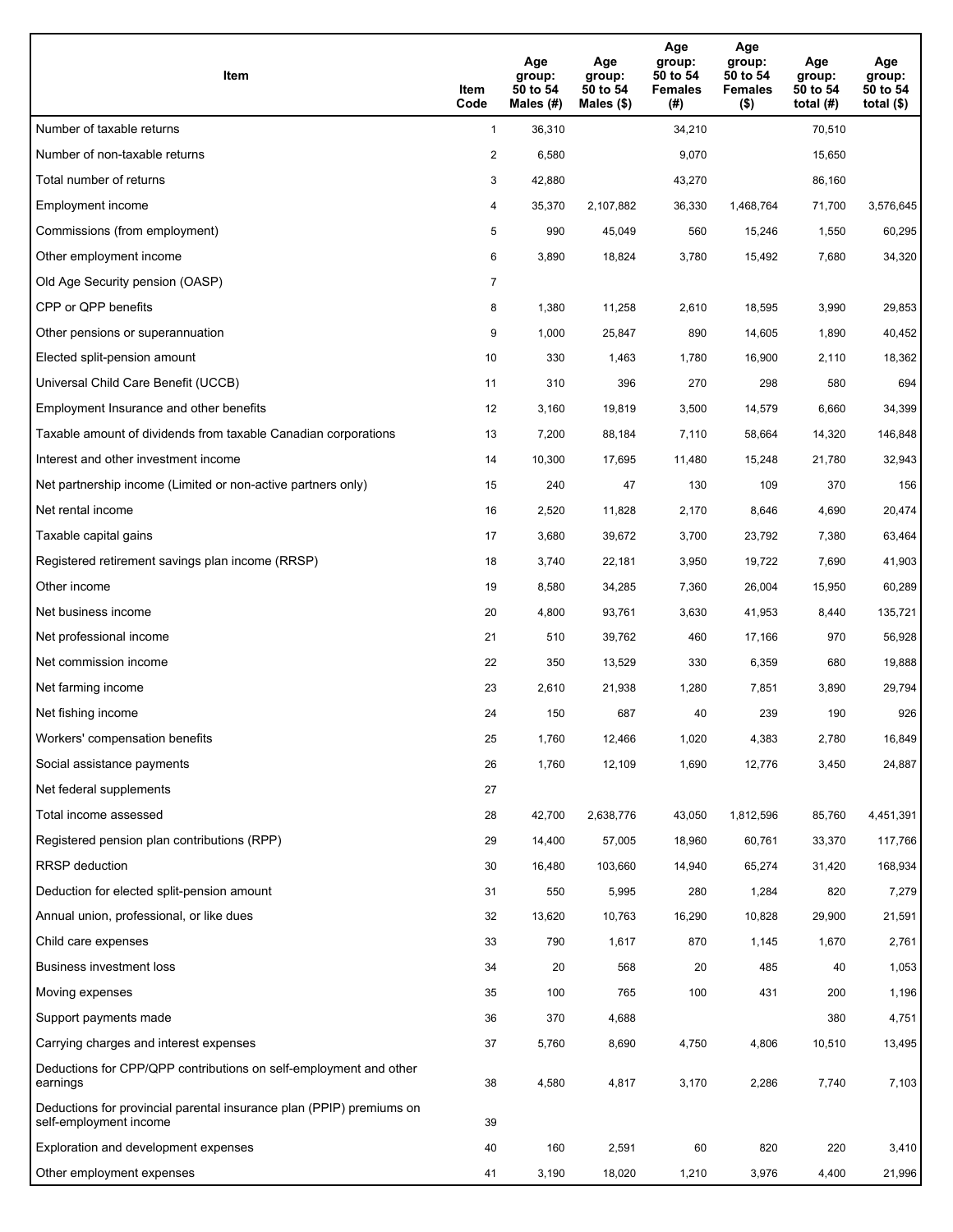| Item                                                              | Item<br>Code | Age<br>group:<br>50 to 54<br>Males (#) | Age<br>group:<br>50 to 54<br>Males (\$) | Age<br>group:<br>50 to 54<br><b>Females</b><br>(# ) | Age<br>group:<br>50 to 54<br><b>Females</b><br>$($ \$) | Age<br>group:<br>50 to 54<br>total $(#)$ | Age<br>group:<br>50 to 54<br>total $($)$ |
|-------------------------------------------------------------------|--------------|----------------------------------------|-----------------------------------------|-----------------------------------------------------|--------------------------------------------------------|------------------------------------------|------------------------------------------|
| Clergy residence deduction                                        | 42           | 190                                    | 2,457                                   | 60                                                  | 650                                                    | 240                                      | 3,106                                    |
| Other deductions                                                  | 43           | 930                                    | 1,348                                   | 1,100                                               | 1,540                                                  | 2,030                                    | 2,888                                    |
| Total deductions before adjustments                               | 44           | 31,530                                 | 222,997                                 | 30,310                                              | 154,366                                                | 61,840                                   | 377,363                                  |
| Social benefits repayment                                         | 45           | 300                                    | 390                                     | 40                                                  | 50                                                     | 340                                      | 440                                      |
| Net income after adjustments                                      | 46           | 42,450                                 | 2,420,008                               | 42,830                                              | 1,659,878                                              | 85,280                                   | 4,079,921                                |
| Canadian Forces personnel and police deduction                    | 47           | 10                                     | 353                                     |                                                     |                                                        | 10                                       | 353                                      |
| Security options deductions                                       | 48           | 80                                     | 2,618                                   | 20                                                  | 296                                                    | 90                                       | 2,915                                    |
| Other payments deductions                                         | 49           | 3,500                                  | 24,575                                  | 2,700                                               | 17,158                                                 | 6,200                                    | 41,736                                   |
| Non-capital losses of other years                                 | 50           | 70                                     | 676                                     | 50                                                  | 348                                                    | 120                                      | 1,024                                    |
| Net capital losses of other years                                 | 51           | 770                                    | 1,794                                   | 710                                                 | 820                                                    | 1,470                                    | 2,614                                    |
| Capital gains deduction                                           | 52           | 280                                    | 19,880                                  | 210                                                 | 13,964                                                 | 490                                      | 33,844                                   |
| Northern residents deductions                                     | 53           | 1,180                                  | 4,150                                   | 710                                                 | 1,903                                                  | 1,890                                    | 6,053                                    |
| Additional deductions                                             | 54           | 30                                     | 580                                     | 20                                                  | 220                                                    | 50                                       | 800                                      |
| Farming/fishing losses of prior years                             | 55           | 120                                    | 1,761                                   | 40                                                  | 411                                                    | 160                                      | 2,171                                    |
| Total deductions from net income                                  | 56           | 5,850                                  | 56,389                                  | 4,370                                               | 35,119                                                 | 10,220                                   | 91,511                                   |
| Taxable income assessed                                           | 57           | 41,410                                 | 2,363,906                               | 41,820                                              | 1,624,923                                              | 83,240                                   | 3,988,862                                |
| Basic personal amount                                             | 58           | 42,880                                 | 462,609                                 | 43,270                                              | 467,112                                                | 86,160                                   | 929,795                                  |
| Age amount                                                        | 59           |                                        |                                         |                                                     |                                                        |                                          |                                          |
| Spouse or common-law partner amount                               | 60           | 5,390                                  | 42,483                                  | 2,220                                               | 17,381                                                 | 7,610                                    | 59,881                                   |
| Amount for eligible dependant                                     | 61           | 720                                    | 7,089                                   | 2,160                                               | 21,106                                                 | 2,880                                    | 28,194                                   |
| Amount for children 17 and under                                  | 62           | 8,360                                  | 29,529                                  | 3,800                                               | 11,439                                                 | 12,160                                   | 40,980                                   |
| Amount for infirm dependants age 18 or older                      | 63           | 60                                     | 308                                     | 60                                                  | 325                                                    | 120                                      | 632                                      |
| CPP or QPP contributions through employment                       | 64           | 32,760                                 | 62,336                                  | 32,680                                              | 53,081                                                 | 65,440                                   | 115,416                                  |
| CPP or QPP contributions on self-employment and other<br>earnings | 65           | 4,580                                  | 4,817                                   | 3,170                                               | 2,286                                                  | 7,740                                    | 7,103                                    |
| Employment Insurance premiums                                     | 66           | 30,510                                 | 21,894                                  | 31,760                                              | 19,934                                                 | 62,270                                   | 41,827                                   |
| PPIP premiums paid                                                | 67           |                                        |                                         |                                                     |                                                        |                                          |                                          |
| PPIP premiums payable on employment income                        | 68           |                                        |                                         |                                                     |                                                        |                                          |                                          |
| PPIP premiums payable on self-employment income                   | 69           |                                        |                                         |                                                     |                                                        |                                          |                                          |
| Volunteer firefighters' amount                                    | 70           | 140                                    | 420                                     |                                                     |                                                        | 140                                      | 432                                      |
| Canada employment amount                                          | 71           | 33,830                                 | 36,723                                  | 34,060                                              | 36,902                                                 | 67,890                                   | 73,626                                   |
| Public transit amount                                             | 72           | 2,140                                  | 1,296                                   | 2,270                                               | 1,463                                                  | 4,410                                    | 2,759                                    |
| Children's fitness amount                                         | 73           | 3,220                                  | 1,736                                   | 1,320                                               | 634                                                    | 4,540                                    | 2,370                                    |
| Children's arts amount                                            | 74           | 1,300                                  | 696                                     | 530                                                 | 259                                                    | 1,830                                    | 954                                      |
| Home buyers' amount                                               | 75           | 210                                    | 1,011                                   | 110                                                 | 521                                                    | 330                                      | 1,532                                    |
| Pension income amount                                             | 76           | 1,300                                  | 2,498                                   | 2,560                                               | 4,951                                                  | 3,860                                    | 7,450                                    |
| Caregiver amount                                                  | 77           | 610                                    | 3,364                                   | 560                                                 | 2,917                                                  | 1,170                                    | 6,281                                    |
| Disability amount                                                 | 78           | 1,450                                  | 10,894                                  | 1,700                                               | 12,846                                                 | 3,150                                    | 23,740                                   |
| Disability amount transferred from a dependant                    | 79           | 770                                    | 7,411                                   | 680                                                 | 6,128                                                  | 1,460                                    | 13,539                                   |
| Interest paid on student loans                                    | 80           | 130                                    | 47                                      | 230                                                 | 84                                                     | 370                                      | 131                                      |
| Tuition, education, and textbook amounts                          | 81           | 710                                    | 2,167                                   | 1,160                                               | 3,320                                                  | 1,870                                    | 5,487                                    |
| Tuition, education, and textbook amounts transferred from a child | 82           | 3,970                                  | 20,198                                  | 2,560                                               | 12,792                                                 | 6,530                                    | 32,990                                   |
| Amounts transferred from spouse or common-law partner             | 83           | 990                                    | 4,911                                   | 1,030                                               | 4,953                                                  | 2,020                                    | 9,864                                    |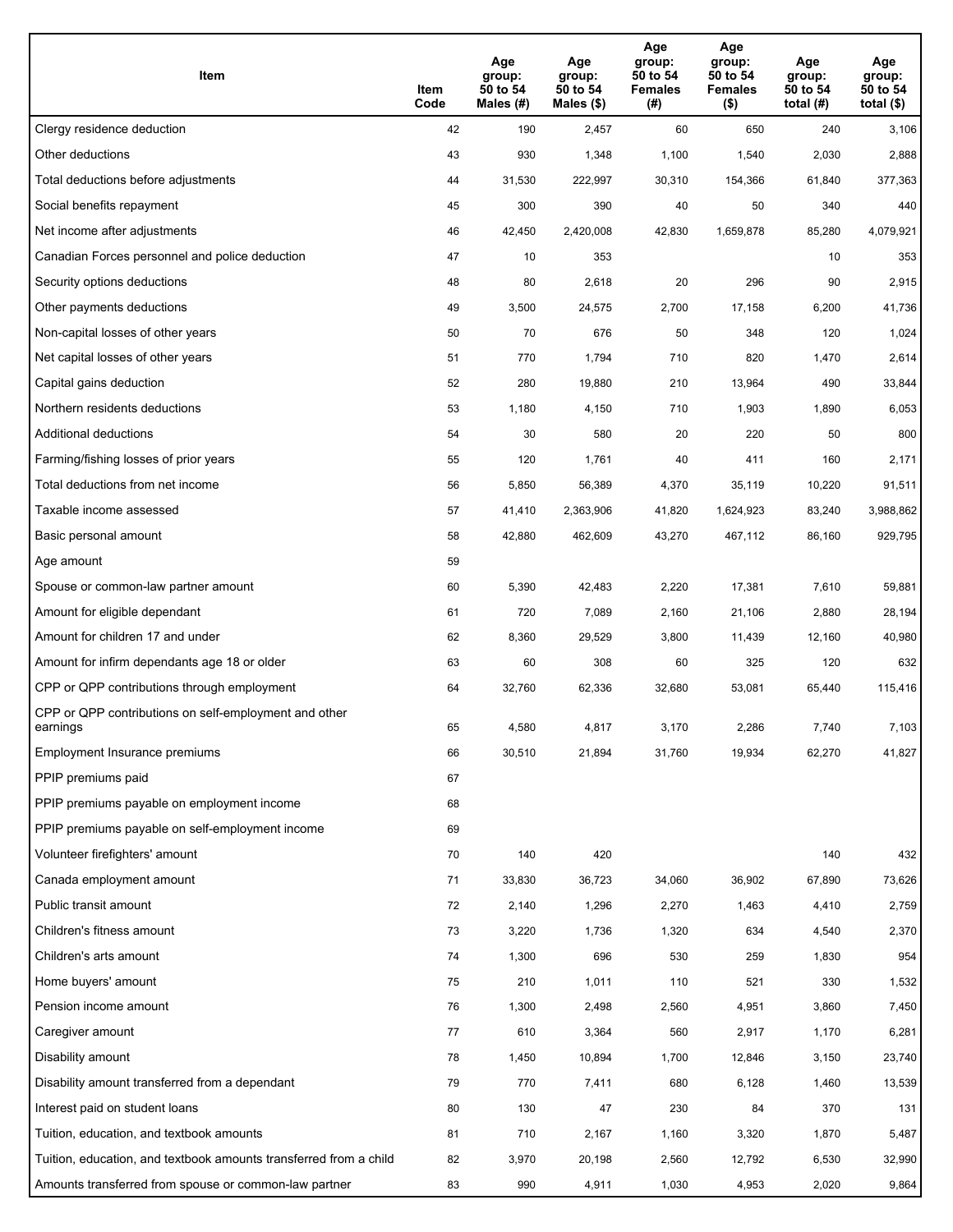| <b>Item</b>                                         | Item<br>Code | Age<br>group:<br>50 to 54<br>Males (#) | Age<br>group:<br>50 to 54<br>Males $(\$)$ | Age<br>group:<br>50 to 54<br><b>Females</b><br>(#) | Age<br>group:<br>50 to 54<br><b>Females</b><br>$($ \$) | Age<br>group:<br>50 to 54<br>total $(H)$ | Age<br>group:<br>50 to 54<br>total $($)$ |
|-----------------------------------------------------|--------------|----------------------------------------|-------------------------------------------|----------------------------------------------------|--------------------------------------------------------|------------------------------------------|------------------------------------------|
| Medical expenses                                    | 84           | 4,650                                  | 8,009                                     | 7,930                                              | 13,423                                                 | 12,580                                   | 21,432                                   |
| Total tax credits on personal amounts               | 85           | 42,880                                 | 109,871                                   | 43,270                                             | 104,084                                                | 86,160                                   | 213,971                                  |
| Allowable charitable donations and government gifts | 86           | 14,360                                 | 31,850                                    | 12,660                                             | 18,206                                                 | 27,020                                   | 50,057                                   |
| Eligible cultural and ecological gifts              | 87           |                                        |                                           | 10                                                 | 42                                                     | 30                                       | 51                                       |
| Total tax credit on donations and gifts             | 88           | 14,290                                 | 8,926                                     | 12,600                                             | 5,025                                                  | 26,900                                   | 13,950                                   |
| Total federal non-refundable tax credits            | 89           | 42,880                                 | 118,797                                   | 43,270                                             | 109,109                                                | 86,160                                   | 227,922                                  |
| Federal dividend tax credit                         | 90           | 6,940                                  | 11,978                                    | 6,630                                              | 7,764                                                  | 13,570                                   | 19,742                                   |
| Overseas employment tax credit                      | 91           | 20                                     | 205                                       |                                                    |                                                        | 20                                       | 205                                      |
| Minimum tax carryover                               | 92           | 140                                    | 485                                       | 110                                                | 314                                                    | 250                                      | 799                                      |
| Basic federal tax                                   | 93           | 34,280                                 | 328,219                                   | 32,030                                             | 177,063                                                | 66,310                                   | 505,282                                  |
| Federal Foreign Tax Credit                          | 94           | 1,680                                  | 903                                       | 1,510                                              | 219                                                    | 3,190                                    | 1,122                                    |
| Federal Political contribution tax credit           | 95           | 350                                    | 63                                        | 190                                                | 28                                                     | 540                                      | 91                                       |
| <b>Investment Tax Credit</b>                        | 96           | 130                                    | 200                                       | 40                                                 | 110                                                    | 170                                      | 311                                      |
| Labour-sponsored funds tax credit                   | 97           | 30                                     | 19                                        | 10                                                 | 8                                                      | 40                                       | 27                                       |
| Alternative minimum tax payable                     | 98           | 120                                    | 765                                       | 90                                                 | 516                                                    | 200                                      | 1,281                                    |
| Net federal tax                                     | 99           | 34,240                                 | 327,043                                   | 32,010                                             | 176,709                                                | 66,250                                   | 503,751                                  |
| CPP contributions on self-employment                | 100          | 4,580                                  | 9,635                                     | 3,170                                              | 4,572                                                  | 7,740                                    | 14,207                                   |
| Social Benefits repayment                           | 101          | 300                                    | 390                                       | 40                                                 | 50                                                     | 340                                      | 440                                      |
| Net Provincial Tax                                  | 102          | 35,530                                 | 241,619                                   | 33,580                                             | 139,517                                                | 69,100                                   | 381,137                                  |
| Total tax payable                                   | 103          | 36,310                                 | 578,688                                   | 34,210                                             | 320,848                                                | 70,510                                   | 899,536                                  |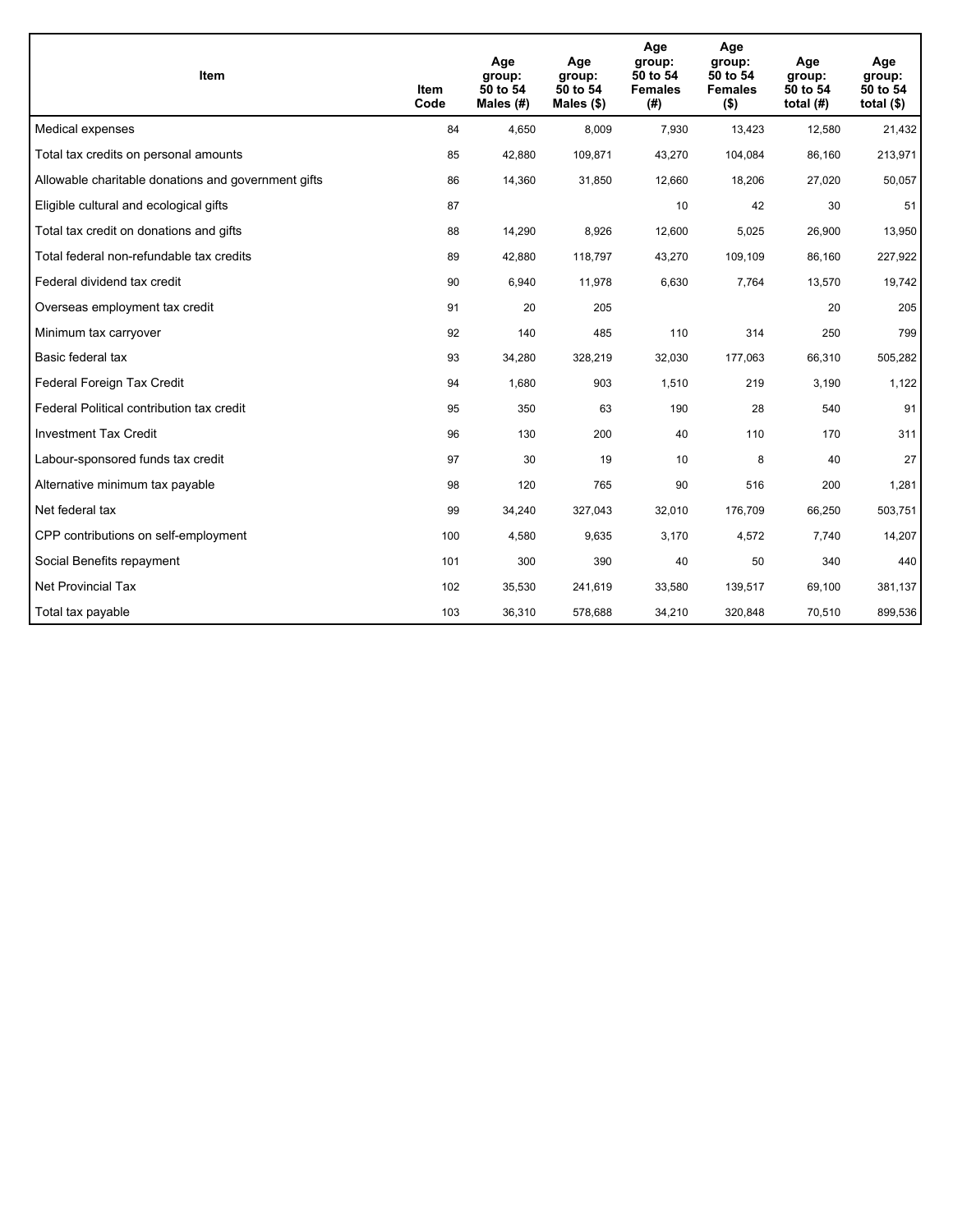| Item                                                                                           | Item<br>Code   | Age<br>group:<br>55 to 59<br>Males (#) | Age<br>group:<br>55 to 59<br>Males $(\$)$ | Age<br>group:<br>55 to 59<br><b>Females</b><br>(#) | Age<br>group:<br>55 to 59<br><b>Females</b><br>$($ \$) | Age<br>group:<br>55 to 59<br>total $(H)$ | Age<br>group:<br>55 to 59<br>total $($ |
|------------------------------------------------------------------------------------------------|----------------|----------------------------------------|-------------------------------------------|----------------------------------------------------|--------------------------------------------------------|------------------------------------------|----------------------------------------|
| Number of taxable returns                                                                      | $\mathbf{1}$   | 33,010                                 |                                           | 31,490                                             |                                                        | 64,500                                   |                                        |
| Number of non-taxable returns                                                                  | $\overline{a}$ | 6,060                                  |                                           | 8,250                                              |                                                        | 14,310                                   |                                        |
| Total number of returns                                                                        | 3              | 39,070                                 |                                           | 39,740                                             |                                                        | 78,810                                   |                                        |
| Employment income                                                                              | 4              | 29,440                                 | 1,677,861                                 | 29,860                                             | 1,132,008                                              | 59,300                                   | 2,809,869                              |
| Commissions (from employment)                                                                  | 5              | 810                                    | 38,520                                    | 370                                                | 8,934                                                  | 1,180                                    | 47,454                                 |
| Other employment income                                                                        | 6              | 4,160                                  | 20,257                                    | 3,760                                              | 17,240                                                 | 7,930                                    | 37,497                                 |
| Old Age Security pension (OASP)                                                                | 7              |                                        |                                           |                                                    |                                                        |                                          |                                        |
| CPP or QPP benefits                                                                            | 8              | 2,170                                  | 18,766                                    | 3,980                                              | 29,778                                                 | 6,150                                    | 48,544                                 |
| Other pensions or superannuation                                                               | 9              | 4,700                                  | 145,915                                   | 5,060                                              | 103,578                                                | 9,750                                    | 249,500                                |
| Elected split-pension amount                                                                   | 10             | 1,160                                  | 6,268                                     | 4,350                                              | 48,111                                                 | 5,510                                    | 54,379                                 |
| Universal Child Care Benefit (UCCB)                                                            | 11             | 110                                    | 129                                       | 130                                                | 151                                                    | 240                                      | 280                                    |
| Employment Insurance and other benefits                                                        | 12             | 2,780                                  | 17,734                                    | 2,810                                              | 11,352                                                 | 5,590                                    | 29,086                                 |
| Taxable amount of dividends from taxable Canadian corporations                                 | 13             | 8,120                                  | 121,914                                   | 8,000                                              | 71,075                                                 | 16,120                                   | 192,989                                |
| Interest and other investment income                                                           | 14             | 12,430                                 | 23,391                                    | 13,570                                             | 22,991                                                 | 26,010                                   | 46,383                                 |
| Net partnership income (Limited or non-active partners only)                                   | 15             | 330                                    | 389                                       | 170                                                | 117                                                    | 500                                      | 506                                    |
| Net rental income                                                                              | 16             | 2,550                                  | 11,717                                    | 2,150                                              | 8,691                                                  | 4,690                                    | 20,407                                 |
| Taxable capital gains                                                                          | 17             | 4,250                                  | 43,460                                    | 4,360                                              | 33,029                                                 | 8,600                                    | 76,489                                 |
| Registered retirement savings plan income (RRSP)                                               | 18             | 3,890                                  | 30,472                                    | 4,550                                              | 30,870                                                 | 8,440                                    | 61,341                                 |
| Other income                                                                                   | 19             | 10,060                                 | 62,776                                    | 8,970                                              | 48,231                                                 | 19,030                                   | 111,017                                |
| Net business income                                                                            | 20             | 4,580                                  | 82,491                                    | 3,230                                              | 32,745                                                 | 7,810                                    | 115,260                                |
| Net professional income                                                                        | 21             | 640                                    | 48,246                                    | 440                                                | 15,499                                                 | 1,080                                    | 63,745                                 |
| Net commission income                                                                          | 22             | 400                                    | 13,714                                    | 300                                                | 6,357                                                  | 700                                      | 20,071                                 |
| Net farming income                                                                             | 23             | 2,780                                  | 23,795                                    | 1,300                                              | 8,778                                                  | 4,080                                    | 32,680                                 |
| Net fishing income                                                                             | 24             | 130                                    | 446                                       | 30                                                 | 242                                                    | 160                                      | 688                                    |
| Workers' compensation benefits                                                                 | 25             | 1,510                                  | 12,195                                    | 850                                                | 5,726                                                  | 2,360                                    | 17,922                                 |
| Social assistance payments                                                                     | 26             | 1,680                                  | 11,373                                    | 1,620                                              | 11,025                                                 | 3,300                                    | 22,399                                 |
| Net federal supplements                                                                        | 27             |                                        |                                           |                                                    |                                                        |                                          |                                        |
| Total income assessed                                                                          | 28             | 38,940                                 | 2,411,915                                 | 39,520                                             | 1,651,473                                              | 78,470                                   | 4,063,536                              |
| Registered pension plan contributions (RPP)                                                    | 29             | 11,350                                 | 42,752                                    | 14,870                                             | 45,748                                                 | 26,220                                   | 88,500                                 |
| RRSP deduction                                                                                 | 30             | 14,410                                 | 102,103                                   | 12,860                                             | 60,771                                                 | 27,270                                   | 162,874                                |
| Deduction for elected split-pension amount                                                     | 31             | 2,650                                  | 29,431                                    | 1,610                                              | 9,172                                                  | 4,260                                    | 38,603                                 |
| Annual union, professional, or like dues                                                       | 32             | 11,160                                 | 8,308                                     | 13,580                                             | 8,683                                                  | 24,740                                   | 16,991                                 |
| Child care expenses                                                                            | 33             | 210                                    | 350                                       | 140                                                | 188                                                    | 350                                      | 537                                    |
| Business investment loss                                                                       | 34             | 30                                     | 497                                       | 20                                                 | 676                                                    | 50                                       | 1,173                                  |
| Moving expenses                                                                                | 35             | 80                                     | 617                                       | 70                                                 | 369                                                    | 140                                      | 986                                    |
| Support payments made                                                                          | 36             | 300                                    | 4,460                                     |                                                    |                                                        | 310                                      | 4,552                                  |
| Carrying charges and interest expenses                                                         | 37             | 6,690                                  | 10,517                                    | 5,600                                              | 6,074                                                  | 12,290                                   | 16,592                                 |
| Deductions for CPP/QPP contributions on self-employment and other<br>earnings                  | 38             | 4,610                                  | 4,804                                     | 2,870                                              | 2,034                                                  | 7,480                                    | 6,843                                  |
| Deductions for provincial parental insurance plan (PPIP) premiums on<br>self-employment income | 39             |                                        |                                           |                                                    |                                                        |                                          |                                        |
| Exploration and development expenses                                                           | 40             | 230                                    | 3,549                                     | 110                                                | 1,296                                                  | 340                                      | 4,845                                  |
| Other employment expenses                                                                      | 41             | 2,640                                  | 14,788                                    | 950                                                | 3,404                                                  | 3,590                                    | 18,192                                 |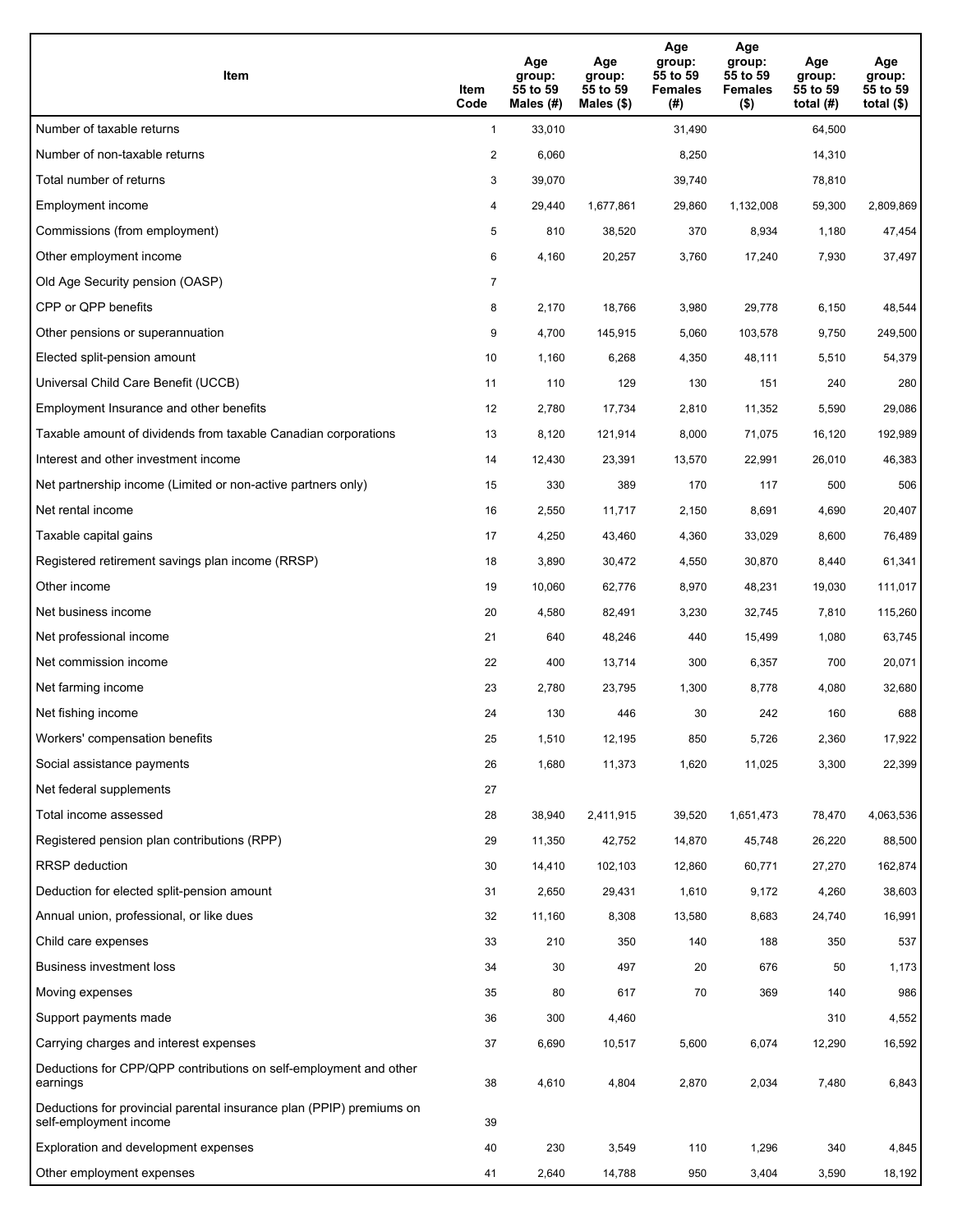| Item                                                              | Item<br>Code | Age<br>group:<br>55 to 59<br>Males (#) | Age<br>group:<br>55 to 59<br>Males (\$) | Age<br>group:<br>55 to 59<br><b>Females</b><br>(# ) | Age<br>group:<br>55 to 59<br><b>Females</b><br>$($ \$) | Age<br>group:<br>55 to 59<br>total $(H)$ | Age<br>group:<br>55 to 59<br>total $($)$ |
|-------------------------------------------------------------------|--------------|----------------------------------------|-----------------------------------------|-----------------------------------------------------|--------------------------------------------------------|------------------------------------------|------------------------------------------|
| Clergy residence deduction                                        | 42           | 200                                    | 2,700                                   | 50                                                  | 674                                                    | 250                                      | 3,374                                    |
| Other deductions                                                  | 43           | 960                                    | 1,044                                   | 1,050                                               | 2,987                                                  | 2,010                                    | 4,030                                    |
| Total deductions before adjustments                               | 44           | 28,520                                 | 225,920                                 | 26,460                                              | 142,175                                                | 54,990                                   | 368,100                                  |
| Social benefits repayment                                         | 45           | 270                                    | 393                                     | 50                                                  | 55                                                     | 330                                      | 447                                      |
| Net income after adjustments                                      | 46           | 38,650                                 | 2,189,722                               | 39,360                                              | 1,510,470                                              | 78,020                                   | 3,700,335                                |
| Canadian Forces personnel and police deduction                    | 47           |                                        |                                         |                                                     |                                                        |                                          |                                          |
| Security options deductions                                       | 48           | 70                                     | 3,390                                   | 30                                                  | 470                                                    | 90                                       | 3,860                                    |
| Other payments deductions                                         | 49           | 3,170                                  | 23,569                                  | 2,460                                               | 16,759                                                 | 5,620                                    | 40,328                                   |
| Non-capital losses of other years                                 | 50           | 60                                     | 760                                     | 40                                                  | 174                                                    | 110                                      | 935                                      |
| Net capital losses of other years                                 | 51           | 970                                    | 2,608                                   | 870                                                 | 1,317                                                  | 1,840                                    | 3,925                                    |
| Capital gains deduction                                           | 52           | 300                                    | 20,809                                  | 220                                                 | 13,500                                                 | 520                                      | 34,309                                   |
| Northern residents deductions                                     | 53           | 1,040                                  | 3,509                                   | 660                                                 | 1,826                                                  | 1,690                                    | 5,336                                    |
| Additional deductions                                             | 54           | 20                                     | 113                                     | 30                                                  | 391                                                    | 60                                       | 505                                      |
| Farming/fishing losses of prior years                             | 55           | 130                                    | 2,028                                   | 40                                                  | 406                                                    | 170                                      | 2,434                                    |
| Total deductions from net income                                  | 56           | 5,540                                  | 56,914                                  | 4,250                                               | 34,844                                                 | 9,780                                    | 91,758                                   |
| Taxable income assessed                                           | 57           | 37,640                                 | 2,133,195                               | 38,430                                              | 1,475,757                                              | 76,070                                   | 3,609,096                                |
| Basic personal amount                                             | 58           | 39,070                                 | 422,032                                 | 39,740                                              | 429,260                                                | 78,810                                   | 851,367                                  |
| Age amount                                                        | 59           |                                        |                                         |                                                     |                                                        |                                          |                                          |
| Spouse or common-law partner amount                               | 60           | 4,870                                  | 37,667                                  | 1,900                                               | 13,698                                                 | 6,770                                    | 51,386                                   |
| Amount for eligible dependant                                     | 61           | 280                                    | 2,834                                   | 760                                                 | 7,283                                                  | 1,050                                    | 10,117                                   |
| Amount for children 17 and under                                  | 62           | 2,760                                  | 8,777                                   | 1,040                                               | 3,052                                                  | 3,810                                    | 11,832                                   |
| Amount for infirm dependants age 18 or older                      | 63           | 80                                     | 377                                     | 60                                                  | 294                                                    | 140                                      | 671                                      |
| CPP or QPP contributions through employment                       | 64           | 26,980                                 | 49,279                                  | 26,560                                              | 41,083                                                 | 53,540                                   | 90,362                                   |
| CPP or QPP contributions on self-employment and other<br>earnings | 65           | 4,610                                  | 4,804                                   | 2,870                                               | 2,034                                                  | 7,480                                    | 6,843                                    |
| Employment Insurance premiums                                     | 66           | 24,780                                 | 17,114                                  | 25,620                                              | 15,366                                                 | 50,400                                   | 32,480                                   |
| PPIP premiums paid                                                | 67           |                                        |                                         |                                                     |                                                        |                                          |                                          |
| PPIP premiums payable on employment income                        | 68           |                                        |                                         |                                                     |                                                        |                                          |                                          |
| PPIP premiums payable on self-employment income                   | 69           |                                        |                                         |                                                     |                                                        |                                          |                                          |
| Volunteer firefighters' amount                                    | $70\,$       | 90                                     | 279                                     | 10                                                  | 36                                                     | 110                                      | 315                                      |
| Canada employment amount                                          | 71           | 28,780                                 | 30,761                                  | 28,610                                              | 30,726                                                 | 57,390                                   | 61,488                                   |
| Public transit amount                                             | 72           | 1,410                                  | 906                                     | 1,690                                               | 1,164                                                  | 3,100                                    | 2,069                                    |
| Children's fitness amount                                         | 73           | 890                                    | 444                                     | 250                                                 | 104                                                    | 1,130                                    | 548                                      |
| Children's arts amount                                            | 74           | 370                                    | 199                                     | 100                                                 | 46                                                     | 470                                      | 245                                      |
| Home buyers' amount                                               | 75           | 80                                     | 378                                     | 40                                                  | 205                                                    | 120                                      | 583                                      |
| Pension income amount                                             | 76           | 5,670                                  | 11,058                                  | 8,470                                               | 16,532                                                 | 14,150                                   | 27,591                                   |
| Caregiver amount                                                  | 77           | 520                                    | 2,848                                   | 400                                                 | 1,964                                                  | 920                                      | 4,812                                    |
| Disability amount                                                 | 78           | 1,910                                  | 14,428                                  | 2,250                                               | 16,925                                                 | 4,160                                    | 31,353                                   |
| Disability amount transferred from a dependant                    | 79           | 570                                    | 4,906                                   | 500                                                 | 4,009                                                  | 1,070                                    | 8,914                                    |
| Interest paid on student loans                                    | 80           | 70                                     | 28                                      | 100                                                 | 36                                                     | 170                                      | 64                                       |
| Tuition, education, and textbook amounts                          | 81           | 350                                    | 992                                     | 610                                                 | 1,338                                                  | 960                                      | 2,330                                    |
| Tuition, education, and textbook amounts transferred from a child | 82           | 2,560                                  | 13,124                                  | 1,440                                               | 6,803                                                  | 4,000                                    | 19,927                                   |
| Amounts transferred from spouse or common-law partner             | 83           | 1,140                                  | 5,833                                   | 1,270                                               | 6,932                                                  | 2,420                                    | 12,765                                   |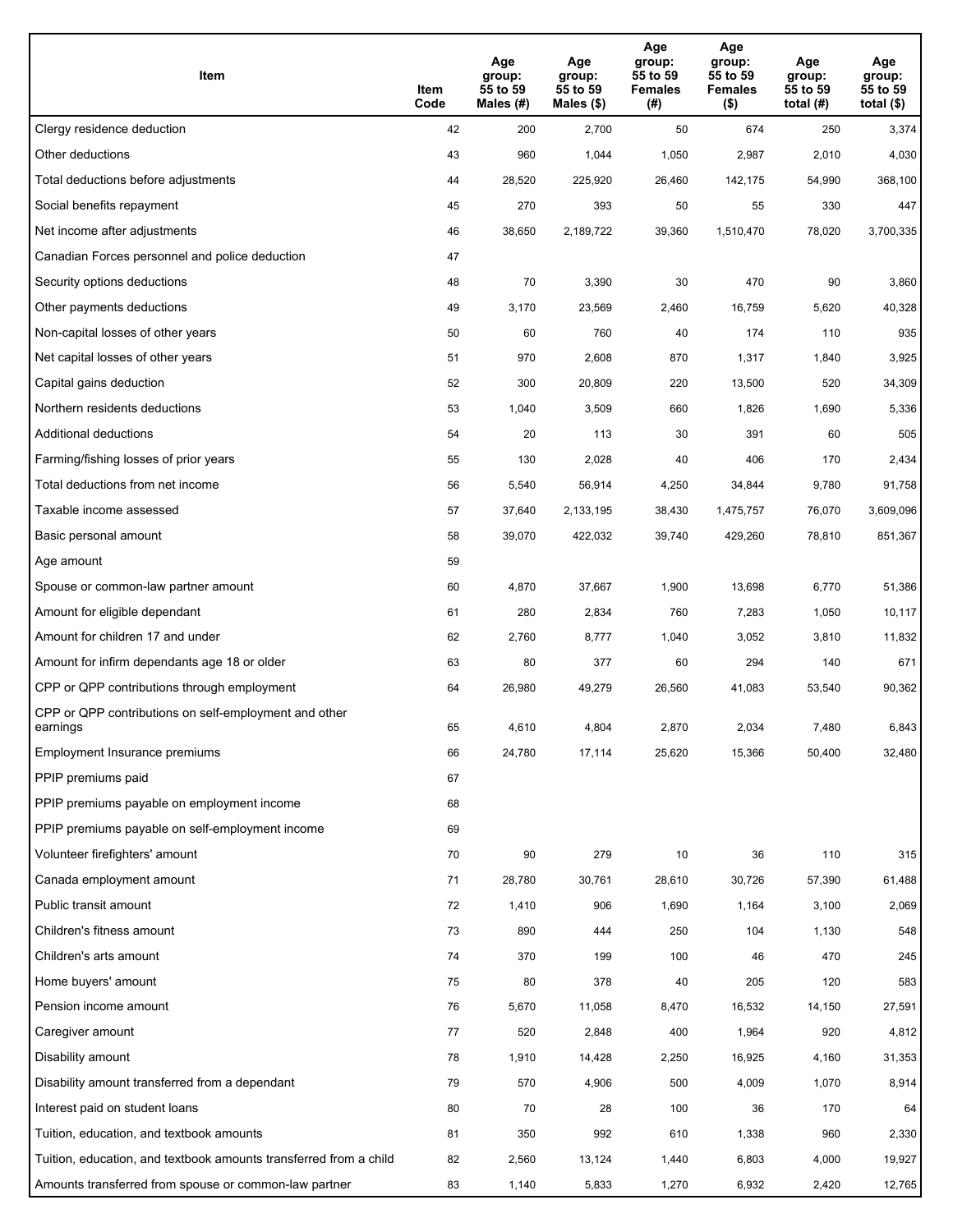| <b>Item</b>                                         | Item<br>Code | Age<br>group:<br>55 to 59<br>Males (#) | Age<br>group:<br>55 to 59<br>Males $(\$)$ | Age<br>group:<br>55 to 59<br><b>Females</b><br>(#) | Age<br>group:<br>55 to 59<br><b>Females</b><br>$($ \$) | Age<br>group:<br>55 to 59<br>total $(H)$ | Age<br>group:<br>55 to 59<br>total $($)$ |
|-----------------------------------------------------|--------------|----------------------------------------|-------------------------------------------|----------------------------------------------------|--------------------------------------------------------|------------------------------------------|------------------------------------------|
| Medical expenses                                    | 84           | 5,360                                  | 10,288                                    | 8,700                                              | 15,836                                                 | 14,060                                   | 26,124                                   |
| Total tax credits on personal amounts               | 85           | 39,070                                 | 95,906                                    | 39,740                                             | 92,209                                                 | 78,810                                   | 188,131                                  |
| Allowable charitable donations and government gifts | 86           | 13,700                                 | 35,945                                    | 11,990                                             | 16,004                                                 | 25,700                                   | 51,955                                   |
| Eligible cultural and ecological gifts              | 87           | 10                                     | 6                                         |                                                    |                                                        |                                          |                                          |
| Total tax credit on donations and gifts             | 88           | 13,640                                 | 10,122                                    | 11,930                                             | 4,371                                                  | 25,580                                   | 14,494                                   |
| Total federal non-refundable tax credits            | 89           | 39,070                                 | 106,027                                   | 39,740                                             | 96,580                                                 | 78,810                                   | 202,625                                  |
| Federal dividend tax credit                         | 90           | 7,690                                  | 16,850                                    | 7,410                                              | 9,638                                                  | 15,100                                   | 26,488                                   |
| Overseas employment tax credit                      | 91           | 10                                     | 142                                       |                                                    |                                                        | 10                                       | 142                                      |
| Minimum tax carryover                               | 92           | 180                                    | 631                                       | 130                                                | 354                                                    | 310                                      | 985                                      |
| Basic federal tax                                   | 93           | 31,140                                 | 294,389                                   | 29,400                                             | 160,658                                                | 60,540                                   | 455,060                                  |
| Federal Foreign Tax Credit                          | 94           | 2,100                                  | 771                                       | 2,030                                              | 491                                                    | 4,130                                    | 1,262                                    |
| Federal Political contribution tax credit           | 95           | 440                                    | 78                                        | 280                                                | 44                                                     | 730                                      | 122                                      |
| <b>Investment Tax Credit</b>                        | 96           | 160                                    | 290                                       | 60                                                 | 96                                                     | 220                                      | 386                                      |
| Labour-sponsored funds tax credit                   | 97           | 20                                     | 14                                        | 10                                                 | $\overline{7}$                                         | 30                                       | 21                                       |
| Alternative minimum tax payable                     | 98           | 130                                    | 799                                       | 80                                                 | 641                                                    | 210                                      | 1,440                                    |
| Net federal tax                                     | 99           | 31,100                                 | 293,240                                   | 29,370                                             | 160,041                                                | 60,480                                   | 453,294                                  |
| CPP contributions on self-employment                | 100          | 4,610                                  | 9,609                                     | 2,870                                              | 4,069                                                  | 7,480                                    | 13,687                                   |
| Social Benefits repayment                           | 101          | 270                                    | 393                                       | 50                                                 | 55                                                     | 330                                      | 447                                      |
| <b>Net Provincial Tax</b>                           | 102          | 32,330                                 | 216,537                                   | 30,950                                             | 127,224                                                | 63,280                                   | 343,770                                  |
| Total tax payable                                   | 103          | 33,010                                 | 519,780                                   | 31,490                                             | 291,390                                                | 64,500                                   | 811,202                                  |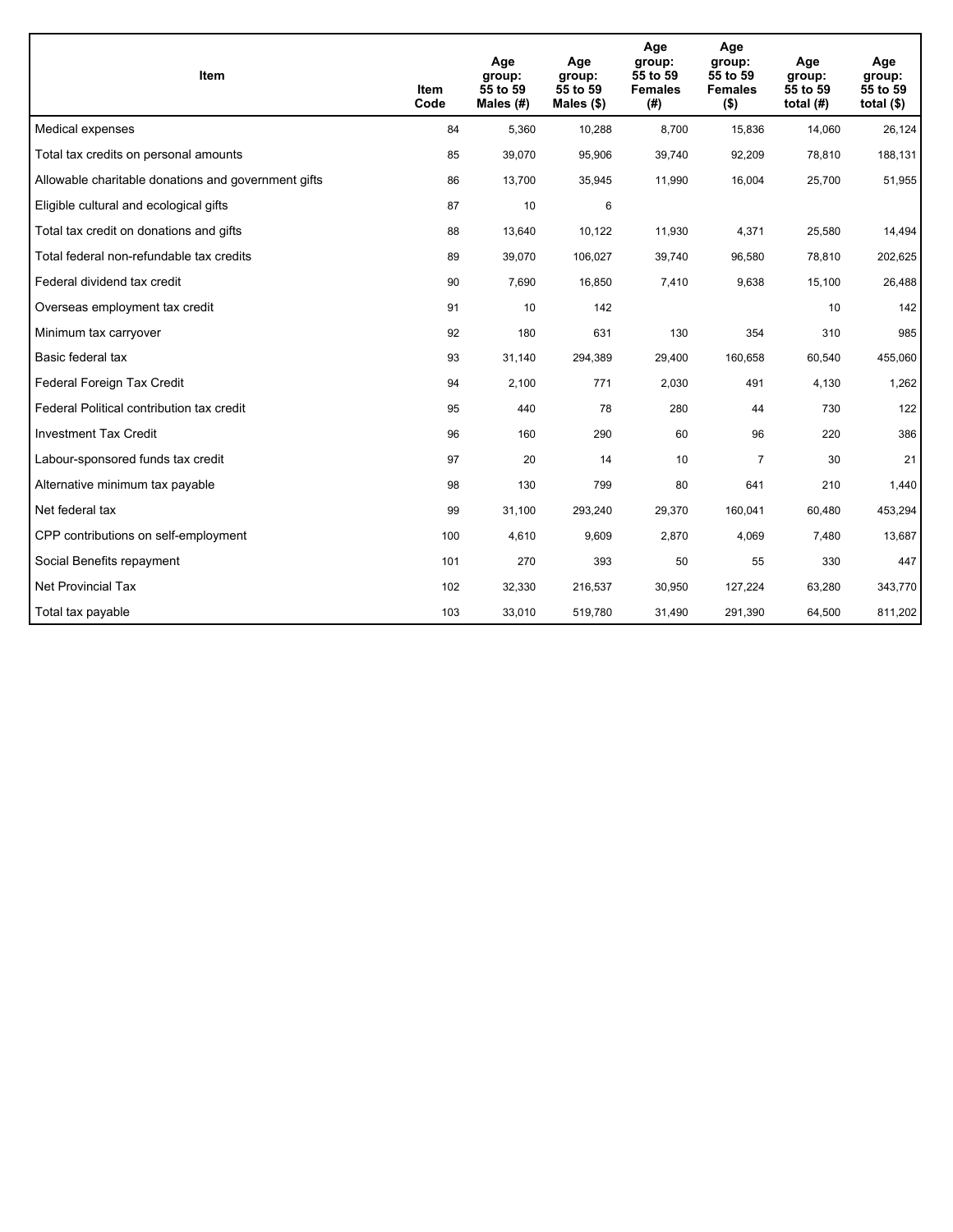| Item                                                                                           | Item<br>Code   | Age<br>group:<br>60 to 64<br>Males (#) | Age<br>group:<br>60 to 64<br>Males $(\$)$ | Age<br>group:<br>60 to 64<br><b>Females</b><br>(#) | Age<br>group:<br>60 to 64<br><b>Females</b><br>$($ \$) | Age<br>group:<br>60 to 64<br>total $(H)$ | Age<br>group:<br>60 to 64<br>total $($ |
|------------------------------------------------------------------------------------------------|----------------|----------------------------------------|-------------------------------------------|----------------------------------------------------|--------------------------------------------------------|------------------------------------------|----------------------------------------|
| Number of taxable returns                                                                      | $\mathbf{1}$   | 27,440                                 |                                           | 26,720                                             |                                                        | 54,160                                   |                                        |
| Number of non-taxable returns                                                                  | $\overline{a}$ | 5,510                                  |                                           | 7,740                                              |                                                        | 13,260                                   |                                        |
| Total number of returns                                                                        | 3              | 32,960                                 |                                           | 34,450                                             |                                                        | 67,410                                   |                                        |
| Employment income                                                                              | 4              | 18,960                                 | 940,343                                   | 18,400                                             | 590.694                                                | 37,360                                   | 1,531,037                              |
| Commissions (from employment)                                                                  | 5              | 500                                    | 20,152                                    | 210                                                | 3,832                                                  | 720                                      | 23,985                                 |
| Other employment income                                                                        | 6              | 3,880                                  | 16,018                                    | 3,050                                              | 13,632                                                 | 6,930                                    | 29,650                                 |
| Old Age Security pension (OASP)                                                                | $\overline{7}$ |                                        |                                           |                                                    |                                                        |                                          |                                        |
| CPP or QPP benefits                                                                            | 8              | 20,210                                 | 131,363                                   | 22,600                                             | 127,580                                                | 42,810                                   | 258,943                                |
| Other pensions or superannuation                                                               | 9              | 9,010                                  | 269,052                                   | 9,490                                              | 178,650                                                | 18,490                                   | 447,702                                |
| Elected split-pension amount                                                                   | 10             | 2,160                                  | 12,133                                    | 6,780                                              | 79,638                                                 | 8,950                                    | 91,771                                 |
| Universal Child Care Benefit (UCCB)                                                            | 11             | 50                                     | 64                                        | 70                                                 | 83                                                     | 120                                      | 147                                    |
| Employment Insurance and other benefits                                                        | 12             | 2,120                                  | 13,359                                    | 1,760                                              | 7,127                                                  | 3,880                                    | 20,485                                 |
| Taxable amount of dividends from taxable Canadian corporations                                 | 13             | 7,780                                  | 114,993                                   | 7,850                                              | 84,110                                                 | 15,630                                   | 199,104                                |
| Interest and other investment income                                                           | 14             | 12,420                                 | 26,265                                    | 13,950                                             | 26,557                                                 | 26,380                                   | 52,823                                 |
| Net partnership income (Limited or non-active partners only)                                   | 15             | 300                                    | 377                                       | 140                                                | 184                                                    | 440                                      | 561                                    |
| Net rental income                                                                              | 16             | 2,200                                  | 12,287                                    | 1,810                                              | 8,508                                                  | 4,010                                    | 20,795                                 |
| Taxable capital gains                                                                          | 17             | 4,190                                  | 49,775                                    | 4,620                                              | 32,136                                                 | 8,810                                    | 81,911                                 |
| Registered retirement savings plan income (RRSP)                                               | 18             | 4,140                                  | 36,199                                    | 5,050                                              | 38,543                                                 | 9,200                                    | 74,742                                 |
| Other income                                                                                   | 19             | 10,740                                 | 75,714                                    | 10,250                                             | 57,594                                                 | 20,990                                   | 133,308                                |
| Net business income                                                                            | 20             | 3,750                                  | 60,224                                    | 2,560                                              | 22,414                                                 | 6,310                                    | 82,678                                 |
| Net professional income                                                                        | 21             | 600                                    | 35,715                                    | 350                                                | 7,442                                                  | 950                                      | 43,156                                 |
| Net commission income                                                                          | 22             | 410                                    | 14,412                                    | 220                                                | 2,822                                                  | 630                                      | 17,233                                 |
| Net farming income                                                                             | 23             | 2,430                                  | 20,495                                    | 1,080                                              | 7,841                                                  | 3,510                                    | 28,338                                 |
| Net fishing income                                                                             | 24             | 100                                    | 396                                       | 20                                                 | 65                                                     | 120                                      | 462                                    |
| Workers' compensation benefits                                                                 | 25             | 1,160                                  | 11,707                                    | 580                                                | 4,614                                                  | 1,730                                    | 16,321                                 |
| Social assistance payments                                                                     | 26             | 1,470                                  | 8,745                                     | 1,430                                              | 8,004                                                  | 2,890                                    | 16,749                                 |
| Net federal supplements                                                                        | 27             | 340                                    | 2,145                                     | 2,360                                              | 12,868                                                 | 2,690                                    | 15,013                                 |
| Total income assessed                                                                          | 28             | 32,890                                 | 1,872,005                                 | 34,390                                             | 1,319,085                                              | 67,290                                   | 3,191,132                              |
| Registered pension plan contributions (RPP)                                                    | 29             | 5,930                                  | 19,970                                    | 7,490                                              | 20,385                                                 | 13,420                                   | 40,356                                 |
| RRSP deduction                                                                                 | 30             | 9,380                                  | 68,832                                    | 7,840                                              | 38,596                                                 | 17,220                                   | 107,427                                |
| Deduction for elected split-pension amount                                                     | 31             | 5,310                                  | 61,552                                    | 2,410                                              | 13,657                                                 | 7,720                                    | 75,208                                 |
| Annual union, professional, or like dues                                                       | 32             | 6,480                                  | 4,170                                     | 7,970                                              | 4,446                                                  | 14,450                                   | 8,616                                  |
| Child care expenses                                                                            | 33             | 60                                     | 83                                        | 20                                                 | 34                                                     | 80                                       | 117                                    |
| Business investment loss                                                                       | 34             | 30                                     | 701                                       | 10                                                 | 165                                                    | 40                                       | 866                                    |
| Moving expenses                                                                                | 35             | 50                                     | 235                                       | 40                                                 | 171                                                    | 90                                       | 406                                    |
| Support payments made                                                                          | 36             | 240                                    | 4,442                                     |                                                    |                                                        | 240                                      | 4,540                                  |
| Carrying charges and interest expenses                                                         | 37             | 6,810                                  | 9,341                                     | 5,610                                              | 5,808                                                  | 12,420                                   | 15,149                                 |
| Deductions for CPP/QPP contributions on self-employment and other<br>earnings                  | 38             | 3,930                                  | 3,811                                     | 2,230                                              | 1,472                                                  | 6,160                                    | 5,285                                  |
| Deductions for provincial parental insurance plan (PPIP) premiums on<br>self-employment income | 39             |                                        |                                           |                                                    |                                                        |                                          |                                        |
| Exploration and development expenses                                                           | 40             | 230                                    | 3,400                                     | 80                                                 | 1,186                                                  | 310                                      | 4,586                                  |
| Other employment expenses                                                                      | 41             | 1,730                                  | 9,753                                     | 550                                                | 1,819                                                  | 2,290                                    | 11,573                                 |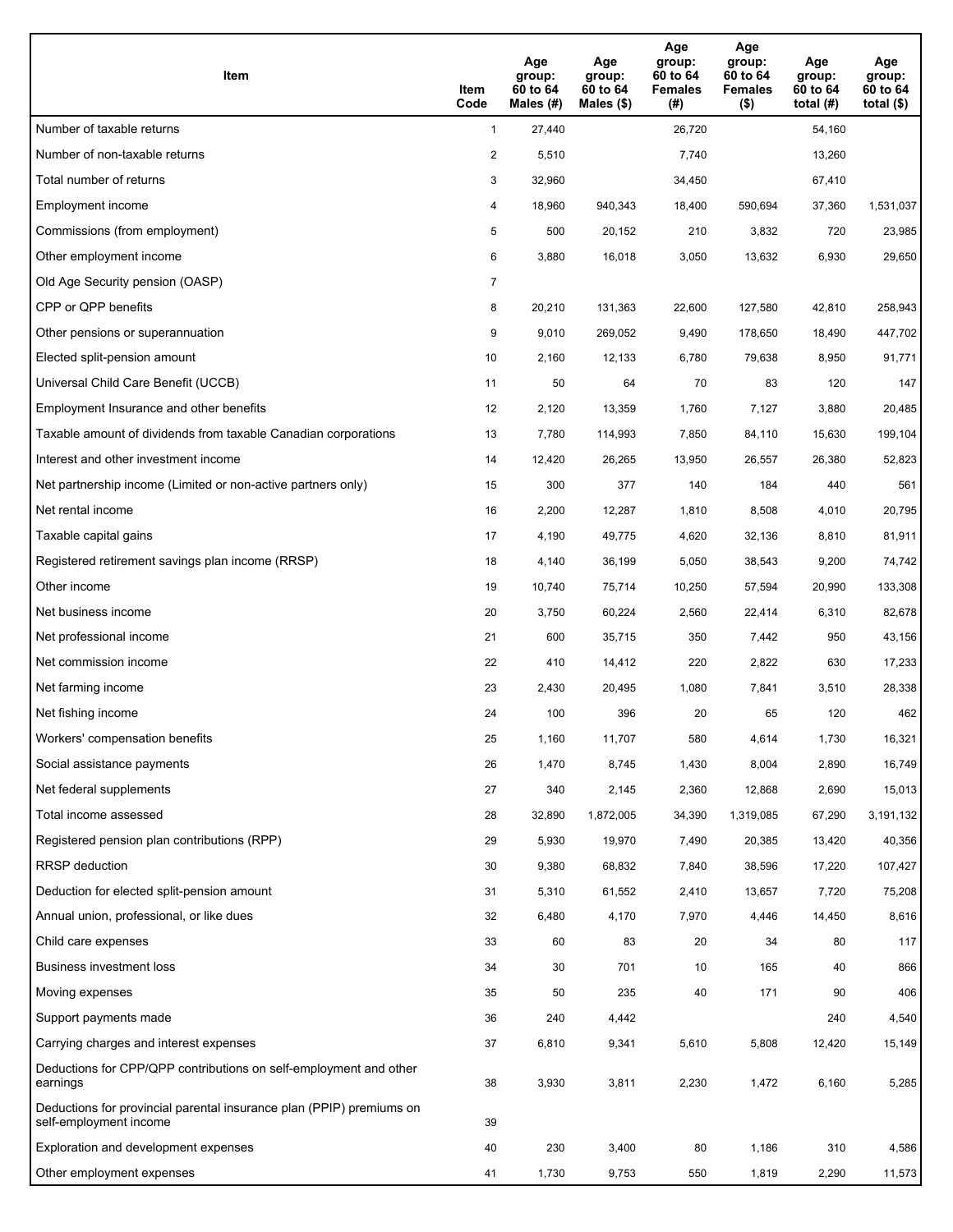| Item                                                              | Item<br>Code | Age<br>group:<br>60 to 64<br>Males (#) | Age<br>group:<br>60 to 64<br>Males (\$) | Age<br>group:<br>60 to 64<br><b>Females</b><br>(# ) | Age<br>group:<br>60 to 64<br><b>Females</b><br>$($ \$) | Age<br>group:<br>60 to 64<br>total $(H)$ | Age<br>group:<br>60 to 64<br>total $($)$ |
|-------------------------------------------------------------------|--------------|----------------------------------------|-----------------------------------------|-----------------------------------------------------|--------------------------------------------------------|------------------------------------------|------------------------------------------|
| Clergy residence deduction                                        | 42           | 160                                    | 2,115                                   | 40                                                  | 471                                                    | 200                                      | 2,586                                    |
| Other deductions                                                  | 43           | 1,000                                  | 1,530                                   | 960                                                 | 1,515                                                  | 1,970                                    | 3,045                                    |
| Total deductions before adjustments                               | 44           | 22,510                                 | 189,940                                 | 19,270                                              | 89,841                                                 | 41,780                                   | 279,783                                  |
| Social benefits repayment                                         | 45           | 240                                    | 327                                     | 50                                                  | 88                                                     | 290                                      | 414                                      |
| Net income after adjustments                                      | 46           | 32,720                                 | 1,684,028                               | 34,290                                              | 1,230,901                                              | 67,020                                   | 2,914,968                                |
| Canadian Forces personnel and police deduction                    | 47           |                                        |                                         |                                                     |                                                        |                                          |                                          |
| Security options deductions                                       | 48           | 40                                     | 3,480                                   |                                                     |                                                        | 50                                       | 3,610                                    |
| Other payments deductions                                         | 49           | 2,910                                  | 22,593                                  | 4,180                                               | 25,444                                                 | 7,090                                    | 48,037                                   |
| Non-capital losses of other years                                 | 50           | 50                                     | 428                                     | 40                                                  | 229                                                    | 90                                       | 658                                      |
| Net capital losses of other years                                 | 51           | 1,050                                  | 2,224                                   | 1,040                                               | 1,444                                                  | 2,090                                    | 3,668                                    |
| Capital gains deduction                                           | 52           | 310                                    | 22,605                                  | 230                                                 | 15,561                                                 | 540                                      | 38,166                                   |
| Northern residents deductions                                     | 53           | 770                                    | 2,528                                   | 450                                                 | 1,213                                                  | 1,230                                    | 3,741                                    |
| Additional deductions                                             | 54           | 70                                     | 346                                     | 100                                                 | 375                                                    | 160                                      | 720                                      |
| Farming/fishing losses of prior years                             | 55           | 110                                    | 1,169                                   | 20                                                  | 124                                                    | 130                                      | 1,293                                    |
| Total deductions from net income                                  | 56           | 5,120                                  | 55,383                                  | 5,920                                               | 44,519                                                 | 11,050                                   | 99,902                                   |
| Taxable income assessed                                           | 57           | 32,250                                 | 1,629,053                               | 33,580                                              | 1,186,479                                              | 65,830                                   | 2,815,572                                |
| Basic personal amount                                             | 58           | 32,960                                 | 355,995                                 | 34,450                                              | 372,248                                                | 67,410                                   | 728,297                                  |
| Age amount                                                        | 59           |                                        |                                         |                                                     |                                                        |                                          |                                          |
| Spouse or common-law partner amount                               | 60           | 4,210                                  | 29,979                                  | 1,170                                               | 7,310                                                  | 5,390                                    | 37,311                                   |
| Amount for eligible dependant                                     | 61           | 150                                    | 1,416                                   | 310                                                 | 2,950                                                  | 460                                      | 4,366                                    |
| Amount for children 17 and under                                  | 62           | 870                                    | 2,704                                   | 300                                                 | 952                                                    | 1,170                                    | 3,656                                    |
| Amount for infirm dependants age 18 or older                      | 63           | 70                                     | 386                                     | 60                                                  | 273                                                    | 130                                      | 659                                      |
| CPP or QPP contributions through employment                       | 64           | 16,860                                 | 27,370                                  | 15,910                                              | 21,185                                                 | 32,760                                   | 48,556                                   |
| CPP or QPP contributions on self-employment and other<br>earnings | 65           | 3,930                                  | 3,811                                   | 2,230                                               | 1,472                                                  | 6,160                                    | 5,285                                    |
| Employment Insurance premiums                                     | 66           | 15,480                                 | 9,633                                   | 15,340                                              | 8,046                                                  | 30,820                                   | 17,679                                   |
| PPIP premiums paid                                                | 67           |                                        |                                         |                                                     |                                                        |                                          |                                          |
| PPIP premiums payable on employment income                        | 68           |                                        |                                         |                                                     |                                                        |                                          |                                          |
| PPIP premiums payable on self-employment income                   | 69           |                                        |                                         |                                                     |                                                        |                                          |                                          |
| Volunteer firefighters' amount                                    | 70           | 50                                     | 150                                     |                                                     |                                                        | 50                                       | 150                                      |
| Canada employment amount                                          | 71           | 19,830                                 | 20,319                                  | 18,740                                              | 19,581                                                 | 38,570                                   | 39,900                                   |
| Public transit amount                                             | 72           | 800                                    | 536                                     | 1,060                                               | 732                                                    | 1,860                                    | 1,268                                    |
| Children's fitness amount                                         | 73           | 220                                    | 114                                     | 40                                                  | 16                                                     | 260                                      | 130                                      |
| Children's arts amount                                            | 74           | 100                                    | 51                                      | 10                                                  | 5                                                      | 110                                      | 56                                       |
| Home buyers' amount                                               | 75           | 30                                     | 151                                     | 30                                                  | 128                                                    | 60                                       | 279                                      |
| Pension income amount                                             | 76           | 10,670                                 | 20,860                                  | 13,580                                              | 26,527                                                 | 24,250                                   | 47,387                                   |
| Caregiver amount                                                  | 77           | 360                                    | 1,916                                   | 330                                                 | 1,524                                                  | 680                                      | 3,440                                    |
| Disability amount                                                 | 78           | 2,370                                  | 17,807                                  | 2,520                                               | 18,983                                                 | 4,890                                    | 36,791                                   |
| Disability amount transferred from a dependant                    | 79           | 390                                    | 3,031                                   | 360                                                 | 2,630                                                  | 740                                      | 5,661                                    |
| Interest paid on student loans                                    | 80           | 20                                     | $\overline{7}$                          | 40                                                  | 15                                                     | 60                                       | 22                                       |
| Tuition, education, and textbook amounts                          | 81           | 190                                    | 372                                     | 240                                                 | 380                                                    | 430                                      | 752                                      |
| Tuition, education, and textbook amounts transferred from a child | 82           | 950                                    | 4,597                                   | 470                                                 | 2,130                                                  | 1,420                                    | 6,727                                    |
| Amounts transferred from spouse or common-law partner             | 83           | 1,650                                  | 8,055                                   | 2,170                                               | 12,046                                                 | 3,810                                    | 20,101                                   |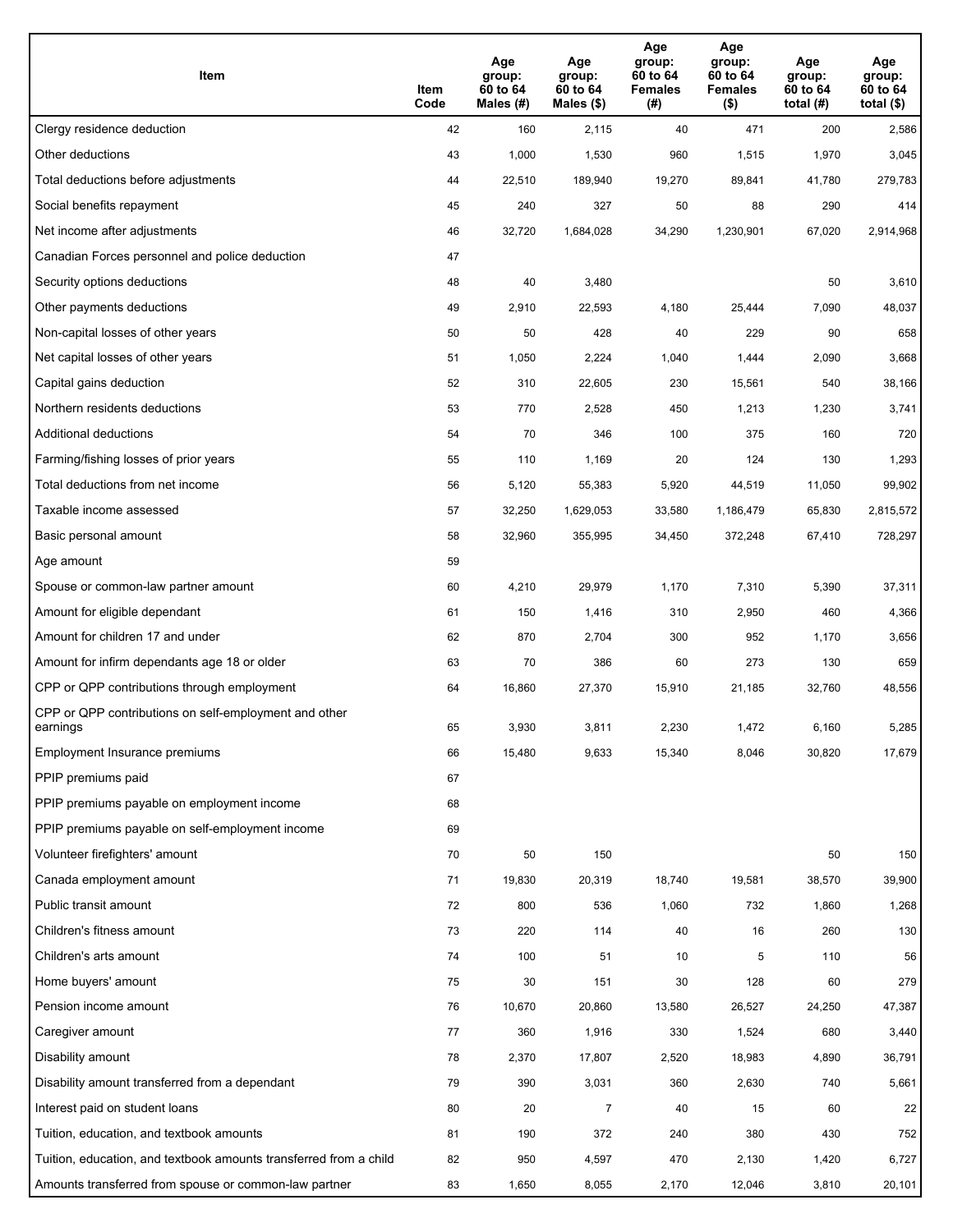| <b>Item</b>                                         | Item<br>Code | Age<br>group:<br>60 to 64<br>Males $(H)$ | Age<br>group:<br>60 to 64<br>Males $(\$)$ | Age<br>group:<br>60 to 64<br><b>Females</b><br>(# ) | Age<br>group:<br>60 to 64<br><b>Females</b><br>$($ \$) | Age<br>group:<br>60 to 64<br>total $(H)$ | Age<br>group:<br>60 to 64<br>total $($)$ |
|-----------------------------------------------------|--------------|------------------------------------------|-------------------------------------------|-----------------------------------------------------|--------------------------------------------------------|------------------------------------------|------------------------------------------|
| Medical expenses                                    | 84           | 6,220                                    | 13,087                                    | 9,840                                               | 20,603                                                 | 16,060                                   | 33,690                                   |
| Total tax credits on personal amounts               | 85           | 32,960                                   | 78,353                                    | 34,450                                              | 77,961                                                 | 67,410                                   | 156,325                                  |
| Allowable charitable donations and government gifts | 86           | 12,100                                   | 28,089                                    | 10.600                                              | 14,030                                                 | 22,700                                   | 42,119                                   |
| Eligible cultural and ecological gifts              | 87           |                                          |                                           | 20                                                  | 102                                                    | 20                                       | 103                                      |
| Total tax credit on donations and gifts             | 88           | 12,050                                   | 7,861                                     | 10,560                                              | 3,862                                                  | 22,610                                   | 11,723                                   |
| Total federal non-refundable tax credits            | 89           | 32,960                                   | 86,214                                    | 34,450                                              | 81,823                                                 | 67,410                                   | 168,048                                  |
| Federal dividend tax credit                         | 90           | 7,330                                    | 15,863                                    | 7,050                                               | 11,646                                                 | 14,380                                   | 27,509                                   |
| Overseas employment tax credit                      | 91           |                                          |                                           |                                                     |                                                        |                                          |                                          |
| Minimum tax carryover                               | 92           | 170                                      | 537                                       | 130                                                 | 343                                                    | 300                                      | 880                                      |
| Basic federal tax                                   | 93           | 25,680                                   | 212,983                                   | 24,650                                              | 120,740                                                | 50.320                                   | 333,727                                  |
| Federal Foreign Tax Credit                          | 94           | 2,080                                    | 692                                       | 2,080                                               | 294                                                    | 4,160                                    | 987                                      |
| Federal Political contribution tax credit           | 95           | 610                                      | 112                                       | 320                                                 | 49                                                     | 930                                      | 161                                      |
| <b>Investment Tax Credit</b>                        | 96           | 120                                      | 320                                       | 50                                                  | 106                                                    | 170                                      | 426                                      |
| Labour-sponsored funds tax credit                   | 97           | 20                                       | 9                                         |                                                     |                                                        | 20                                       | 12                                       |
| Alternative minimum tax payable                     | 98           | 140                                      | 849                                       | 90                                                  | 512                                                    | 230                                      | 1,361                                    |
| Net federal tax                                     | 99           | 25,640                                   | 211,825                                   | 24,610                                              | 120,289                                                | 50,250                                   | 332,118                                  |
| CPP contributions on self-employment                | 100          | 3,930                                    | 7,623                                     | 2,230                                               | 2,944                                                  | 6,160                                    | 10,570                                   |
| Social Benefits repayment                           | 101          | 240                                      | 327                                       | 50                                                  | 88                                                     | 290                                      | 414                                      |
| Net Provincial Tax                                  | 102          | 26,970                                   | 158,974                                   | 26.370                                              | 97.519                                                 | 53,340                                   | 256,496                                  |
| Total tax payable                                   | 103          | 27,440                                   | 378,747                                   | 26,720                                              | 220,841                                                | 54,160                                   | 599,599                                  |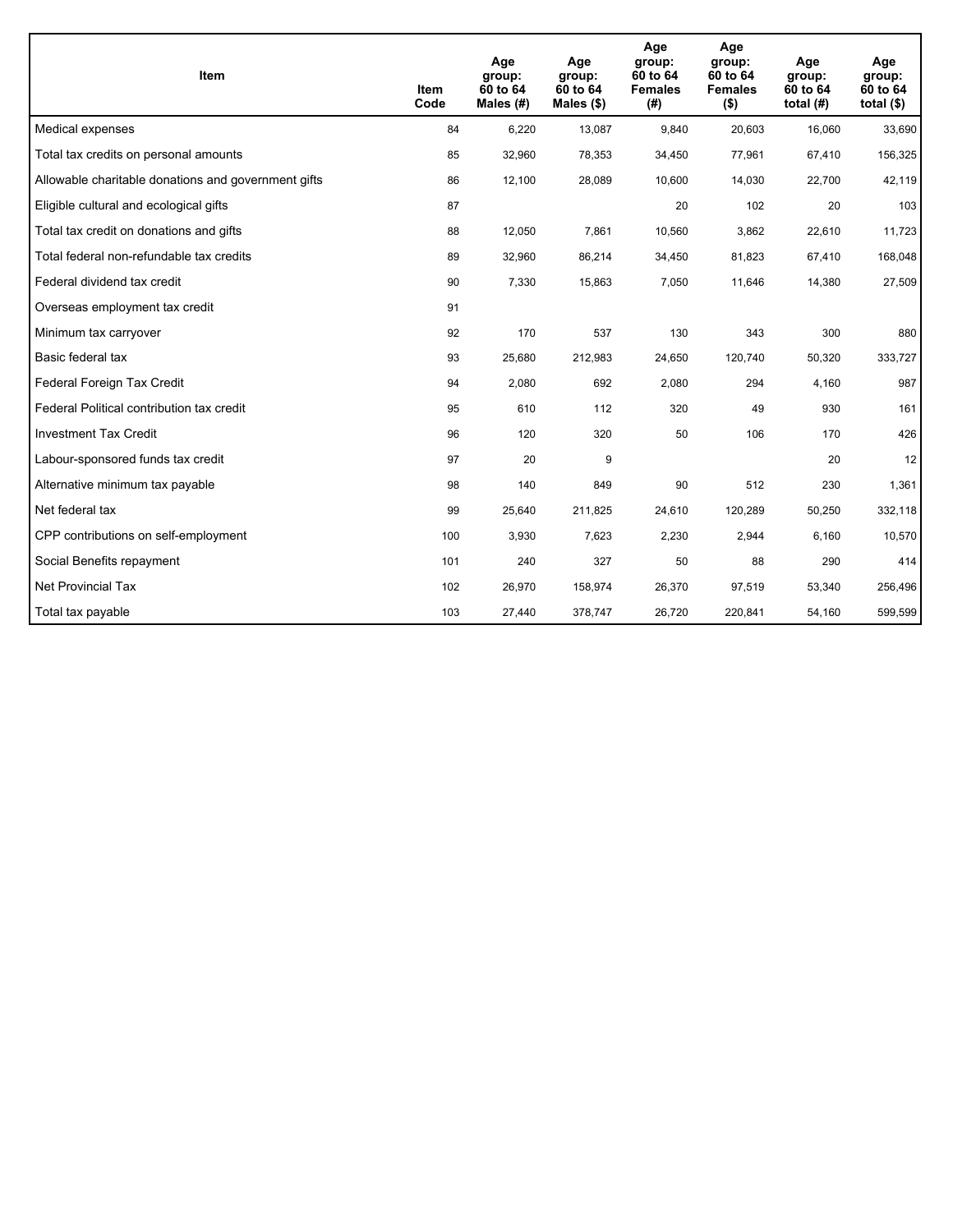| Item                                                                                           | Item<br>Code   | Age<br>group:<br>65 to 69<br>Males (#) | Age<br>group:<br>65 to 69<br>Males $(\$)$ | Age<br>group:<br>65 to 69<br><b>Females</b><br>(#) | Age<br>group:<br>65 to 69<br><b>Females</b><br>$($ \$) | Age<br>group:<br>65 to 69<br>total $(H)$ | Age<br>group:<br>65 to 69<br>total $($ |
|------------------------------------------------------------------------------------------------|----------------|----------------------------------------|-------------------------------------------|----------------------------------------------------|--------------------------------------------------------|------------------------------------------|----------------------------------------|
| Number of taxable returns                                                                      | $\mathbf{1}$   | 20,280                                 |                                           | 19,130                                             |                                                        | 39,410                                   |                                        |
| Number of non-taxable returns                                                                  | $\overline{2}$ | 6,540                                  |                                           | 8,970                                              |                                                        | 15,510                                   |                                        |
| Total number of returns                                                                        | 3              | 26,820                                 |                                           | 28,100                                             |                                                        | 54,920                                   |                                        |
| Employment income                                                                              | 4              | 9,040                                  | 376,802                                   | 7,630                                              | 186,944                                                | 16,670                                   | 563,746                                |
| Commissions (from employment)                                                                  | 5              | 240                                    | 7,798                                     | 90                                                 | 1,319                                                  | 330                                      | 9,117                                  |
| Other employment income                                                                        | 6              | 2,680                                  | 4,162                                     | 1,600                                              | 2,632                                                  | 4,270                                    | 6,795                                  |
| Old Age Security pension (OASP)                                                                | 7              | 26,570                                 | 144,317                                   | 27,900                                             | 152,636                                                | 54,460                                   | 296,953                                |
| CPP or QPP benefits                                                                            | 8              | 25,550                                 | 178,446                                   | 26,310                                             | 154,399                                                | 51,860                                   | 332,844                                |
| Other pensions or superannuation                                                               | 9              | 14,980                                 | 310,577                                   | 14,920                                             | 188,786                                                | 29,900                                   | 499,363                                |
| Elected split-pension amount                                                                   | 10             | 2,060                                  | 11,597                                    | 7,320                                              | 75,862                                                 | 9,390                                    | 87,459                                 |
| Universal Child Care Benefit (UCCB)                                                            | 11             | 10                                     | 16                                        | 20                                                 | 24                                                     | 40                                       | 40                                     |
| Employment Insurance and other benefits                                                        | 12             | 1,150                                  | 7,277                                     | 550                                                | 2,352                                                  | 1,710                                    | 9,630                                  |
| Taxable amount of dividends from taxable Canadian corporations                                 | 13             | 6,570                                  | 86,946                                    | 6,870                                              | 49,749                                                 | 13,450                                   | 136,695                                |
| Interest and other investment income                                                           | 14             | 11,440                                 | 27,522                                    | 12,740                                             | 25,283                                                 | 24,180                                   | 52,805                                 |
| Net partnership income (Limited or non-active partners only)                                   | 15             | 200                                    | 459                                       | 120                                                | 178                                                    | 320                                      | 637                                    |
| Net rental income                                                                              | 16             | 1,660                                  | 9,205                                     | 1,370                                              | 7,175                                                  | 3,030                                    | 16,380                                 |
| Taxable capital gains                                                                          | 17             | 3,760                                  | 50,714                                    | 4,180                                              | 20,397                                                 | 7,940                                    | 71,110                                 |
| Registered retirement savings plan income (RRSP)                                               | 18             | 3,790                                  | 33,186                                    | 3,760                                              | 27,201                                                 | 7,550                                    | 60,386                                 |
| Other income                                                                                   | 19             | 6,990                                  | 23,361                                    | 6,210                                              | 14,092                                                 | 13,200                                   | 37,454                                 |
| Net business income                                                                            | 20             | 2,630                                  | 25,368                                    | 1,450                                              | 8,944                                                  | 4,070                                    | 34,313                                 |
| Net professional income                                                                        | 21             | 530                                    | 25,938                                    | 200                                                | 3,590                                                  | 720                                      | 29,528                                 |
| Net commission income                                                                          | 22             | 280                                    | 7,124                                     | 140                                                | 1,363                                                  | 410                                      | 8,487                                  |
| Net farming income                                                                             | 23             | 2,060                                  | 12,364                                    | 830                                                | 6,253                                                  | 2,890                                    | 18,617                                 |
| Net fishing income                                                                             | 24             | 90                                     | 213                                       |                                                    |                                                        | 100                                      | 236                                    |
| Workers' compensation benefits                                                                 | 25             | 590                                    | 4,463                                     | 230                                                | 2,189                                                  | 820                                      | 6,652                                  |
| Social assistance payments                                                                     | 26             | 660                                    | 1,461                                     | 780                                                | 1,512                                                  | 1,440                                    | 2,973                                  |
| Net federal supplements                                                                        | 27             | 5,940                                  | 26,231                                    | 7,100                                              | 31,541                                                 | 13,040                                   | 57,772                                 |
| Total income assessed                                                                          | 28             | 26,810                                 | 1,375,660                                 | 28,090                                             | 966,296                                                | 54,910                                   | 2,341,956                              |
| Registered pension plan contributions (RPP)                                                    | 29             | 1,960                                  | 5,698                                     | 2,050                                              | 4,351                                                  | 4,020                                    | 10,049                                 |
| RRSP deduction                                                                                 | 30             | 4,360                                  | 33,272                                    | 3,150                                              | 16,839                                                 | 7,510                                    | 50,111                                 |
| Deduction for elected split-pension amount                                                     | 31             | 7,760                                  | 83,783                                    | 2,360                                              | 13,019                                                 | 10,120                                   | 96,802                                 |
| Annual union, professional, or like dues                                                       | 32             | 2,980                                  | 1,450                                     | 2,830                                              | 1,273                                                  | 5,810                                    | 2,722                                  |
| Child care expenses                                                                            | 33             |                                        |                                           |                                                    |                                                        | 10                                       | 16                                     |
| Business investment loss                                                                       | 34             | 20                                     | 235                                       | 10                                                 | 137                                                    | 30                                       | 372                                    |
| Moving expenses                                                                                | 35             | 20                                     | 119                                       | 10                                                 | 59                                                     | 30                                       | 178                                    |
| Support payments made                                                                          | 36             | 150                                    | 2,370                                     |                                                    |                                                        | 160                                      | 2,371                                  |
| Carrying charges and interest expenses                                                         | 37             | 6,340                                  | 7,509                                     | 5,130                                              | 5,023                                                  | 11,470                                   | 12,533                                 |
| Deductions for CPP/QPP contributions on self-employment and other<br>earnings                  | 38             | 1,460                                  | 1,010                                     | 670                                                | 312                                                    | 2,130                                    | 1,322                                  |
| Deductions for provincial parental insurance plan (PPIP) premiums on<br>self-employment income | 39             |                                        |                                           |                                                    |                                                        |                                          |                                        |
| Exploration and development expenses                                                           | 40             | 180                                    | 3,409                                     | 80                                                 | 747                                                    | 250                                      | 4,156                                  |
| Other employment expenses                                                                      | 41             | 860                                    | 4,160                                     | 200                                                | 630                                                    | 1,060                                    | 4,790                                  |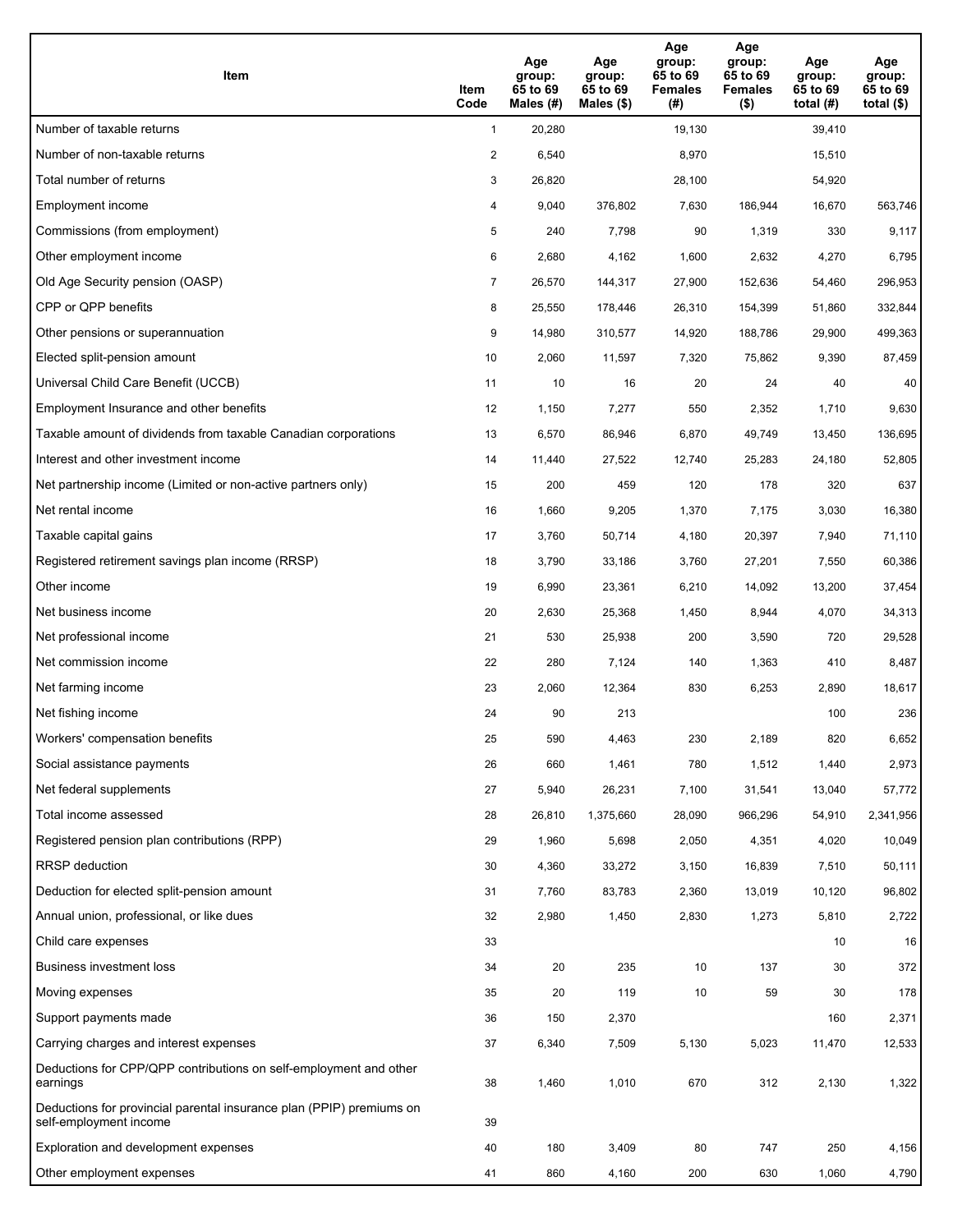| Item                                                              | Item<br>Code | Age<br>group:<br>65 to 69<br>Males (#) | Age<br>group:<br>65 to 69<br>Males (\$) | Age<br>group:<br>65 to 69<br><b>Females</b><br>(# ) | Age<br>group:<br>65 to 69<br><b>Females</b><br>$($ \$) | Age<br>group:<br>65 to 69<br>total $(H)$ | Age<br>group:<br>65 to 69<br>total $($)$ |
|-------------------------------------------------------------------|--------------|----------------------------------------|-----------------------------------------|-----------------------------------------------------|--------------------------------------------------------|------------------------------------------|------------------------------------------|
| Clergy residence deduction                                        | 42           | 90                                     | 965                                     | 20                                                  | 166                                                    | 110                                      | 1,131                                    |
| Other deductions                                                  | 43           | 880                                    | 994                                     | 780                                                 | 2,839                                                  | 1,650                                    | 3,833                                    |
| Total deductions before adjustments                               | 44           | 16,140                                 | 144,987                                 | 11,250                                              | 45,403                                                 | 27,390                                   | 190,391                                  |
| Social benefits repayment                                         | 45           | 2,540                                  | 8,216                                   | 1,320                                               | 3,625                                                  | 3,860                                    | 11,841                                   |
| Net income after adjustments                                      | 46           | 26,740                                 | 1,224,871                               | 28,070                                              | 917,481                                                | 54,810                                   | 2,142,352                                |
| Canadian Forces personnel and police deduction                    | 47           |                                        |                                         |                                                     |                                                        |                                          |                                          |
| Security options deductions                                       | 48           |                                        |                                         |                                                     |                                                        |                                          |                                          |
| Other payments deductions                                         | 49           | 6,550                                  | 32,123                                  | 7,440                                               | 35,228                                                 | 13,990                                   | 67,350                                   |
| Non-capital losses of other years                                 | 50           | 20                                     | 224                                     | 10                                                  | 127                                                    | 30                                       | 351                                      |
| Net capital losses of other years                                 | 51           | 950                                    | 2,598                                   | 930                                                 | 1,151                                                  | 1,870                                    | 3,749                                    |
| Capital gains deduction                                           | 52           | 280                                    | 18,586                                  | 200                                                 | 10,882                                                 | 480                                      | 29,468                                   |
| Northern residents deductions                                     | 53           | 530                                    | 1,568                                   | 290                                                 | 810                                                    | 820                                      | 2,378                                    |
| Additional deductions                                             | 54           | 290                                    | 609                                     | 360                                                 | 1,004                                                  | 660                                      | 1,613                                    |
| Farming/fishing losses of prior years                             | 55           | 70                                     | 585                                     | 20                                                  | 153                                                    | 90                                       | 738                                      |
| Total deductions from net income                                  | 56           | 8,360                                  | 61,299                                  | 8,990                                               | 49,361                                                 | 17,350                                   | 110,661                                  |
| Taxable income assessed                                           | 57           | 26,690                                 | 1,163,974                               | 28,030                                              | 868,164                                                | 54,720                                   | 2,032,138                                |
| Basic personal amount                                             | 58           | 26,820                                 | 289,770                                 | 28,100                                              | 303,614                                                | 54,920                                   | 593,403                                  |
| Age amount                                                        | 59           | 24,660                                 | 140,405                                 | 27,150                                              | 163,561                                                | 51,810                                   | 303,978                                  |
| Spouse or common-law partner amount                               | 60           | 2,770                                  | 15,235                                  | 620                                                 | 3,373                                                  | 3,390                                    | 18,608                                   |
| Amount for eligible dependant                                     | 61           | 50                                     | 495                                     | 180                                                 | 1,575                                                  | 230                                      | 2,070                                    |
| Amount for children 17 and under                                  | 62           | 270                                    | 846                                     | 140                                                 | 450                                                    | 410                                      | 1,296                                    |
| Amount for infirm dependants age 18 or older                      | 63           | 70                                     | 343                                     | 50                                                  | 234                                                    | 110                                      | 577                                      |
| CPP or QPP contributions through employment                       | 64           | 4,920                                  | 5,680                                   | 4,090                                               | 3,926                                                  | 9,000                                    | 9,606                                    |
| CPP or QPP contributions on self-employment and other<br>earnings | 65           | 1,460                                  | 1,010                                   | 670                                                 | 312                                                    | 2,130                                    | 1,322                                    |
| Employment Insurance premiums                                     | 66           | 6,940                                  | 3,464                                   | 5,780                                               | 2,435                                                  | 12,710                                   | 5,899                                    |
| PPIP premiums paid                                                | 67           |                                        |                                         |                                                     |                                                        |                                          |                                          |
| PPIP premiums payable on employment income                        | 68           |                                        |                                         |                                                     |                                                        |                                          |                                          |
| PPIP premiums payable on self-employment income                   | 69           |                                        |                                         |                                                     |                                                        |                                          |                                          |
| Volunteer firefighters' amount                                    | 70           | 30                                     | 90                                      |                                                     |                                                        | 30                                       | 93                                       |
| Canada employment amount                                          | 71           | 10,590                                 | 10,050                                  | 8,450                                               | 8,294                                                  | 19,040                                   | 18,344                                   |
| Public transit amount                                             | 72           | 400                                    | 190                                     | 540                                                 | 256                                                    | 940                                      | 445                                      |
| Children's fitness amount                                         | 73           | 70                                     | 31                                      | 20                                                  | 9                                                      | 90                                       | 40                                       |
| Children's arts amount                                            | 74           | 30                                     | 16                                      |                                                     |                                                        | 40                                       | 20                                       |
| Home buyers' amount                                               | 75           | 20                                     | 89                                      |                                                     |                                                        | 30                                       | 131                                      |
| Pension income amount                                             | 76           | 16,190                                 | 30,965                                  | 18,330                                              | 35,143                                                 | 34,520                                   | 66,108                                   |
| Caregiver amount                                                  | 77           | 210                                    | 1,092                                   | 180                                                 | 823                                                    | 390                                      | 1,916                                    |
| Disability amount                                                 | 78           | 2,320                                  | 17,451                                  | 2,380                                               | 17,897                                                 | 4,690                                    | 35,349                                   |
| Disability amount transferred from a dependant                    | 79           | 270                                    | 1,983                                   | 230                                                 | 1,735                                                  | 500                                      | 3,718                                    |
| Interest paid on student loans                                    | 80           |                                        |                                         |                                                     |                                                        |                                          |                                          |
| Tuition, education, and textbook amounts                          | 81           | 70                                     | 103                                     | 110                                                 | 122                                                    | 180                                      | 225                                      |
| Tuition, education, and textbook amounts transferred from a child | 82           | 260                                    | 1,225                                   | 70                                                  | 315                                                    | 330                                      | 1,539                                    |
| Amounts transferred from spouse or common-law partner             | 83           | 2,990                                  | 16,240                                  | 2,180                                               | 11,910                                                 | 5,170                                    | 28,150                                   |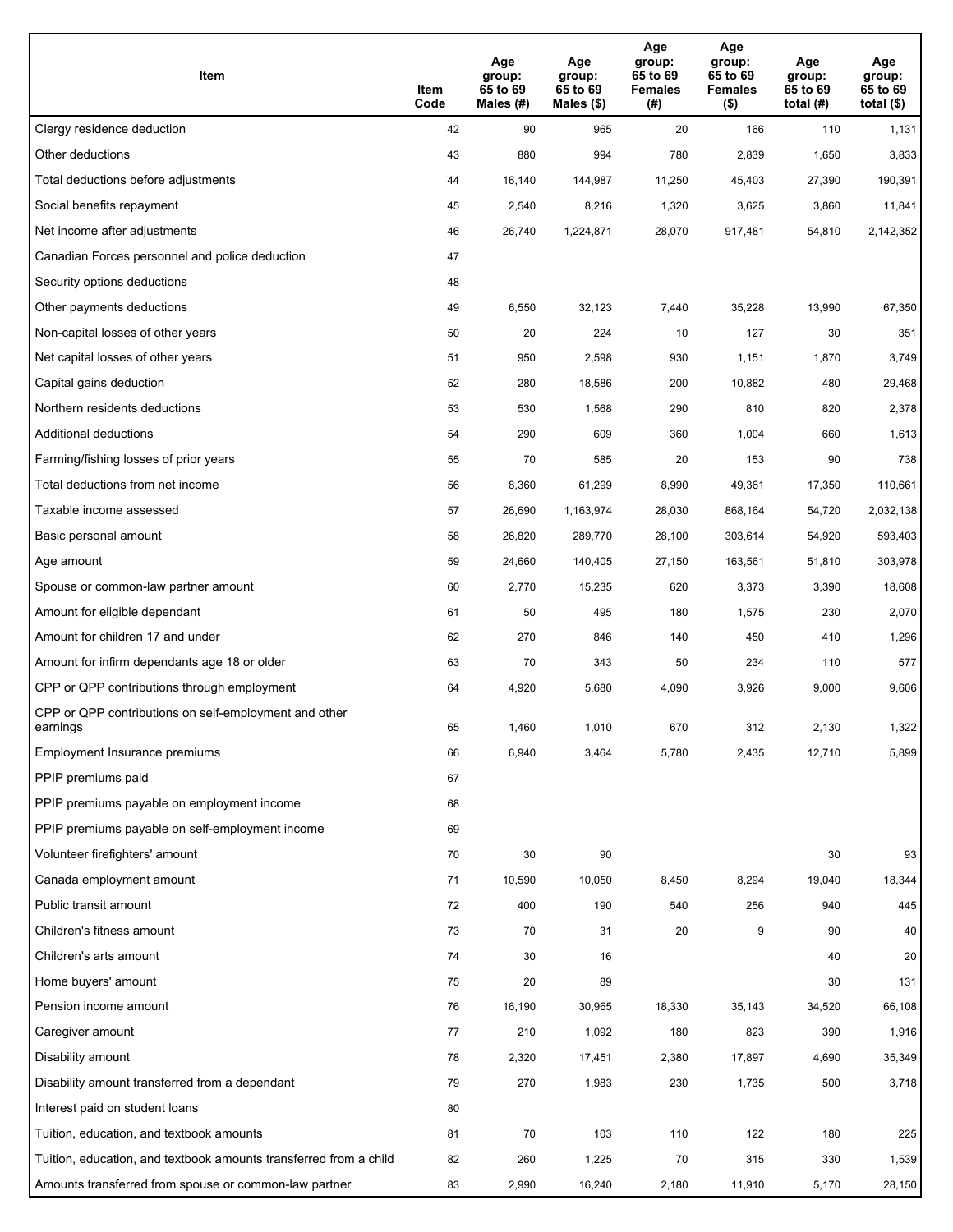| <b>Item</b>                                         | Item<br>Code | Age<br>group:<br>65 to 69<br>Males (#) | Age<br>group:<br>65 to 69<br>Males $(\$)$ | Age<br>group:<br>65 to 69<br><b>Females</b><br>(#) | Age<br>group:<br>65 to 69<br><b>Females</b><br>$($ \$) | Age<br>group:<br>65 to 69<br>total $(H)$ | Age<br>group:<br>65 to 69<br>total $($)$ |
|-----------------------------------------------------|--------------|----------------------------------------|-------------------------------------------|----------------------------------------------------|--------------------------------------------------------|------------------------------------------|------------------------------------------|
| Medical expenses                                    | 84           | 6,880                                  | 15,985                                    | 9,410                                              | 20,960                                                 | 16,290                                   | 36,945                                   |
| Total tax credits on personal amounts               | 85           | 26,820                                 | 82,914                                    | 28,100                                             | 86,549                                                 | 54,920                                   | 169,468                                  |
| Allowable charitable donations and government gifts | 86           | 9,460                                  | 22,235                                    | 7,640                                              | 11,592                                                 | 17,100                                   | 33,827                                   |
| Eligible cultural and ecological gifts              | 87           |                                        |                                           | 10                                                 | 20                                                     | 20                                       | 49                                       |
| Total tax credit on donations and gifts             | 88           | 9,430                                  | 6,237                                     | 7,620                                              | 3,191                                                  | 17,050                                   | 9,427                                    |
| Total federal non-refundable tax credits            | 89           | 26,820                                 | 89,151                                    | 28,100                                             | 89,740                                                 | 54,920                                   | 178,895                                  |
| Federal dividend tax credit                         | 90           | 5,760                                  | 11,968                                    | 5,670                                              | 6,611                                                  | 11,420                                   | 18,579                                   |
| Overseas employment tax credit                      | 91           |                                        |                                           |                                                    |                                                        |                                          |                                          |
| Minimum tax carryover                               | 92           | 160                                    | 418                                       | 100                                                | 243                                                    | 260                                      | 661                                      |
| Basic federal tax                                   | 93           | 17,780                                 | 123,674                                   | 15,930                                             | 60,950                                                 | 33,710                                   | 184,624                                  |
| Federal Foreign Tax Credit                          | 94           | 1,740                                  | 601                                       | 1,790                                              | 264                                                    | 3,530                                    | 865                                      |
| Federal Political contribution tax credit           | 95           | 550                                    | 93                                        | 330                                                | 46                                                     | 890                                      | 140                                      |
| <b>Investment Tax Credit</b>                        | 96           | 80                                     | 280                                       | 20                                                 | 23                                                     | 110                                      | 303                                      |
| Labour-sponsored funds tax credit                   | 97           |                                        |                                           |                                                    |                                                        |                                          |                                          |
| Alternative minimum tax payable                     | 98           | 80                                     | 598                                       | 50                                                 | 356                                                    | 130                                      | 954                                      |
| Net federal tax                                     | 99           | 17,740                                 | 122,695                                   | 15,900                                             | 60,618                                                 | 33,630                                   | 183,313                                  |
| CPP contributions on self-employment                | 100          | 1,460                                  | 2,020                                     | 670                                                | 623                                                    | 2,130                                    | 2,644                                    |
| Social Benefits repayment                           | 101          | 2,540                                  | 8,216                                     | 1,320                                              | 3,625                                                  | 3,860                                    | 11,841                                   |
| <b>Net Provincial Tax</b>                           | 102          | 20,090                                 | 98,684                                    | 19,020                                             | 56,187                                                 | 39,110                                   | 154,871                                  |
| Total tax payable                                   | 103          | 20,280                                 | 231,616                                   | 19,130                                             | 121,053                                                | 39,410                                   | 352,669                                  |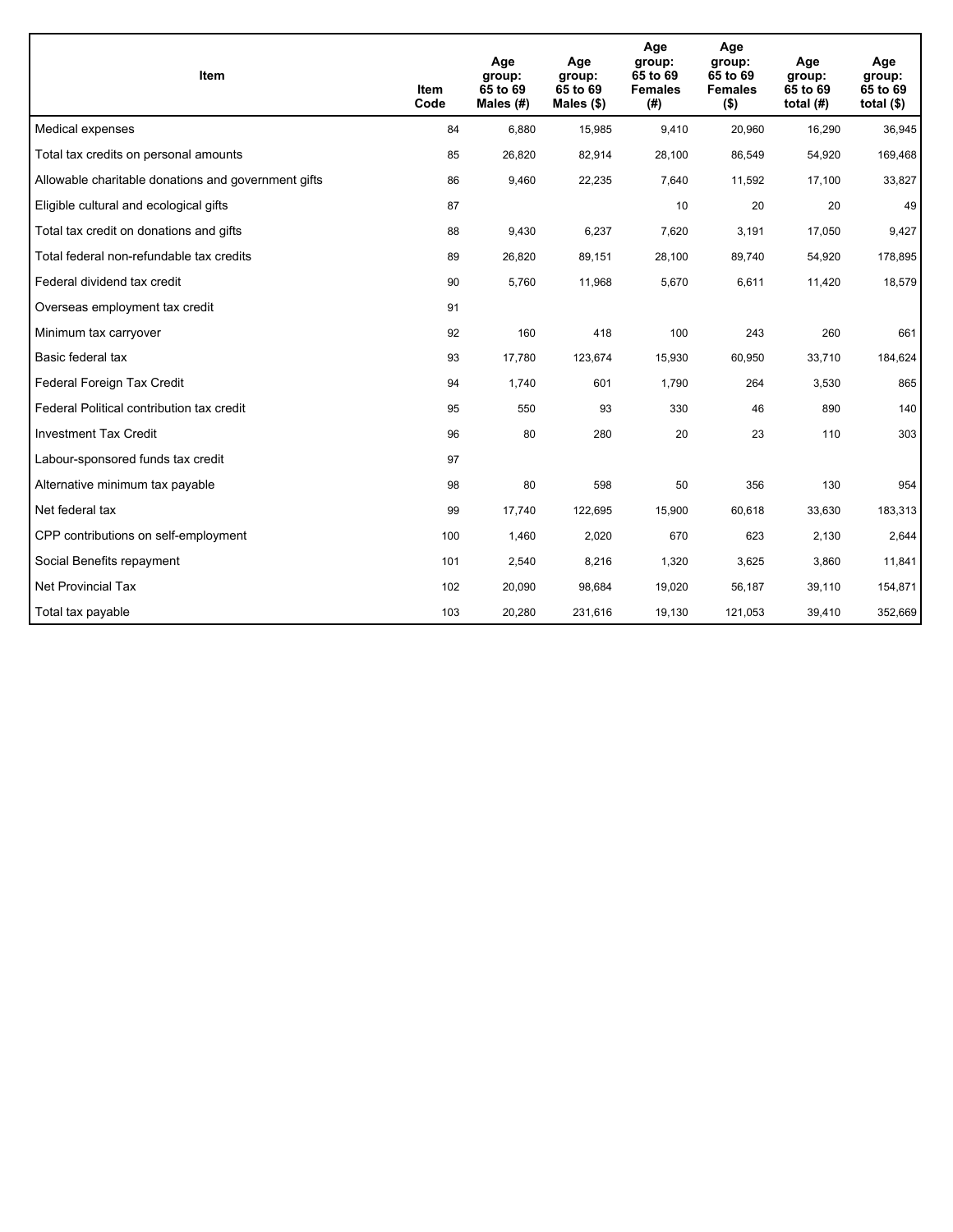| Item                                                                                           | Item<br>Code   | Age<br>group:<br>70 to 74<br>Males (#) | Age<br>group:<br>70 to 74<br>Males (\$) | Age<br>group:<br>70 to 74<br><b>Females</b><br>(# ) | Age<br>group:<br>70 to 74<br><b>Females</b><br>$($ \$) | Age<br>group:<br>70 to 74<br>total $(H)$ | Age<br>group:<br>70 to 74<br>total $($ |
|------------------------------------------------------------------------------------------------|----------------|----------------------------------------|-----------------------------------------|-----------------------------------------------------|--------------------------------------------------------|------------------------------------------|----------------------------------------|
| Number of taxable returns                                                                      | $\mathbf{1}$   | 13,480                                 |                                         | 13,350                                              |                                                        | 26,820                                   |                                        |
| Number of non-taxable returns                                                                  | $\overline{2}$ | 5,510                                  |                                         | 7,670                                               |                                                        | 13,180                                   |                                        |
| Total number of returns                                                                        | 3              | 18,990                                 |                                         | 21,010                                              |                                                        | 40,000                                   |                                        |
| Employment income                                                                              | 4              | 3,300                                  | 95,470                                  | 2,190                                               | 41,586                                                 | 5,490                                    | 137,057                                |
| Commissions (from employment)                                                                  | 5              | 60                                     | 2,508                                   | 20                                                  | 266                                                    | 80                                       | 2,774                                  |
| Other employment income                                                                        | 6              | 1,580                                  | 1,765                                   | 790                                                 | 686                                                    | 2,370                                    | 2,451                                  |
| Old Age Security pension (OASP)                                                                | $\overline{7}$ | 18,950                                 | 118,183                                 | 20,940                                              | 131,126                                                | 39,890                                   | 249,309                                |
| CPP or QPP benefits                                                                            | 8              | 18,590                                 | 136,665                                 | 19,690                                              | 119,578                                                | 38,290                                   | 256,243                                |
| Other pensions or superannuation                                                               | 9              | 13,520                                 | 279,451                                 | 13,910                                              | 184,682                                                | 27,420                                   | 464,152                                |
| Elected split-pension amount                                                                   | 10             | 1,460                                  | 8,046                                   | 5,400                                               | 56,137                                                 | 6,860                                    | 64,193                                 |
| Universal Child Care Benefit (UCCB)                                                            | 11             |                                        |                                         |                                                     |                                                        |                                          |                                        |
| Employment Insurance and other benefits                                                        | 12             | 350                                    | 2,191                                   | 120                                                 | 569                                                    | 470                                      | 2,760                                  |
| Taxable amount of dividends from taxable Canadian corporations                                 | 13             | 4,820                                  | 54,252                                  | 5,330                                               | 32,151                                                 | 10,140                                   | 86,403                                 |
| Interest and other investment income                                                           | 14             | 9,130                                  | 21,534                                  | 10,870                                              | 24,228                                                 | 20,010                                   | 45,769                                 |
| Net partnership income (Limited or non-active partners only)                                   | 15             | 170                                    | 313                                     | 80                                                  | 47                                                     | 240                                      | 360                                    |
| Net rental income                                                                              | 16             | 1,210                                  | 6,473                                   | 910                                                 | 5,379                                                  | 2,120                                    | 11,852                                 |
| Taxable capital gains                                                                          | 17             | 2,770                                  | 24,829                                  | 3,450                                               | 17,034                                                 | 6,230                                    | 41,863                                 |
| Registered retirement savings plan income (RRSP)                                               | 18             | 1,530                                  | 11,826                                  | 1,600                                               | 9,236                                                  | 3,130                                    | 21,062                                 |
| Other income                                                                                   | 19             | 4,740                                  | 13,981                                  | 4,720                                               | 11,437                                                 | 9,460                                    | 25,418                                 |
| Net business income                                                                            | 20             | 1,280                                  | 8,680                                   | 640                                                 | 4,074                                                  | 1,920                                    | 12,755                                 |
| Net professional income                                                                        | 21             | 250                                    | 10,639                                  | 90                                                  | 742                                                    | 340                                      | 11,381                                 |
| Net commission income                                                                          | 22             | 140                                    | 2,039                                   | 60                                                  | 227                                                    | 190                                      | 2,266                                  |
| Net farming income                                                                             | 23             | 1,450                                  | 5,922                                   | 640                                                 | 3,238                                                  | 2,090                                    | 9,160                                  |
| Net fishing income                                                                             | 24             | 50                                     | 124                                     |                                                     |                                                        | 50                                       | 146                                    |
| Workers' compensation benefits                                                                 | 25             | 370                                    | 2,143                                   | 120                                                 | 1,693                                                  | 490                                      | 3,836                                  |
| Social assistance payments                                                                     | 26             | 380                                    | 494                                     | 590                                                 | 557                                                    | 980                                      | 1,051                                  |
| Net federal supplements                                                                        | 27             | 5,290                                  | 22,616                                  | 6,840                                               | 31,282                                                 | 12,130                                   | 53,898                                 |
| Total income assessed                                                                          | 28             | 18,990                                 | 830,162                                 | 21,000                                              | 677,025                                                | 39,990                                   | 1,507,224                              |
| Registered pension plan contributions (RPP)                                                    | 29             | 280                                    | 537                                     | 270                                                 | 403                                                    | 550                                      | 940                                    |
| <b>RRSP</b> deduction                                                                          | 30             | 960                                    | 6,989                                   | 520                                                 | 2,587                                                  | 1,480                                    | 9,575                                  |
| Deduction for elected split-pension amount                                                     | 31             | 6,720                                  | 70,114                                  | 1,500                                               | 8,061                                                  | 8,220                                    | 78,175                                 |
| Annual union, professional, or like dues                                                       | 32             | 1,090                                  | 340                                     | 760                                                 | 231                                                    | 1,850                                    | 571                                    |
| Child care expenses                                                                            | 33             |                                        |                                         |                                                     |                                                        |                                          |                                        |
| Business investment loss                                                                       | 34             |                                        |                                         |                                                     |                                                        |                                          |                                        |
| Moving expenses                                                                                | 35             |                                        |                                         |                                                     |                                                        |                                          |                                        |
| Support payments made                                                                          | 36             | 80                                     | 829                                     |                                                     |                                                        | 80                                       | 829                                    |
| Carrying charges and interest expenses                                                         | 37             | 5,050                                  | 5,147                                   | 4,460                                               | 3,859                                                  | 9,510                                    | 9,006                                  |
| Deductions for CPP/QPP contributions on self-employment and other<br>earnings                  | 38             | 140                                    | 58                                      | 70                                                  | 24                                                     | 220                                      | 81                                     |
| Deductions for provincial parental insurance plan (PPIP) premiums on<br>self-employment income | 39             |                                        |                                         |                                                     |                                                        |                                          |                                        |
| Exploration and development expenses                                                           | 40             | 150                                    | 1,602                                   | 50                                                  | 467                                                    | 200                                      | 2,070                                  |
| Other employment expenses                                                                      | 41             | 270                                    | 1,306                                   | 70                                                  | 180                                                    | 340                                      | 1,486                                  |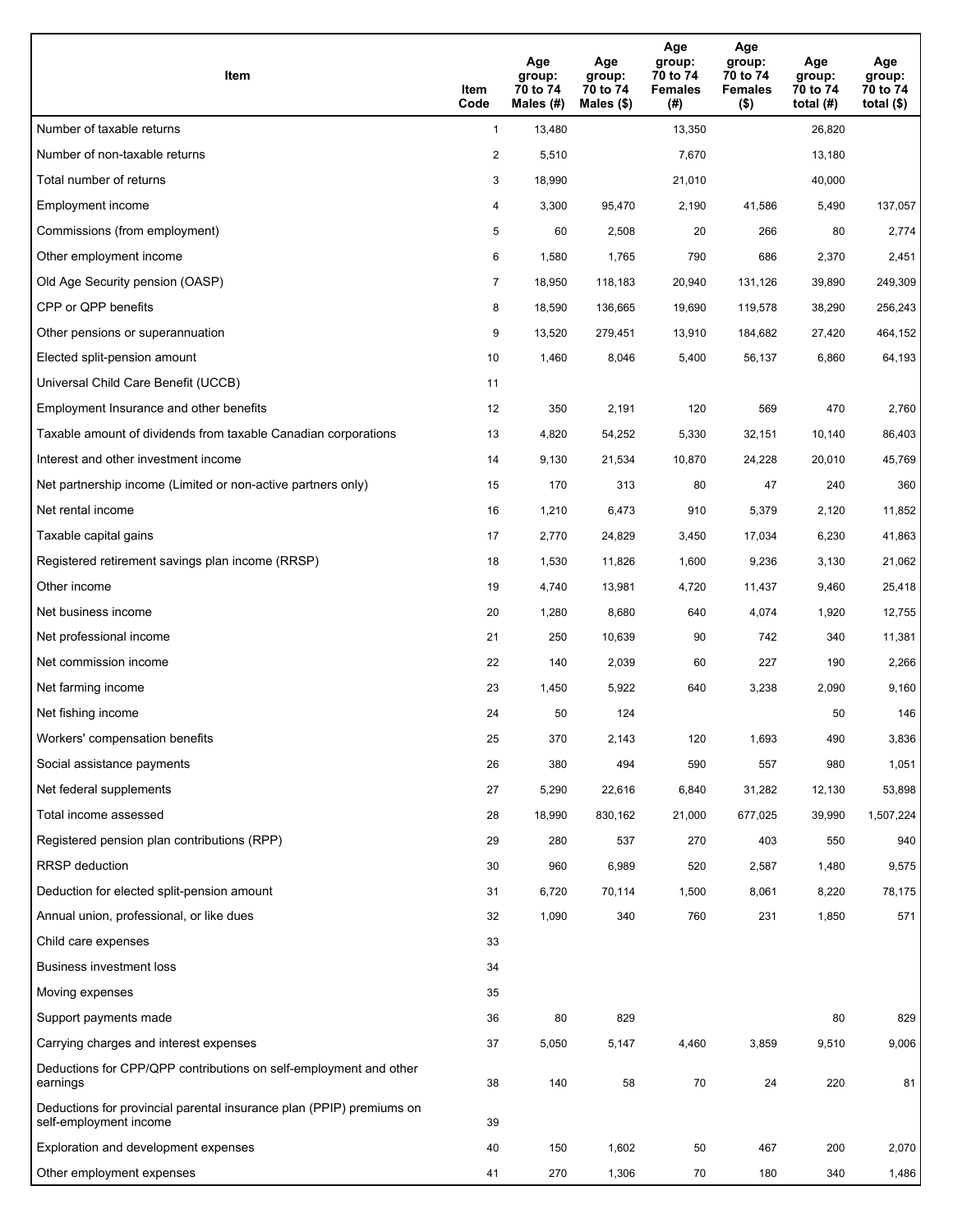| Item                                                              | Item<br>Code | Age<br>group:<br>70 to 74<br>Males (#) | Age<br>group:<br>70 to 74<br>Males (\$) | Age<br>group:<br>70 to 74<br><b>Females</b><br>(# ) | Age<br>group:<br>70 to 74<br>Females<br>$($ \$) | Age<br>group:<br>70 to 74<br>total $(H)$ | Age<br>group:<br>70 to 74<br>total $($ |
|-------------------------------------------------------------------|--------------|----------------------------------------|-----------------------------------------|-----------------------------------------------------|-------------------------------------------------|------------------------------------------|----------------------------------------|
| Clergy residence deduction                                        | 42           | 40                                     | 356                                     |                                                     |                                                 | 50                                       | 382                                    |
| Other deductions                                                  | 43           | 550                                    | 3,123                                   | 580                                                 | 7,311                                           | 1,130                                    | 10,435                                 |
| Total deductions before adjustments                               | 44           | 10,280                                 | 90,441                                  | 6,590                                               | 23,185                                          | 16,870                                   | 113,626                                |
| Social benefits repayment                                         | 45           | 1,280                                  | 4,717                                   | 870                                                 | 2,743                                           | 2,150                                    | 7,460                                  |
| Net income after adjustments                                      | 46           | 18,940                                 | 735,863                                 | 21,000                                              | 651,121                                         | 39,940                                   | 1,387,021                              |
| Canadian Forces personnel and police deduction                    | 47           |                                        |                                         |                                                     |                                                 |                                          |                                        |
| Security options deductions                                       | 48           |                                        |                                         |                                                     |                                                 |                                          |                                        |
| Other payments deductions                                         | 49           | 5,620                                  | 25,219                                  | 7,050                                               | 33,519                                          | 12,670                                   | 58,737                                 |
| Non-capital losses of other years                                 | 50           | 10                                     | 134                                     |                                                     |                                                 | 20                                       | 154                                    |
| Net capital losses of other years                                 | 51           | 750                                    | 1,365                                   | 780                                                 | 1,086                                           | 1,530                                    | 2,451                                  |
| Capital gains deduction                                           | 52           | 200                                    | 13,106                                  | 150                                                 | 7,944                                           | 340                                      | 21,049                                 |
| Northern residents deductions                                     | 53           | 320                                    | 916                                     | 220                                                 | 614                                             | 540                                      | 1,530                                  |
| Additional deductions                                             | 54           | 420                                    | 594                                     | 480                                                 | 1,001                                           | 900                                      | 1,595                                  |
| Farming/fishing losses of prior years                             | 55           | 60                                     | 573                                     | 10                                                  | 45                                              | 70                                       | 618                                    |
| Total deductions from net income                                  | 56           | 7,040                                  | 43,386                                  | 8,390                                               | 44,227                                          | 15,420                                   | 87,612                                 |
| Taxable income assessed                                           | 57           | 18,900                                 | 692,816                                 | 20,940                                              | 607,002                                         | 39,840                                   | 1,299,855                              |
| Basic personal amount                                             | 58           | 18,990                                 | 205,261                                 | 21,010                                              | 227,078                                         | 40,000                                   | 432,350                                |
| Age amount                                                        | 59           | 18,030                                 | 107,382                                 | 20,450                                              | 125,571                                         | 38,480                                   | 232,959                                |
| Spouse or common-law partner amount                               | 60           | 1,480                                  | 6,077                                   | 340                                                 | 1,909                                           | 1,810                                    | 7,986                                  |
| Amount for eligible dependant                                     | 61           | 30                                     | 278                                     | 100                                                 | 883                                             | 130                                      | 1,161                                  |
| Amount for children 17 and under                                  | 62           | 120                                    | 328                                     | 70                                                  | 199                                             | 190                                      | 527                                    |
| Amount for infirm dependants age 18 or older                      | 63           | 40                                     | 232                                     | 30                                                  | 168                                             | 70                                       | 400                                    |
| CPP or QPP contributions through employment                       | 64           | 280                                    | 156                                     | 230                                                 | 102                                             |                                          |                                        |
| CPP or QPP contributions on self-employment and other<br>earnings | 65           | 140                                    | 58                                      | 70                                                  | 24                                              | 220                                      | 81                                     |
| Employment Insurance premiums                                     | 66           | 2,110                                  | 822                                     | 1,350                                               | 441                                             | 3,460                                    | 1,263                                  |
| PPIP premiums paid                                                | 67           |                                        |                                         |                                                     |                                                 |                                          |                                        |
| PPIP premiums payable on employment income                        | 68           |                                        |                                         |                                                     |                                                 |                                          |                                        |
| PPIP premiums payable on self-employment income                   | 69           |                                        |                                         |                                                     |                                                 |                                          |                                        |
| Volunteer firefighters' amount                                    | 70           |                                        |                                         |                                                     |                                                 |                                          |                                        |
| Canada employment amount                                          | 71           | 4,490                                  | 3,794                                   | 2,760                                               | 2,427                                           | 7,250                                    | 6,221                                  |
| Public transit amount                                             | 72           | 200                                    | 80                                      | 290                                                 | 114                                             | 490                                      | 194                                    |
| Children's fitness amount                                         | 73           | 20                                     | 8                                       | 10                                                  | 5                                               | 30                                       | 13                                     |
| Children's arts amount                                            | 74           |                                        |                                         |                                                     |                                                 | 10                                       | 6                                      |
| Home buyers' amount                                               | 75           |                                        |                                         |                                                     |                                                 |                                          |                                        |
| Pension income amount                                             | 76           | 14,050                                 | 26,948                                  | 15,590                                              | 29,686                                          | 29,640                                   | 56,636                                 |
| Caregiver amount                                                  | 77           | 110                                    | 603                                     | 100                                                 | 523                                             | 210                                      | 1,125                                  |
| Disability amount                                                 | 78           | 2,030                                  | 15,269                                  | 2,110                                               | 15,916                                          | 4,140                                    | 31,185                                 |
| Disability amount transferred from a dependant                    | 79           | 140                                    | 1,034                                   | 120                                                 | 933                                             | 270                                      | 1,966                                  |
| Interest paid on student loans                                    | 80           |                                        |                                         |                                                     |                                                 |                                          |                                        |
| Tuition, education, and textbook amounts                          | 81           | 30                                     | 30                                      | 40                                                  | 25                                              | 70                                       | 55                                     |
| Tuition, education, and textbook amounts transferred from a child | 82           | 70                                     | 334                                     | 10                                                  | 58                                              | 90                                       | 392                                    |
| Amounts transferred from spouse or common-law partner             | 83           | 3,570                                  | 20,648                                  | 1,670                                               | 9,152                                           | 5,240                                    | 29,799                                 |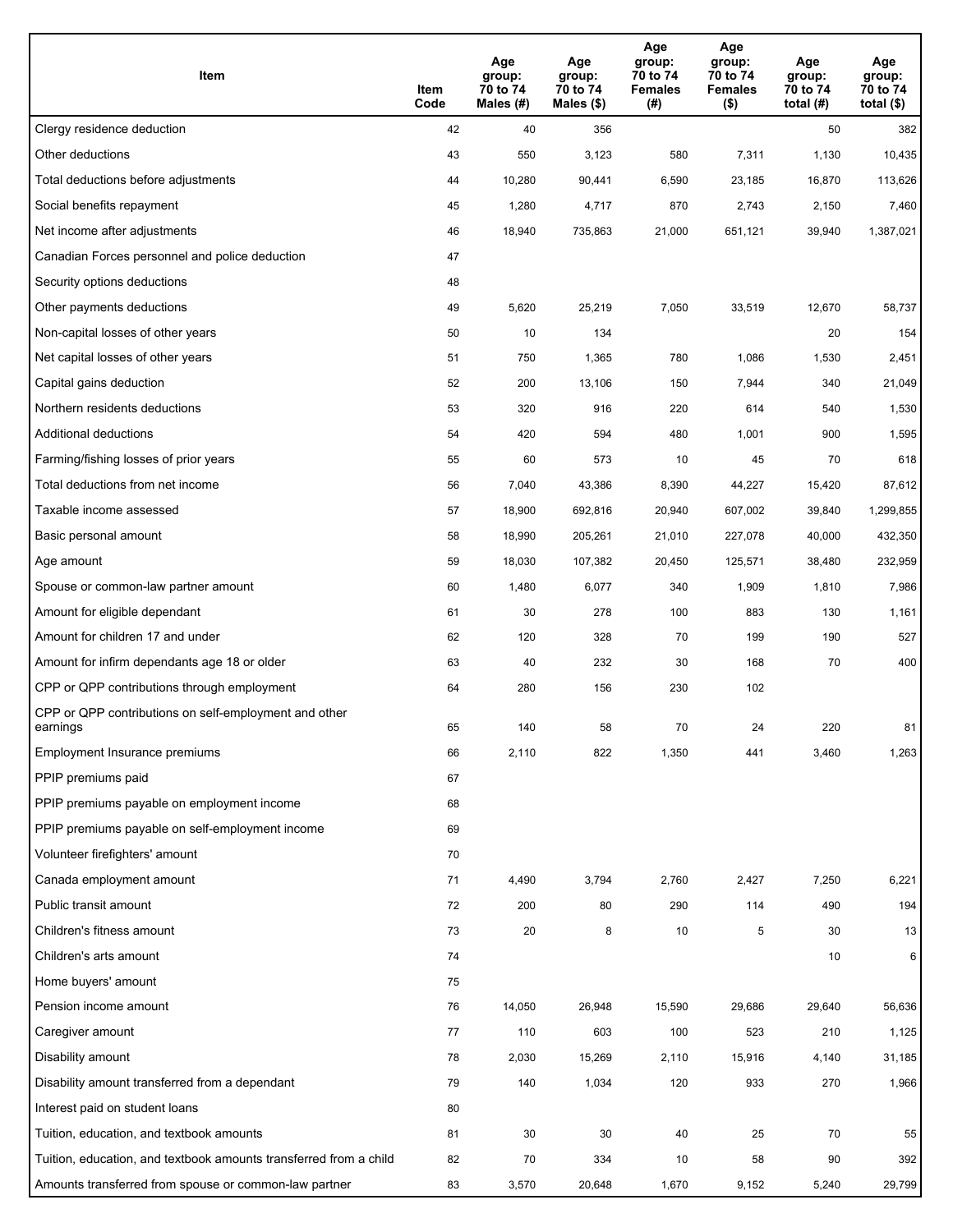| Item                                                | Item<br>Code | Age<br>group:<br>70 to 74<br>Males $(H)$ | Age<br>group:<br>70 to 74<br>Males $(\$)$ | Age<br>group:<br>70 to 74<br><b>Females</b><br>(# ) | Age<br>group:<br>70 to 74<br><b>Females</b><br>$($ \$) | Age<br>group:<br>70 to 74<br>total $(H)$ | Age<br>group:<br>70 to 74<br>total $($)$ |
|-----------------------------------------------------|--------------|------------------------------------------|-------------------------------------------|-----------------------------------------------------|--------------------------------------------------------|------------------------------------------|------------------------------------------|
| Medical expenses                                    | 84           | 5,800                                    | 14,397                                    | 8,050                                               | 18,892                                                 | 13,850                                   | 33,291                                   |
| Total tax credits on personal amounts               | 85           | 18,990                                   | 60,569                                    | 21,010                                              | 65,118                                                 | 40,000                                   | 125,690                                  |
| Allowable charitable donations and government gifts | 86           | 7,010                                    | 16,733                                    | 5,950                                               | 10,613                                                 | 12,960                                   | 27,347                                   |
| Eligible cultural and ecological gifts              | 87           |                                          |                                           |                                                     |                                                        |                                          |                                          |
| Total tax credit on donations and gifts             | 88           | 7,000                                    | 4,712                                     | 5,940                                               | 2,938                                                  | 12,940                                   | 7,650                                    |
| Total federal non-refundable tax credits            | 89           | 18,990                                   | 65,281                                    | 21,010                                              | 68,056                                                 | 40,000                                   | 133,341                                  |
| Federal dividend tax credit                         | 90           | 4,070                                    | 7,499                                     | 4,370                                               | 4,390                                                  | 8,440                                    | 11,889                                   |
| Overseas employment tax credit                      | 91           |                                          |                                           |                                                     |                                                        |                                          |                                          |
| Minimum tax carryover                               | 92           | 90                                       | 374                                       | 40                                                  | 114                                                    | 130                                      | 488                                      |
| Basic federal tax                                   | 93           | 11,050                                   | 57,679                                    | 10,690                                              | 39,210                                                 | 21,740                                   | 96,892                                   |
| Federal Foreign Tax Credit                          | 94           | 1,290                                    | 187                                       | 1,460                                               | 199                                                    | 2,750                                    | 388                                      |
| Federal Political contribution tax credit           | 95           | 530                                      | 84                                        | 300                                                 | 42                                                     | 830                                      | 126                                      |
| <b>Investment Tax Credit</b>                        | 96           | 50                                       | 191                                       | 30                                                  | 42                                                     | 80                                       | 232                                      |
| Labour-sponsored funds tax credit                   | 97           |                                          |                                           |                                                     |                                                        |                                          |                                          |
| Alternative minimum tax payable                     | 98           | 50                                       | 417                                       | 30                                                  | 225                                                    | 80                                       | 642                                      |
| Net federal tax                                     | 99           | 11,020                                   | 57,219                                    | 10,670                                              | 38,930                                                 | 21,690                                   | 96,149                                   |
| CPP contributions on self-employment                | 100          | 140                                      | 115                                       | 70                                                  | 48                                                     | 220                                      | 163                                      |
| Social Benefits repayment                           | 101          | 1,280                                    | 4,717                                     | 870                                                 | 2,743                                                  | 2,150                                    | 7,460                                    |
| Net Provincial Tax                                  | 102          | 13,460                                   | 49,346                                    | 13,330                                              | 35,982                                                 | 26,790                                   | 85,329                                   |
| Total tax payable                                   | 103          | 13,480                                   | 111,396                                   | 13,350                                              | 77,703                                                 | 26,820                                   | 189,101                                  |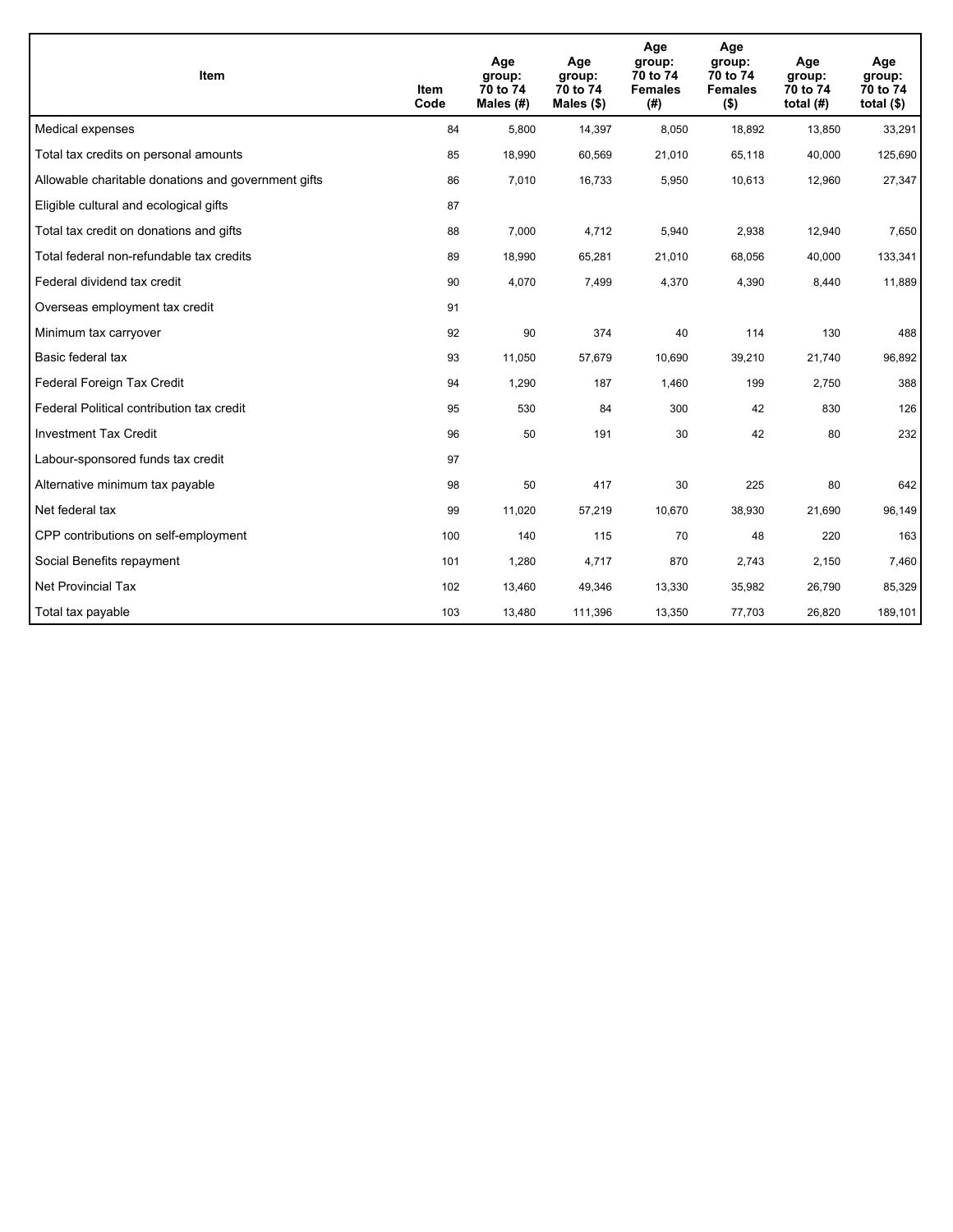| Item                                                                                           | Item<br>Code   | Age<br>group:<br><b>75 and</b><br>over<br>Males (#) | Age<br>group:<br>75 and<br>over<br>Males $(\$)$ | Age<br>group:<br>75 and<br>over<br><b>Females</b><br>(#) | Age<br>group:<br>75 and<br>over<br><b>Females</b><br>$($ \$) | Age<br>group:<br>75 and<br>over total<br>(#) | Age<br>group:<br>75 and<br>over total<br>$($ \$) |
|------------------------------------------------------------------------------------------------|----------------|-----------------------------------------------------|-------------------------------------------------|----------------------------------------------------------|--------------------------------------------------------------|----------------------------------------------|--------------------------------------------------|
| Number of taxable returns                                                                      | $\mathbf{1}$   | 22,020                                              |                                                 | 27,370                                                   |                                                              | 49,390                                       |                                                  |
| Number of non-taxable returns                                                                  | $\overline{2}$ | 13,560                                              |                                                 | 25,800                                                   |                                                              | 39,360                                       |                                                  |
| Total number of returns                                                                        | 3              | 35,580                                              |                                                 | 53,170                                                   |                                                              | 88,750                                       |                                                  |
| Employment income                                                                              | 4              | 1,770                                               | 52,501                                          | 1,110                                                    | 18,576                                                       | 2,880                                        | 71,077                                           |
| Commissions (from employment)                                                                  | 5              | 30                                                  | 554                                             |                                                          |                                                              | 30                                           | 606                                              |
| Other employment income                                                                        | 6              | 2,200                                               | 2,440                                           | 1,020                                                    | 1,131                                                        | 3,220                                        | 3,571                                            |
| Old Age Security pension (OASP)                                                                | $\overline{7}$ | 35,510                                              | 217,689                                         | 53,090                                                   | 325,766                                                      | 88,600                                       | 543,462                                          |
| CPP or QPP benefits                                                                            | 8              | 34,820                                              | 266,925                                         | 49,080                                                   | 321,000                                                      | 83,890                                       | 587,930                                          |
| Other pensions or superannuation                                                               | 9              | 25,880                                              | 487,623                                         | 33,690                                                   | 386,099                                                      | 59,570                                       | 873,729                                          |
| Elected split-pension amount                                                                   | 10             | 2,390                                               | 11,912                                          | 6,920                                                    | 68,985                                                       | 9,320                                        | 80,897                                           |
| Universal Child Care Benefit (UCCB)                                                            | 11             |                                                     |                                                 |                                                          |                                                              |                                              |                                                  |
| Employment Insurance and other benefits                                                        | 12             | 100                                                 | 539                                             | 40                                                       | 147                                                          | 130                                          | 686                                              |
| Taxable amount of dividends from taxable Canadian corporations                                 | 13             | 9,140                                               | 83,084                                          | 12,460                                                   | 84,423                                                       | 21,600                                       | 167,507                                          |
| Interest and other investment income                                                           | 14             | 21,830                                              | 65,690                                          | 33,240                                                   | 93,443                                                       | 55,080                                       | 159,154                                          |
| Net partnership income (Limited or non-active partners only)                                   | 15             | 200                                                 | 446                                             | 130                                                      | 329                                                          | 330                                          | 775                                              |
| Net rental income                                                                              | 16             | 1,920                                               | 18,566                                          | 1,700                                                    | 11,157                                                       | 3,620                                        | 29,724                                           |
| Taxable capital gains                                                                          | 17             | 5,650                                               | 63,691                                          | 8,230                                                    | 61,993                                                       | 13,870                                       | 125,701                                          |
| Registered retirement savings plan income (RRSP)                                               | 18             | 2,020                                               | 11,271                                          | 3,170                                                    | 14,706                                                       | 5,190                                        | 25,977                                           |
| Other income                                                                                   | 19             | 8,420                                               | 32,976                                          | 10,970                                                   | 44,847                                                       | 19,400                                       | 77,823                                           |
| Net business income                                                                            | 20             | 940                                                 | 5,544                                           | 380                                                      | 1,380                                                        | 1,320                                        | 6,924                                            |
| Net professional income                                                                        | 21             | 240                                                 | 7,516                                           | 50                                                       | 476                                                          | 280                                          | 7,992                                            |
| Net commission income                                                                          | 22             | 100                                                 | 686                                             | 40                                                       | 275                                                          | 140                                          | 961                                              |
| Net farming income                                                                             | 23             | 2,240                                               | 10,016                                          | 920                                                      | 5,135                                                        | 3,170                                        | 15,152                                           |
| Net fishing income                                                                             | 24             | 40                                                  | 57                                              |                                                          |                                                              | 40                                           | 72                                               |
| Workers' compensation benefits                                                                 | 25             | 800                                                 | 3,140                                           | 310                                                      | 4,108                                                        | 1,110                                        | 7,247                                            |
| Social assistance payments                                                                     | 26             | 650                                                 | 593                                             | 1,710                                                    | 1,276                                                        | 2,360                                        | 1,868                                            |
| Net federal supplements                                                                        | 27             | 11,470                                              | 44,556                                          | 24,360                                                   | 113,818                                                      | 35,820                                       | 158,375                                          |
| Total income assessed                                                                          | 28             | 35,570                                              | 1,388,057                                       | 53,160                                                   | 1,560,067                                                    | 88,730                                       | 2,948,182                                        |
| Registered pension plan contributions (RPP)                                                    | 29             | 120                                                 | 145                                             | 70                                                       | 74                                                           | 190                                          | 219                                              |
| <b>RRSP</b> deduction                                                                          | 30             | 140                                                 | 960                                             | 30                                                       | 75                                                           | 160                                          | 1,035                                            |
| Deduction for elected split-pension amount                                                     | 31             | 10,120                                              | 99,523                                          | 1,430                                                    | 6,452                                                        | 11,560                                       | 105,975                                          |
| Annual union, professional, or like dues                                                       | 32             | 960                                                 | 181                                             | 460                                                      | 59                                                           | 1,420                                        | 240                                              |
| Child care expenses                                                                            | 33             |                                                     |                                                 |                                                          |                                                              |                                              |                                                  |
| <b>Business investment loss</b>                                                                | 34             |                                                     |                                                 |                                                          |                                                              | 20                                           | 292                                              |
| Moving expenses                                                                                | 35             |                                                     |                                                 |                                                          |                                                              |                                              |                                                  |
| Support payments made                                                                          | 36             | 140                                                 | 1,339                                           |                                                          |                                                              | 150                                          | 1,339                                            |
| Carrying charges and interest expenses                                                         | 37             | 10,900                                              | 9,299                                           | 13,650                                                   | 9,488                                                        | 24,550                                       | 18,788                                           |
| Deductions for CPP/QPP contributions on self-employment and other<br>earnings                  | 38             |                                                     |                                                 |                                                          |                                                              |                                              |                                                  |
| Deductions for provincial parental insurance plan (PPIP) premiums on<br>self-employment income | 39             |                                                     |                                                 |                                                          |                                                              |                                              |                                                  |
| Exploration and development expenses                                                           | 40             | 230                                                 | 3,600                                           | 140                                                      | 1,333                                                        | 370                                          | 4,933                                            |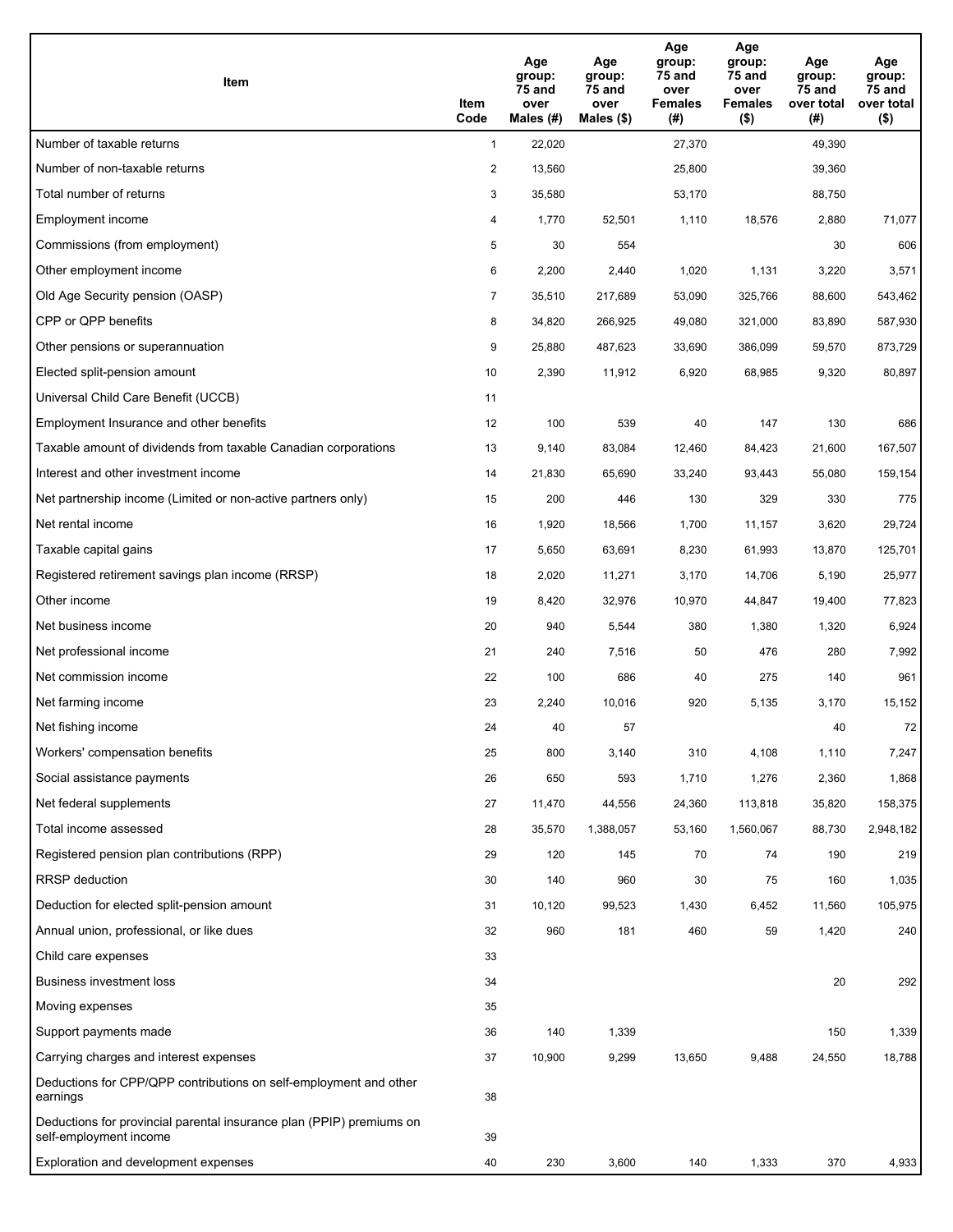| Item                                                              | Item<br>Code | Age<br>group:<br>75 and<br>over Males<br>(# ) | Age<br>group:<br>75 and<br>over Males<br>$($ \$) | Age<br>group:<br>75 and<br>over<br><b>Females</b><br>(# ) | Age<br>group:<br>75 and<br>over<br><b>Females</b><br>$($ \$) | Age<br>group:<br>75 and<br>over total<br>(#) | Age<br>group:<br>75 and<br>over total<br>$($ \$) |
|-------------------------------------------------------------------|--------------|-----------------------------------------------|--------------------------------------------------|-----------------------------------------------------------|--------------------------------------------------------------|----------------------------------------------|--------------------------------------------------|
| Other employment expenses                                         | 41           | 150                                           | 585                                              | 30                                                        | 83                                                           | 180                                          | 669                                              |
| Clergy residence deduction                                        | 42           | 50                                            | 343                                              |                                                           |                                                              | 50                                           | 343                                              |
| Other deductions                                                  | 43           | 1,100                                         | 7,906                                            | 1,350                                                     | 13,151                                                       | 2,450                                        | 21,057                                           |
| Total deductions before adjustments                               | 44           | 17,610                                        | 124,014                                          | 15,570                                                    | 30,940                                                       | 33,180                                       | 154,954                                          |
| Social benefits repayment                                         | 45           | 1,980                                         | 7,322                                            | 1,820                                                     | 6,199                                                        | 3,800                                        | 13,521                                           |
| Net income after adjustments                                      | 46           | 35,550                                        | 1,257,040                                        | 53,160                                                    | 1,522,948                                                    | 88,710                                       | 2,780,045                                        |
| Canadian Forces personnel and police deduction                    | 47           |                                               |                                                  |                                                           |                                                              |                                              |                                                  |
| Security options deductions                                       | 48           |                                               |                                                  |                                                           |                                                              |                                              |                                                  |
| Other payments deductions                                         | 49           | 12,120                                        | 48,225                                           | 24,710                                                    | 119,163                                                      | 36,830                                       | 167,388                                          |
| Non-capital losses of other years                                 | 50           |                                               |                                                  |                                                           |                                                              |                                              |                                                  |
| Net capital losses of other years                                 | 51           | 1,350                                         | 3,143                                            | 1,710                                                     | 3,328                                                        | 3,060                                        | 6,471                                            |
| Capital gains deduction                                           | 52           | 410                                           | 29,268                                           | 320                                                       | 22,457                                                       | 730                                          | 51,726                                           |
| Northern residents deductions                                     | 53           | 370                                           | 1,042                                            | 370                                                       | 980                                                          | 740                                          | 2,022                                            |
| Additional deductions                                             | 54           | 1,160                                         | 2,424                                            | 1,760                                                     | 6,464                                                        | 2,930                                        | 8,888                                            |
| Farming/fishing losses of prior years                             | 55           | 40                                            | 305                                              |                                                           |                                                              | 40                                           | 357                                              |
| Total deductions from net income                                  | 56           | 14,790                                        | 84,472                                           | 27,800                                                    | 152,456                                                      | 42,590                                       | 236,928                                          |
| Taxable income assessed                                           | 57           | 35,460                                        | 1,172,784                                        | 52,890                                                    | 1,370,770                                                    | 88,360                                       | 2,543,611                                        |
| Basic personal amount                                             | 58           | 35,570                                        | 384,724                                          | 53,170                                                    | 575,011                                                      | 88,740                                       | 959,757                                          |
| Age amount                                                        | 59           | 34,060                                        | 209,091                                          | 51,870                                                    | 327,697                                                      | 85,920                                       | 536,800                                          |
| Spouse or common-law partner amount                               | 60           | 2,630                                         | 7,737                                            | 470                                                       | 2,502                                                        | 3,100                                        | 10,239                                           |
| Amount for eligible dependant                                     | 61           | 30                                            | 218                                              | 120                                                       | 915                                                          | 150                                          | 1,133                                            |
| Amount for children 17 and under                                  | 62           | 50                                            | 155                                              | 30                                                        | 76                                                           | 80                                           | 231                                              |
| Amount for infirm dependants age 18 or older                      | 63           | 70                                            | 368                                              | 60                                                        | 332                                                          | 130                                          | 700                                              |
| CPP or QPP contributions through employment                       | 64           |                                               |                                                  |                                                           |                                                              |                                              |                                                  |
| CPP or QPP contributions on self-employment and other<br>earnings | 65           |                                               |                                                  |                                                           |                                                              |                                              |                                                  |
| Employment Insurance premiums                                     | 66           | 790                                           | 262                                              | 370                                                       | 99                                                           | 1,160                                        | 361                                              |
| PPIP premiums paid                                                | 67           |                                               |                                                  |                                                           |                                                              |                                              |                                                  |
| PPIP premiums payable on employment income                        | 68           |                                               |                                                  |                                                           |                                                              |                                              |                                                  |
| PPIP premiums payable on self-employment income                   | 69           |                                               |                                                  |                                                           |                                                              |                                              |                                                  |
| Volunteer firefighters' amount                                    | 70           |                                               |                                                  |                                                           |                                                              |                                              |                                                  |
| Canada employment amount                                          | 71           | 3,760                                         | 2,353                                            | 2,020                                                     | 1,406                                                        | 5,780                                        | 3,758                                            |
| Public transit amount                                             | 72           | 260                                           | 107                                              | 570                                                       | 211                                                          | 830                                          | 318                                              |
| Children's fitness amount                                         | 73           | 10                                            | $\overline{2}$                                   |                                                           |                                                              | 10                                           | $\overline{2}$                                   |
| Children's arts amount                                            | 74           |                                               |                                                  |                                                           |                                                              |                                              |                                                  |
| Home buyers' amount                                               | 75           |                                               |                                                  |                                                           |                                                              |                                              |                                                  |
| Pension income amount                                             | 76           | 26,840                                        | 50,476                                           | 36,160                                                    | 66,609                                                       | 63,000                                       | 117,087                                          |
| Caregiver amount                                                  | 77           | 130                                           | 650                                              | 130                                                       | 613                                                          | 250                                          | 1,263                                            |
| Disability amount                                                 | 78           | 7,180                                         | 54,147                                           | 11,290                                                    | 85,053                                                       | 18,470                                       | 139,200                                          |
| Disability amount transferred from a dependant                    | 79           | 170                                           | 1,217                                            | 180                                                       | 1,308                                                        | 350                                          | 2,526                                            |
| Interest paid on student loans                                    | 80           |                                               |                                                  |                                                           |                                                              |                                              |                                                  |
| Tuition, education, and textbook amounts                          | 81           | 10                                            | 11                                               | 50                                                        | 23                                                           | 60                                           | 34                                               |